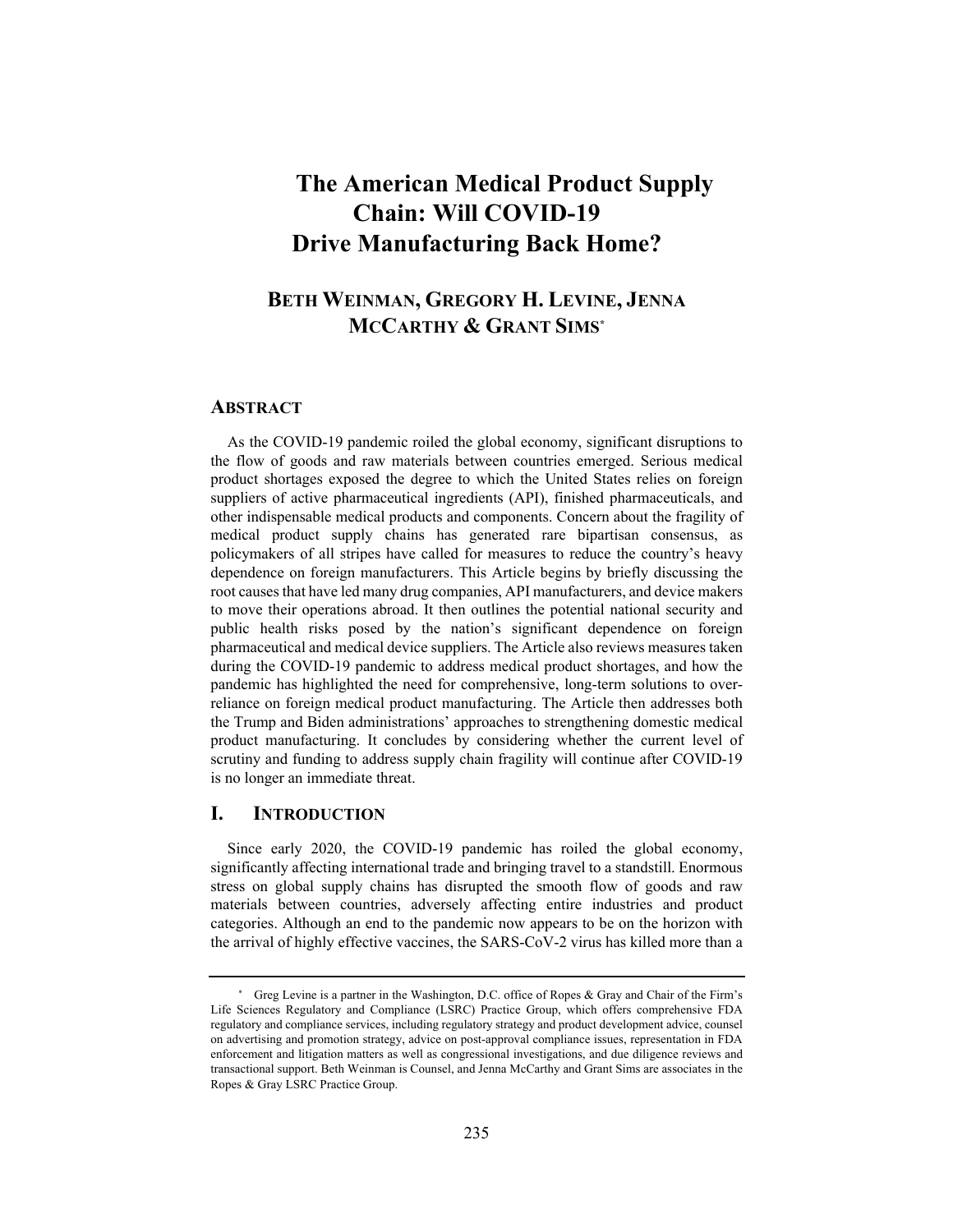half-million people in the United States alone. The pandemic's devastating toll requires a sober reckoning with what the United States could have done better, and what the country, working with global partners, can and should do now to reduce the potential harm from future pandemics.

This reckoning will need to include an evaluation of the country's fragile medical supply chains. Although the increasingly global economy has many benefits, reliance on foreign-supplied medical products and raw materials for their manufacture was already a growing concern for U.S. policymakers before the pandemic. The severe shortages in critical medical supplies that emerged quickly in the United States once COVID-19 began to spread—including shortages of N95 respirators, laboratory testing supplies, and the drugs needed for hospitalized patients—illustrated that such concern was justified. Pandemic-related supply chain disruptions exposed the degree to which the United States and other countries rely on the foreign supply of indispensable medical products, including API, finished pharmaceuticals, and other medical supplies. In the United States, pandemic-related medical product shortages have intensified calls for measures to enhance the security and reliability of medical supply chains, with particular interest in reducing the country's dependence on foreign sources of critical medical products and raw materials by increasing domestic manufacturing capacity.

This Article addresses the causes and extent of U.S. dependence on foreign medical product manufacturing, the impact of the COVID-19 pandemic on global medical supply chains, and potential approaches to improving medical product supply chain robustness and security. It begins by discussing the incentives that have driven many drug and device manufacturers to move their operations abroad over the past few decades and the extent of the resulting U.S. dependence on foreign-made medical products, particularly API and finished pharmaceuticals. Next, the Article outlines the potential national security and public health risks posed by dependence on foreign medical product suppliers, which manifested themselves clearly during the COVID-19 pandemic and will remain a threat even as the pandemic subsides. In its final section, the Article addresses the ways in which the U.S. government has attempted to ameliorate supply chain shortages during the COVID-19 pandemic and examines potential measures under consideration to avoid or lessen such shortages when future disease outbreaks or other global crises inevitably arise.

# **II. GLOBALIZATION OF MEDICAL PRODUCTS INDUSTRY AND ASSOCIATED RISKS**

# *A. Globalization of the Medical Product Supply Chain*

#### *1. Pharmaceuticals*

In recent decades, the American pharmaceutical industry, like many other industries, has become increasingly global.<sup>1</sup> Since the 1970s, a combination of tax incentives and cost pressures has pushed many companies to move their medical product manufacturing operations away from the U.S. mainland. U.S. tax code Section 936, enacted in 1976, incentivized manufacturing in Puerto Rico by exempting

<sup>1</sup> Arthur Daemmrich, *Pharmaceutical Manufacturing in America: A Brief History*, 59 AM. INST. HIST. PHARMACY 63 (2017), https://repository.si.edu/bitstream/handle/10088/97768/Daemmrich%20 PharmaMfg%20PharmHist%202017.pdf?sequence=1&isAllowed=y [https://perma.cc/RM5R-WBD5].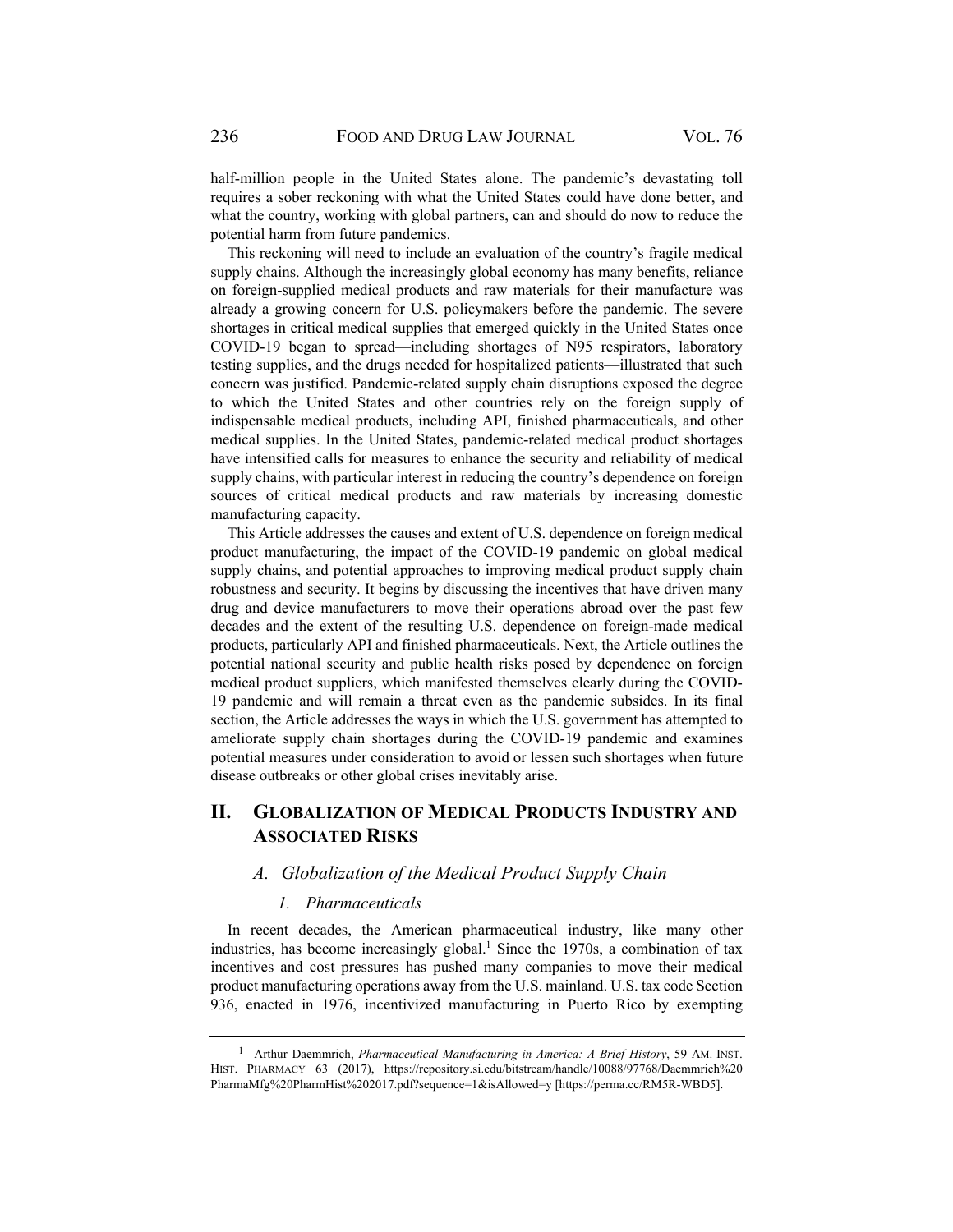manufacturers in U.S. territories from paying taxes for corporate income generated there.<sup>2</sup> Over time, the possibility of significantly reduced costs attracted manufacturers to locations outside the United States entirely, further south to Mexico, and eastward to Asia.<sup>3</sup> Relatively low tax rates in Ireland and other European countries also made Europe an attractive destination for pharmaceutical manufacturers.4

A mix of factors contributes to lower production costs outside the United States, including favorable tax treatment,<sup>5</sup> less rigorous environmental regulations,<sup>6</sup> less expensive labor,<sup>7</sup> and cheaper real estate.<sup>8</sup> While these factors have resulted in the offshoring of manufacturing for many types of products, the highly competitive market for relatively inexpensive generic drugs has exerted particularly acute cost pressures on pharmaceuticals, making their manufacture even more sensitive to cost pressures.<sup>9</sup>

The reshaping of the pharmaceutical manufacturing landscape has been dramatic. Since the late 1990s, the United States has imported more pharmaceuticals than it has

<sup>4</sup> *See* Avik, *supra* note 2. *See also* Matthew Herper, *Can Anything Stop Drug Companies From Fleeing the U.S. Tax System?*, FORBES (July 19, 2014), https://www.forbes.com/sites/matthewherper/2014/ 07/19/can-anything-stop-drug-companies-from-fleeing-the-u-s-tax-system/?sh=63b9b1f04a37 [https://perma.cc/W6XU-G2K3].

5 Brad W. Setser, *The Irish Shock to U.S. Manufacturing?*, COUNCIL ON FOREIGN RELS.: BLOG (May 15, 2020), https://www.cfr.org/blog/irish-shock-us-manufacturing [https://perma.cc/99F5-DBGM]; Alex Berenson, *Drug Makers Reap Benefits of Tax Break*, N.Y. TIMES (May 8, 2005), https://www.nytimes.com/ 2005/05/08/business/drug-makers-reap-benefits-of-tax-break.html [https://perma.cc/K8FQ-Z4YB] (describing tax breaks for pharmaceutical makers in the 2005 American Jobs Creation Act).

<sup>6</sup> *Safeguarding Pharmaceutical Supply Chains in a Global Economy: Hearing Before the Subcomm. on Health of the H. Comm. on Energy & Com.*, 116th Cong. (2019) (testimony of Janet Woodcock, Director, Center for Drug Evaluation and Research), https://www.fda.gov/news-events/congressional-testimony/ safeguarding-pharmaceutical-supply-chains-global-economy-10302019 [https://perma.cc/SZ4E-BNTC]; *see also* Sydney Lupkin, *What Would It Take To Bring More Pharmaceutical Manufacturing Back to the U.S.?*, NPR (Apr. 24, 2020), https://www.npr.org/sections/health-shots/2020/04/24/843379899/pandemicunderscores-u-s-dependence-on-overseas-factories-for-medicines [https://perma.cc/82HY-YF3C].

7 The World Bank has estimated that Chinese labor costs, on average, are less than one-tenth as much as labor costs in Western countries. *See* Janet Bumpas & Ekkenhard Betsch, *Exploratory Study on Active Pharmaceutical Ingredient Manufacturing for Essential Medicines*, WORLD BANK (Sept. 2009), https:// openknowledge.worldbank.org/handle/10986/13682 [https://perma.cc/RU4J-KBBS].

<sup>8</sup> *See Safeguarding Pharmaceutical Supply Chains*, *supra* note 6 (noting that China has lower electricity, water, and coal costs and is embedded in a network of raw materials and intermediate suppliers); Bumpas & Betsch, *supra* note 7, at 12–13 (similarly noting lower electricity, water, coal, infrastructure, equipment, and depreciation costs in India and China).

<sup>9</sup> *Securing the U.S. Drug Supply Chain*, *supra* note 3.

<sup>2</sup> *See* U.S. GOV'T ACCOUNTABILITY OFF., GGD-92-72BR, PHARMACEUTICAL INDUSTRY TAX BENEFITS OF OPERATING IN PUERTO RICO (1992); Roy Avik, *Puerto Rico Can Help the U.S. End its Dependence on Chinese Pharmaceutical Ingredients*, FORBES (Mar. 16, 2020), https://www.forbes.com/ sites/theapothecary/2020/03/16/puerto-rico-can-help-the-u-s-end-its-dependence-on-chinese-pharmaceut ical-ingredients/ [https://perma.cc/3GSM-TANG].

<sup>3</sup> *Securing the U.S. Drug Supply Chain: Oversight of FDA's Foreign Inspection Program: Hearing Before the Subcomm. on Oversight & Investigation of the H. Comm. on Energy & Com.*, 116th Cong. (2019) (testimony of Janet Woodcock, Director, Center for Drug Evaluation and Research), https://www.fda.gov/ news-events/congressional-testimony/securing-us-drug-supply-chain-oversight-fdas-foreign-inspectionprogram-12102019 [https://perma.cc/53XB-TM2C]; FITCH SOLS., UNITED STATES MEDICAL DEVICES REPORT 26 (Q3 2020).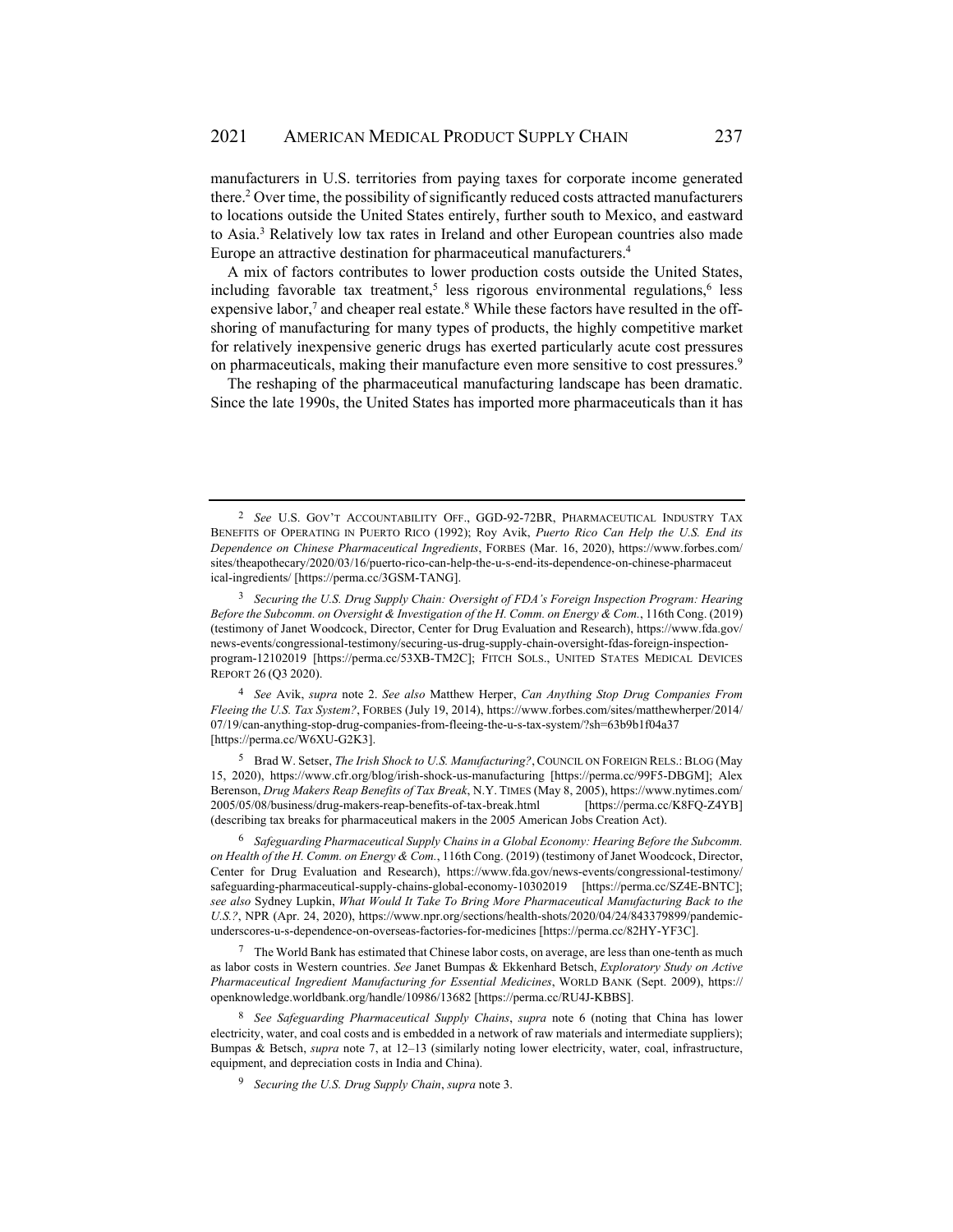exported.<sup>10</sup> Since 2011, the number and value of pharmaceutical imports have continued to rise.<sup>11</sup> In 2019 alone, U.S. pharmaceutical imports amounted to \$128 billion, and the pharmaceutical annual trade deficit hit \$74 billion.<sup>12</sup>

The globalization of the pharmaceutical supply chain has been particularly pronounced in the manufacture of API. Production of these crucial ingredients compounds that give drugs their pharmacological effect—is now largely a foreign endeavor. Over the years, API manufacturing, like pharmaceutical manufacturing generally, has moved east, away from wealthier Western countries and toward growing industrial centers like India and China. Until relatively recently, for example, Italy was the largest supplier of generic API to the United States, but India has since surpassed it.<sup>13</sup> In some cases, this "off-shoring" of manufacturing produces huge savings. A 2011 Food and Drug Administration (FDA) report estimated that U.S. firms could save as much as thirty to forty percent on API manufacturing by moving their operations to India and China.14 Many, including FDA, estimate that between seventy and eighty percent of the U.S. market's API is produced abroad.15 Some API, as well as certain chemical precursors, are now solely sourced in China.16

Former FDA Commissioner Scott Gottlieb warned of vulnerabilities caused by significant reliance on a foreign supply of API and API starting materials, including the lack of transparency in API supply chains. According to former Commissioner Gottlieb, the United States "may not even be aware of the full scope of these vulnerabilities," and often lacks the ability to track pharmaceutical production to the level of the API and other starting materials.17 In 2019 congressional testimony, Dr. Janet Woodcock, Director of FDA's Center for Drug Evaluation and Research (CDER), bluntly outlined FDA's limited data on API manufacturing in China and elsewhere, stating: "[W]e cannot determine with any precision the volume of API that

<sup>15</sup> *Safeguarding Pharmaceutical Supply Chains*, *supra* note 6.

<sup>10</sup> Steven L. Byers & Jeff Ferry, *Health, Security, Economic Benefits from Reshoring*, COAL. FOR A PROSPEROUS AM. (Mar. 17, 2020), https://prosperousamerica.org/reshoring-us-pharmaceutical-productionwould-create-800k-jobs/ [https://perma.cc/43ZN-MWK2].

<sup>11</sup> *United States Imports of Pharmaceutical products*, TRADING ECONS. (2020), https:// tradingeconomics.com/united-states/imports/pharmaceutical-products [https://perma.cc/7LPJ-BQDU].

<sup>12</sup> Jeff Ferry, *It's Time to Rebuild Domestic Drug Production in the US, for Both Health and Economic Reasons*, INDUSTRYWEEK (Mar. 17, 2020), https://www.industryweek.com/the-economy/article/ 21126380/its-time-to-rebuild-domestic-drug-production-in-the-us-for-both-health-and-economic-reasons [https://perma.cc/V8D5-32BN].

<sup>13</sup> Italy's API manufacturers constituted 10% of the global market in 2014. Giuliana Miglierini, *Italian API Producers Have Won the Challenge*, PHARMA WORLD (Dec. 20, 2016), http://www.pharmaworldmagazine.com/italian-apis-producers-won-challenge/ [https://perma.cc/W7YH-BAYX]; *Safeguarding Pharmaceutical Supply Chains*, *supra* note 6.

<sup>14</sup> U.S. FOOD & DRUG ADMIN., PATHWAY TO GLOBAL PRODUCT SAFETY AND QUALITY 20 (2011), https://www.ipqpubs.com/wp-content/uploads/2011/09/FDA-Pathway-to-Global-Product-Safety-and-Quality.pdf [https://perma.cc/Z9LY-C8DJ]. Importantly, under FDA's classification scheme, establishments that produce both finished drug products and API are counted as finished drug product establishments. *See* U.S. FOOD & DRUG ADMIN., DRUG SHORTAGES: ROOT CAUSES AND POTENTIAL SOLUTIONS (2019), https://www.fda.gov/media/131130/download [https://perma.cc/4P4V-HXQ8] (updated Feb. 21, 2020).

<sup>16</sup> Laurie McGinley & Carolyn Y. Johnson, *Coronavirus Raises Fears of U.S. Drug Supply Disruptions*, WASH. POST (Feb. 26, 2020), https://www.washingtonpost.com/health/2020/02/26/corona virus-raises-fears-us-drug-supply-disruptions/ [https://perma.cc/KNU4-7KSU].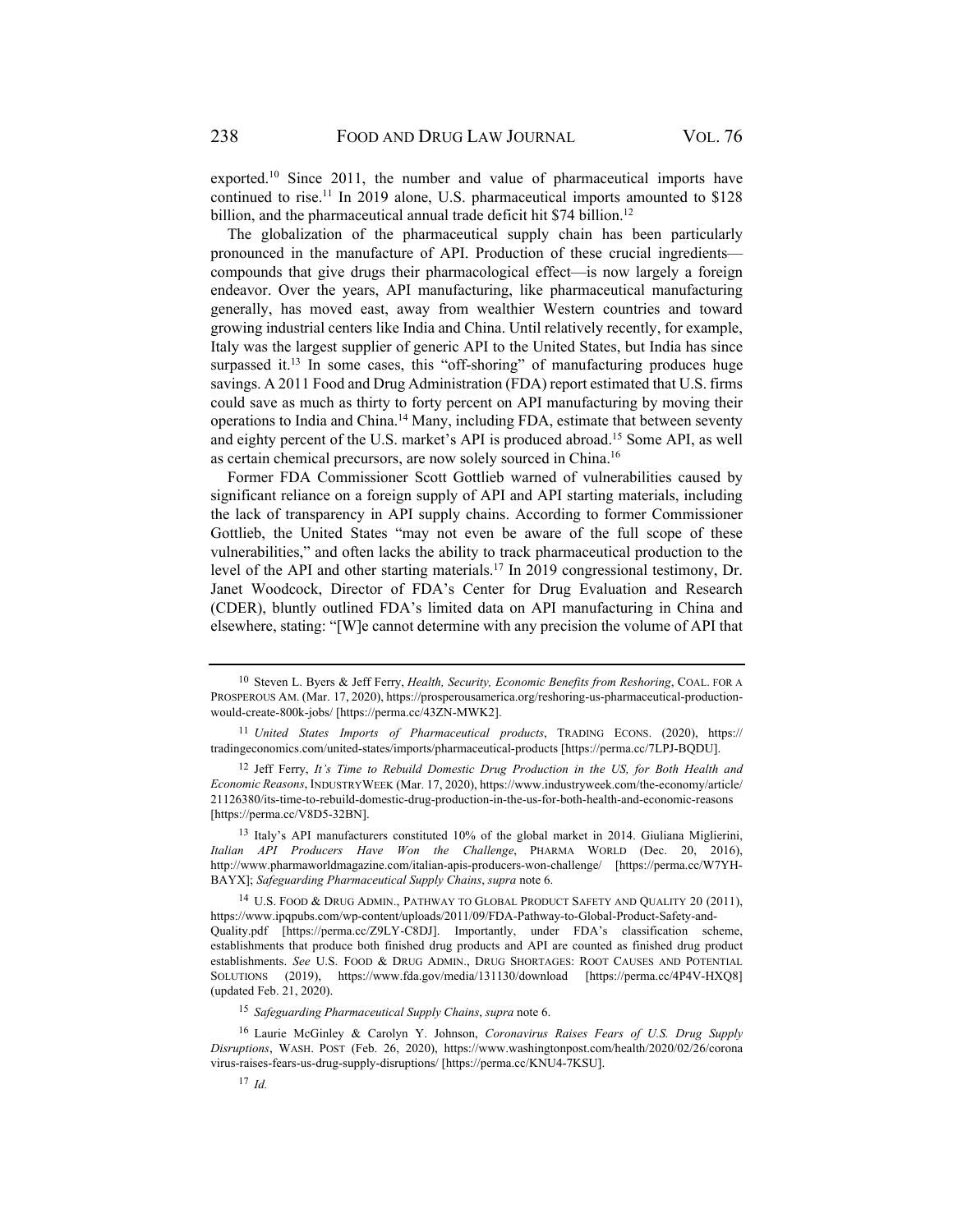China is actually producing, or the volume of API manufactured in China that is entering the U.S. market, either directly or indirectly by incorporation into finished dosages manufactured in China or in other parts of the world."18 Without this knowledge, FDA cannot perform reliable "gap analyses" to better understand the nature and extent of the country's reliance on foreign-made API.<sup>19</sup> This lack of knowledge also impairs FDA's ability to predict how world events—from natural disasters to pandemics or war—will affect the American drug supply.

#### *2. Medical Devices*

The story of device industry globalization has been largely similar, if somewhat less dramatic. As with pharmaceuticals, desire to reduce manufacturing costs has driven device manufacturing abroad.<sup>20</sup> Until relatively recently, the United States held a substantial trade surplus in medical devices. But by 2017, the surplus had become a deficit of \$2.1 billion, which increased further to \$4.1 billion in 2018, when the United States imported more than \$51.6 billion in medical equipment.<sup>21</sup> The number of imported medical devices increased every year from 2008 to 2018, with the exception of 2009 when the global economic crisis led to a decline in imports.22 In 2019, the United States was the world's largest importer of medical products, responsible for 19% of global medical product imports.23 Of that 19%, approximately 42% came from medical equipment, personal protective equipment (PPE), and other nonpharmaceutical medical supplies.24

# *B. The Risks of Overdependence on Foreign Medical Product Manufacturing*

Since the end of World War II, many economists have agreed that global trade provides net positive benefits.25 Although its benefits and costs may be unevenly distributed, in general, the benefits of trade include greater productivity, more efficient resource allocation, economies of scale, higher wages and job growth in exporting industries, and increased choice and lower prices for consumers and firms using

<sup>18</sup> *Safeguarding Pharmaceutical Supply Chains*, *supra* note 6.

<sup>19</sup> *Id.*

<sup>20</sup> FITCH SOLS., *supra* note 3, at 26.

<sup>21</sup> *Id.* at 26, 36.

<sup>22</sup> *Id.* at 11, 26.

<sup>23</sup> WORLD TRADE ORG., TRADE IN MEDICAL GOODS IN THE CONTEXT OF TACKLING COVID-19 3 (2020), https://www.wto.org/english/news\_e/news20\_e/rese\_03apr20\_e.pdf [https://perma.cc/EBZ8- TU6K].

<sup>24</sup> *See id.* (Table 1).

<sup>25</sup> *See* JAMES K. JACKSON, CONG. RSCH. SERV., R44546, THE ECONOMIC EFFECTS OF TRADE: OVERVIEW AND POLICY CHALLENGES (2018), https://crsreports.congress.gov/product/pdf/R/R44546 [https://perma.cc/R8ZD-JAZS]; *see also* Gary Clyde Hufbauer & Zhiyao Lu, *The Payoff to America from Globalization: A Fresh Look with a Focus on Costs to Workers*, PETERSON INST. FOR INT'L ECON. (May 2017), https://www.piie.com/publications/policy-briefs/payoff-america-globalization-fresh-look-focuscosts-workers [https://perma.cc/XET7-44F2] ("Since the end of the Second World War (WWII), the world has gone through an enormous expansion in international trade and investment, generating unprecedented gains in wealth for the United States and its economic partners.").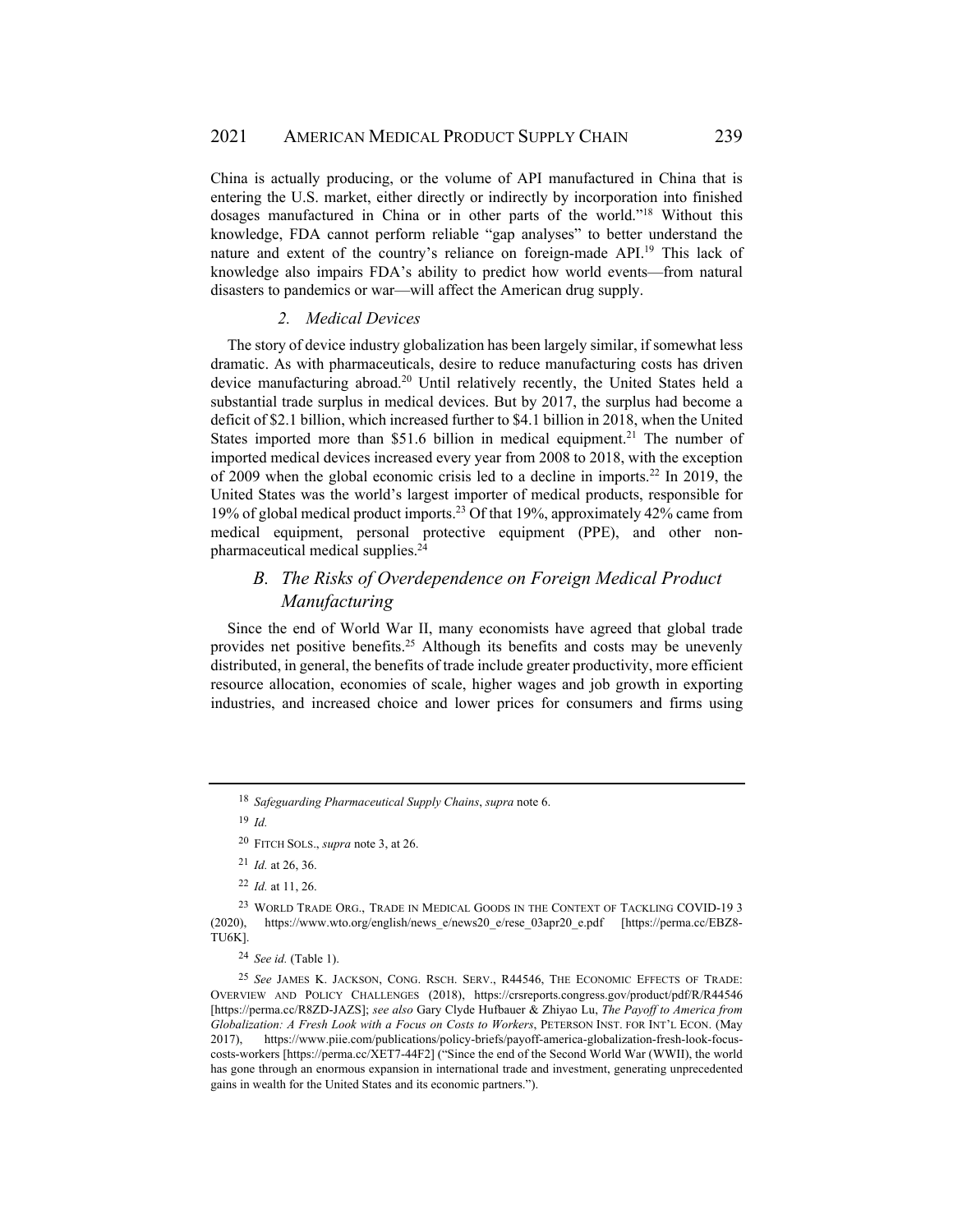imports as inputs into finished products.<sup>26</sup> The United States has played a leading role in establishing the global economic order, resulting in increased U.S. trade and increasing integration of U.S. markets and production with foreign nations, particularly emerging economies.<sup>27</sup> The increasing globalization of U.S. trade has been no less apparent in medical products industries.

Despite its well-established benefits, American policymakers have become increasingly concerned in recent years that the extent of the country's dependence on foreign manufacturing of key medical products exposes the United States to dangerous supply chain insecurity.<sup>28</sup> The COVID-19 pandemic has made supply chain security a matter of bipartisan concern, as dependence on foreign manufacturing has both geopolitical and public health consequences. This section highlights national security concerns raised by dependence on foreign manufacturing, the consequences of which became very clear during the COVID-19 pandemic. It then discusses the implications of such dependence for medical product quality, focusing on several recent controversies relating to drugs manufactured in China and India.

#### *1. National Security Concerns*

Over the past several years, tension in the U.S.-China relationship has consistently made headlines. The prospect of a trade war has loomed large, prompting many to wonder how such a conflict might impact critical supply chains, including those of pharmaceuticals and other medical products.29 Reportedly, Chinese officials and academics have considered whether curtailing medical supplies such as antibiotics could be used as a tool in trade disputes.30

<sup>26</sup> *See* SHAYERAH ILIAS AKHTAR, IAN F. FERGUSSON & BROCK R. WILLIAMS, CONG. RSCH. SERV., IF10156, U.S. TRADE POLICY:BACKGROUND AND CURRENT ISSUES (2020), https://crsreports.congress.gov/ product/pdf/IF/IF10156. [https://perma.cc/E2G4-AGUS]

<sup>27</sup> *See id.*; *see also* Robert Feenstra, *Integration of Trade and Disintegration of Production in the Global Economy*, 12 J. ECON. PERSP. 31, 31 (1998), https://pubs.aeaweb.org/doi/pdfplus/10.1257/ jep.12.4.31 [https://perma.cc/8CH8-L59N]; Robert E. Litan, *The "Globalization" Challenge: The U.S. Role in Shaping World Trade and Investment*, BROOKINGS (Mar. 1, 2000), https://www.brookings.edu/articles/ the-globalization-challenge-the-u-s-role-in-shaping-world-trade-and-investment/ [https://perma.cc/KP6Z-JC4N].

<sup>28</sup> *See, e.g.*, Press Release, Representative Vern Buchanan Off., Buchanan Introduces Bill to Boost U.S. Drug Manufacturing (May 5, 2020), https://buchanan.house.gov/media-center/press-releases/ buchanan-introduces-bill-boost-us-drug-manufacturing#:~:text=Buchanan's%20bill%2C%20titled%20 The%20Securing,the%20U.S.%20Senate%20by%20Sens [https://perma.cc/5M9T-DL9H]; Press Release, Representative Robert Menendez Off., Menendez, Blackburn Introduce Bipartisan Bill to Increase US Prescription Drug Manufacturing (Mar. 11, 2020), https://www.menendez.senate.gov/newsroom/press/ menendez-blackburn-introduce-bipartisan-bill-to-increase-us-prescription-drug-manufacturing [https://perma.cc/D44V-JEXL].

<sup>29</sup> Yanzhong Huang, *U.S. Dependence on Pharmaceutical Products from China*, COUNCIL ON FOREIGN RELS.: BLOG (Aug. 14, 2019), https://www.cfr.org/blog/us-dependence-pharmaceutical-productschina [https://perma.cc/C8ZM-RGE3].

<sup>30</sup> *See* Doug Palmer & Finbarr Bermingham, *U.S. Policymakers Worry about China 'Weaponizing' Drug Exports*, POLITICO (Apr. 10, 2020, 11:15 AM), https://www.politico.com/news/2019/12/20/ policymakers-worry-china-drug-exports-088126 [https://perma.cc/CL66-X4SX] (noting that, in remarks delivered in March 2019, during the National People's Congress, a Tsinghua University professor and former central bank advisor stated, "We are at the mercy of others when it comes to computer chips, but we are the world's largest exporter of raw materials for vitamins and antibiotics. Should we reduce the exports, the medical systems of some western countries will not run well.").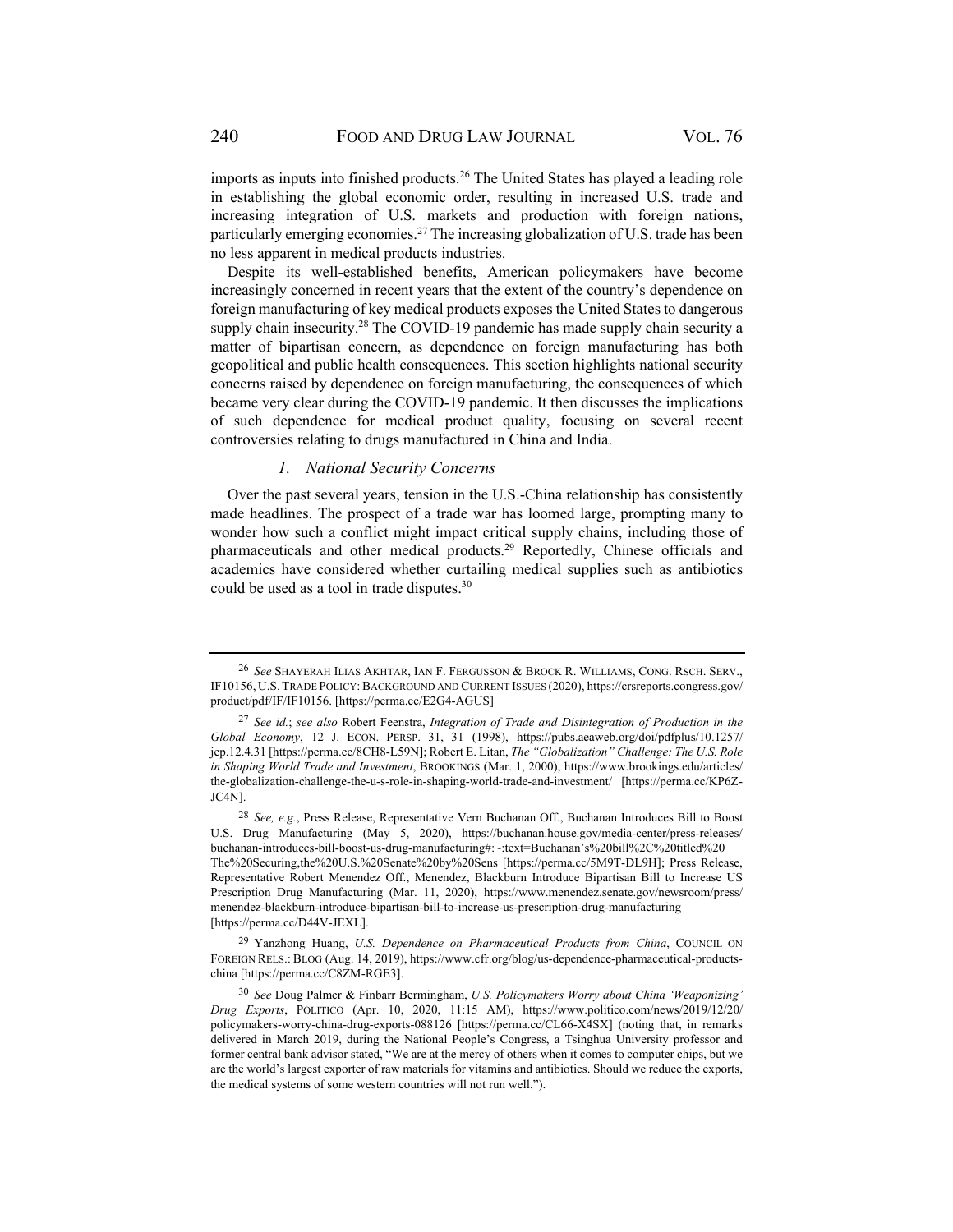In March 2020 congressional testimony, Rosemary Gibson, a senior advisor at the Hastings Center, outlined the acute shortages that would result if China were to use medical supplies as a "weapon of war."31 According to Gibson, if China were to stop supplying the United States with critical drug products, the United States would experience "unprecedent[ed] deaths and social disorder on a scale never seen [here] before. $132$  In addition, "[t]he civilian and military health care systems [would] collapse."33

### *2. Product Quality Concerns*

In addition to worrying about the national security implications arising out of U.S. dependence on foreign manufacturing, members of Congress, FDA, and other policy analysts have also expressed concerns about the public health risks associated with sub-standard foreign-made pharmaceuticals, often in the form of low-cost generic drugs.34 Though FDA is legally required to hold both branded and generic drugs to the same standards of safety and efficacy, questions linger over the quality of some foreign-made drugs, and some allege that cost pressures and a widespread desire for cheaper drugs have driven some manufacturers to cut corners.35 Some have suggested that Chinese and Indian manufacturers are more likely than American manufacturers to be cited for particularly serious quality-related deficiencies.36 By comparing FDA inspection reports (Form 483s), for example, one research team determined that "data integrity" violations were cited in 48% of Form 483s issued to Chinese facilities and 44% of Form 483s issued to Indian facilities, compared to 26% of the Form 483s issued to U.S. facilities.<sup>37</sup> "Data manipulation" was cited in 31% of Form 483s issued to Chinese facilities and 24% of Indian facilities, in comparison to 7% of U.S.

36 Katherine Eban & Sony Salzman, *In Generic Drug Plants in China and India, Data Falsification Is Still a Problem*, STAT (Oct. 29, 2019), https://www.statnews.com/2019/10/29/data-falsification-stillproblematic-china-india-generic-drug-plants/ [https://perma.cc/Q5AU-VE23].

<sup>37</sup> *Id.* The research was compiled with the assistance of FDAZilla, a data analytics company, and analyzed FDA inspection records from 2014 to 2019 in China, India, Europe, and the United States.

<sup>31</sup> *Id. See also The Coronavirus and America's Small Business Supply Chain: Hearing Before the S. Comm. on Small Bus. & Entrepreneurship*, 116th Cong. (2020) (testimony of Rosemary Gibson, Author), https://www.sbc.senate.gov/public/\_cache/files/1/c/1c39a1bc-f22c-4178-951e-29b92dcb2182/3AD9C94 FB267763A83913E2303A6A772.gibson-testimony.pdf [https://perma.cc/3D6D-BS4J] ("Medicines in the hands of an adversary can be weaponized.") [hereinafter, Gibson Testimony].

<sup>32</sup> Gibson Testimony, *supra* note 31.

<sup>33</sup> *Id.*

<sup>34</sup> *See, e.g.*, Marv Shepherd, *Drug Quality, Safety Issues, and Threats of Drug Importation*, 36 CAL. W. INT'L L.J. 77, 77 (2005); Scott W. Atlas & H.R. McMaster, *Relying on Foreign Drugs is Dangerous*, WALL ST. J. (Apr. 28, 2020), https://www.wsj.com/articles/relying-on-foreign-drugs-is-dangerous-11588 093635 [https://perma.cc/S99E-8SPL]; Press Release, U.S. Sen. Comm. on Finance, Grassley Presses HHS, FDA on Safety and Quality Control of Foreign Drug Manufacturing Facilities (June 28, 2019), https://www.finance.senate.gov/chairmans-news/grassley-presses-hhs-fda-on-safety-and-quality-controlof-foreign-drug-manufacturing-facilities [https://perma.cc/ASF8-ATFG].

<sup>35</sup> *See* Anna Edney, *How a Tainted Heart Drug Made in China Slipped Past the FDA*, BLOOMBERG (Jan. 30, 2019), https://www.bloomberg.com/news/features/2019-01-30/chinese-heart-drug-valsartanrecall-shows-fda-inspection-limits [https://perma.cc/T9K7-5GB3]; Michael White, *Generic Drugs Not as Safe as FDA Wants You to Believe*, 54 ANNALS PHARMACOTHERAPY 283, 283 (2019), https:// journals.sagepub.com/doi/10.1177/1060028019881692?url\_ver=Z39.88-2003&rfr\_id=ori:rid:crossref.org &rfr\_dat=cr\_pub%20%200pubmed [https://perma.cc/2Z6C-M797]; *see also* Gardiner Harris, *Drug Making's Move Abroad Stirs Concerns*, N.Y. TIMES (Jan. 19, 2009), https://www.nytimes.com/2009/ 01/20/health/policy/20drug.html [https://perma.cc/6DY9-Z9QQ].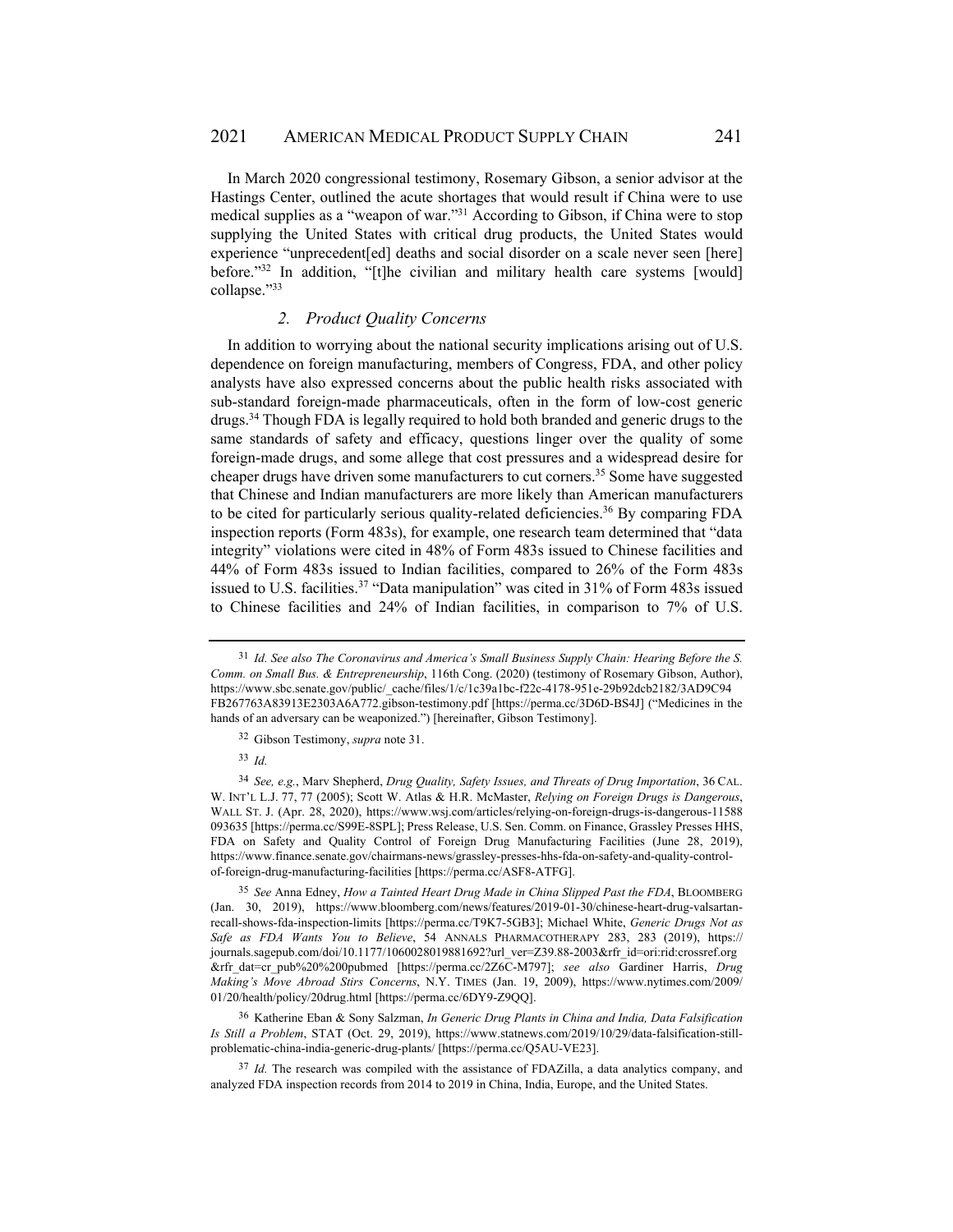facilities.38 Nearly fifty Indian manufacturing facilities were barred from shipping drugs to the United States by 2015 because of issues including alteration, falsification, or forgery of data and records.<sup>39</sup> The former Drug Controller General of India also stated in a 2014 interview that if he had to follow U.S. standards in inspecting facilities supplying to the Indian market, almost all of the facilities would have to be shut down.40

Considering that generic drugs constitute approximately 90% of all prescription drugs purchased in the United States and that the majority of generic drugs are produced abroad, such serious allegations are worrisome.<sup>41</sup> Media reports have questioned whether FDA's inspection regime is sufficiently robust to ensure that imported drugs meet U.S. regulatory standards.<sup>42</sup> Historically, FDA has struggled to meet the challenge of inspecting a growing number of manufacturing facilities, as "its resources were overwhelmed by the nation's growing dependence on generics produced abroad."43 In addition, some are concerned that FDA's practice of giving foreign facilities advanced notice of inspections "gives plants time to clean up any evidence of unsanitary conditions, wrongdoing, or data manipulation."44

For its part, FDA is adamant that it holds generic drug-makers to the same rigorous standards to which it holds name brand manufacturers. Until FDA paused foreign inspections due to COVID-19, the number of annual foreign inspections had increased significantly over the past twenty years, from 242 in 2000 to 980 in 2019.<sup>45</sup> And every year between 2015 through 2019, FDA conducted more foreign than domestic

41 Press Release, Norman E. Sharpless, Comm'r of Food & Drugs, U.S. FOOD & DRUG ADMIN., Statement on Continued Progress Enhancing Patient Access to High-Quality, Low-Cost Generic Drugs (Oct. 16, 2019), https://www.fda.gov/news-events/press-announcements/statement-continued-progress-enhanc ing-patient-access-high-quality-low-cost-generic-drugs [https://perma.cc/BMA6-RVDT]; Eban & Salzman, *supra* note 36. Indian generics companies produce one in three pills consumed in the United States, and many of these manufacturers rely on ingredients sourced from China. Priyali Sur, *The Coronavirus Exposed the US' Reliance on India for Generic Drugs. But that Supply Chain Is Ultimately Controlled by China*, CNN (May 16, 2020), https://www.cnn.com/2020/05/16/business-india/india-pharma-us-chinasupply-china-intl-hnk/index.html [https://perma.cc/7M6E-M42B].

42 Daniel J. Kevles, *The Scandal of Our Drug Supply*, N.Y. REV. (July 23, 2020), https://www. nybooks.com/articles/2020/07/23/scandal-drug-supply-bottle-lies/?lp\_txn\_id=1252911 [https://perma.cc/ V6SH-UBH9].

<sup>43</sup> *Id.* ("In 1996 the agency employed enough personnel to inspect only about one hundred foreign facilities a year, a rate of roughly one inspection every eleven years for each factory. The shorthandedness worsened dramatically between 2002 and 2009, when the number of foreign facilities requiring FDA inspections soared from roughly five hundred to more than three thousand. In January 2012, in part to ease the difficulty, Congress passed the Generic Drug User Fee Amendment, which established fees for various FDA approval services and permitted the agency to use the income to increase the number of inspectors.").

<sup>38</sup> *Id.*

<sup>39</sup> Zachary Brennan, *FDA Bans Imports from Major Indian API Manufacturer*, RAPS REGULATORY FOCUS (Oct. 15, 2015), https://www.raps.org/regulatory-focus%E2%84%A2/news-articles/2015/10/fdabans-imports-from-major-indian-api-manufacturer [https://perma.cc/Y362-QPRC].

<sup>40</sup> Sushmi Dey, *If I Follow US standards, I Will Have to Shut Almost All Drug Facilities: G N Singh*, BUS. STANDARD (Jan. 30, 2014), https://www.business-standard.com/article/economy-policy/if-i-followus-standards-i-will-have-to-shut-almost-all-drug-facilities-g-n-singh-114013000034\_1.html [https://perma. cc/78KW-9DAF].

<sup>44</sup> Eban & Salzman, *supra* note 36.

<sup>45</sup> *Securing the U.S. Drug Supply Chain*, *supra* note 3.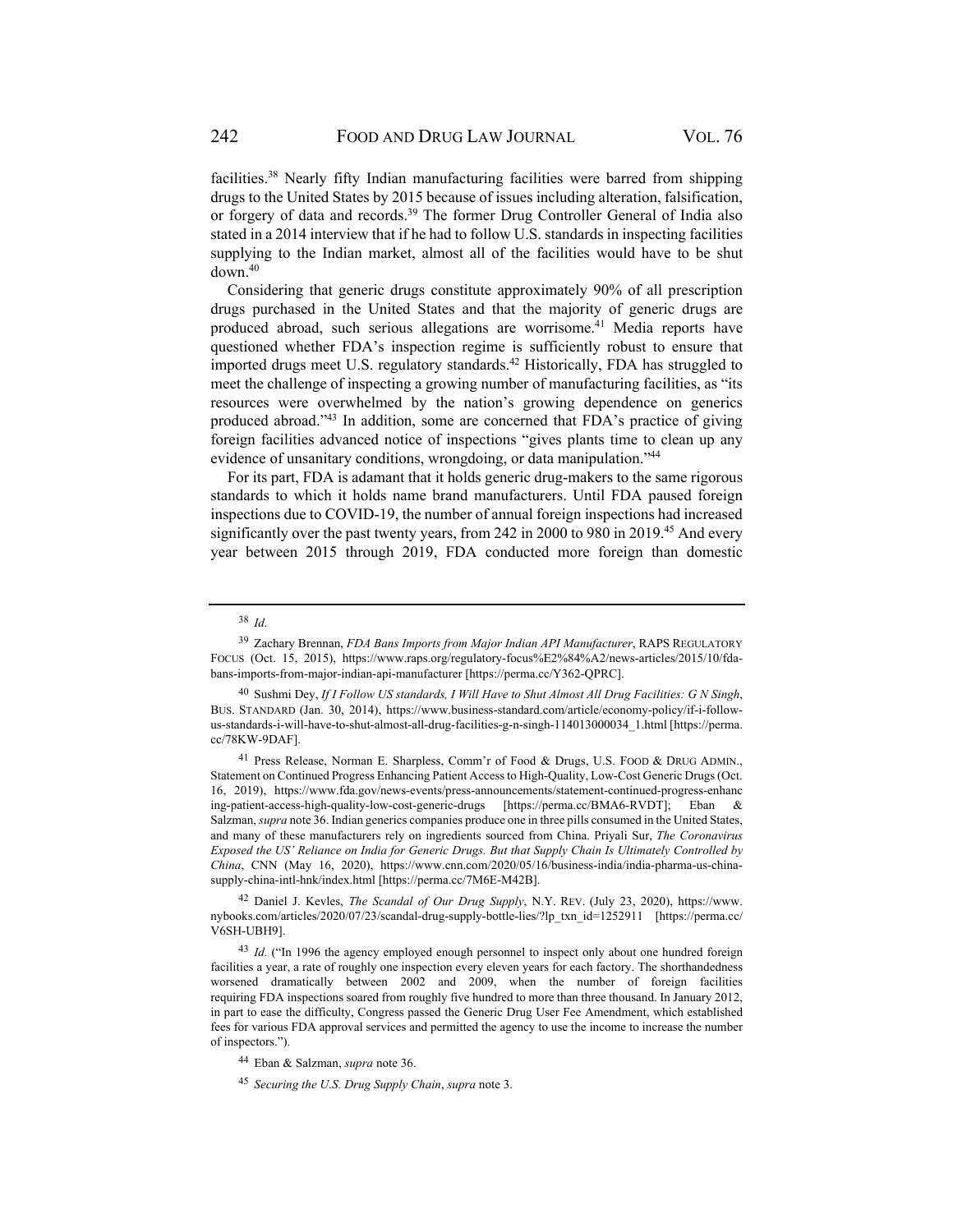inspections.46 In addition, according to FDA, the agency's "scientific review and assessment process for generic drug applications ensures that generic medications perform the same way in the human body, have the same active ingredients and have the same conditions of use as their counterpart name-brand medication."47

Nonetheless, some remain skeptical that the agency is able to ensure compliance with manufacturing quality standards abroad as rigorously as it does within the United States.48 Such skepticism derives in part from a series of highly publicized events involving foreign manufacturers. One highly publicized episode in 2007 involved contamination of Chinese-manufactured API for the commonly used anti-coagulant heparin, which is derived from pig intestines.<sup>49</sup> After various manufacturers recalled heparin products manufactured with the Chinese API due to adverse patient reactions, subsequent investigations determined that many lots of the heparin API were contaminated with oversulfated chondroitin sulfate.<sup>50</sup> This substance is made from animal cartilage, mimics heparin's anti-coagulant activity, and is also much cheaper than heparin.51 The contaminated heparin eventually was associated with eighty-one deaths and more than 700 severe allergic reactions in the United States.<sup>52</sup>

In the case of Ranbaxy, a large Indian generic drug manufacturer, allegations of data fraud resulted in the company pleading guilty to seven felonies and paying \$500

47 Sharpless, *supra* note 41 ("Generic drugs are held to high approval and manufacturing standards and once a generic medication is approved, FDA continues to monitor its safety, effectiveness and quality, including through periodic inspections of manufacturing plants, careful evaluation of post-approval changes proposed by manufacturers and thorough assessment of any adverse event reports.").

<sup>48</sup> *See, e.g.*, Katie Thomas, *Why the Bad Rap on Generic Drugs?*, N.Y. TIMES (Oct. 5, 2013), https:// www.nytimes.com/2013/10/06/sunday-review/why-the-bad-rap-on-generic-drugs.html [https://perma.cc/ 4D4S-Z3KP].

<sup>50</sup> *Baxter Issues Urgent Nationwide Voluntary Recall of Heparin 1,000 Units/ML 10 and 30mL Multi-Dose Vials*, FIERCE BIOTECH (Jan. 28, 2008), https://www.fiercebiotech.com/biotech/baxter-issues-urgentnationwide-voluntary-recall-of-heparin-1-000-units-ml-10-and-30ml [https://perma.cc/DD2U-EDJ6]; *see also Heparin Hearing*, *supra* note 49.

<sup>52</sup> *Id.*

<sup>46</sup> *Id.* FDA's inspection authorities have evolved over the years. Congress enacted the Food and Drug Administration Safety and Innovation Act (FDASIA), enabling FDA to reinvigorate its inspection regime. Following the enactment of FDASIA, FDA sharply pivoted toward foreign inspections. *Id.* As a result, the number of foreign inspections has increased significantly over the past twenty years, from 242 in 2000 to 966 in 2019. *Id.* Reflecting the shift toward overseas manufacturing, the number of domestic inspections fell from 1,016—and a high of 1,418 in 2015—to 698 during the same period. *Id.* Every year since 2015, FDA has conducted more foreign than domestic drug facility inspections, though the incidences of both have fallen in recent years. *Id.* The agency identifies sites for inspection using its Site Selection Model, a mathematical, risk-prediction model that scores each FDA-registered facility on factors such as inherent product risk, facility, and time since last inspection. *Id.* FDA then ranks establishments by their risk scores and prioritizes inspection of the most worrisome. *Id.*

<sup>49</sup> Gardiner Harris, *Heparin Contamination May Have Been Deliberate, F.D.A. Says*, N.Y. TIMES (Apr. 30, 2008), https://www.nytimes.com/2008/04/30/health/policy/30heparin.html [https://perma.cc/ 4SUX-7H6A]; *The Heparin Disaster: Chinese Counterfeits and American Failures: Hearing Before the Subcomm. on Oversight and Investigations of the H. Comm. on Energy & Com.*, 110th Cong. (2008), https://www.govinfo.gov/content/pkg/CHRG-110hhrg53183/html/CHRG-110hhrg53183.htm [https://per ma.cc/W6BB-BKYK] [hereinafter *Heparin Hearing*].

<sup>51</sup> *Heparin Hearing*, *supra* note 49.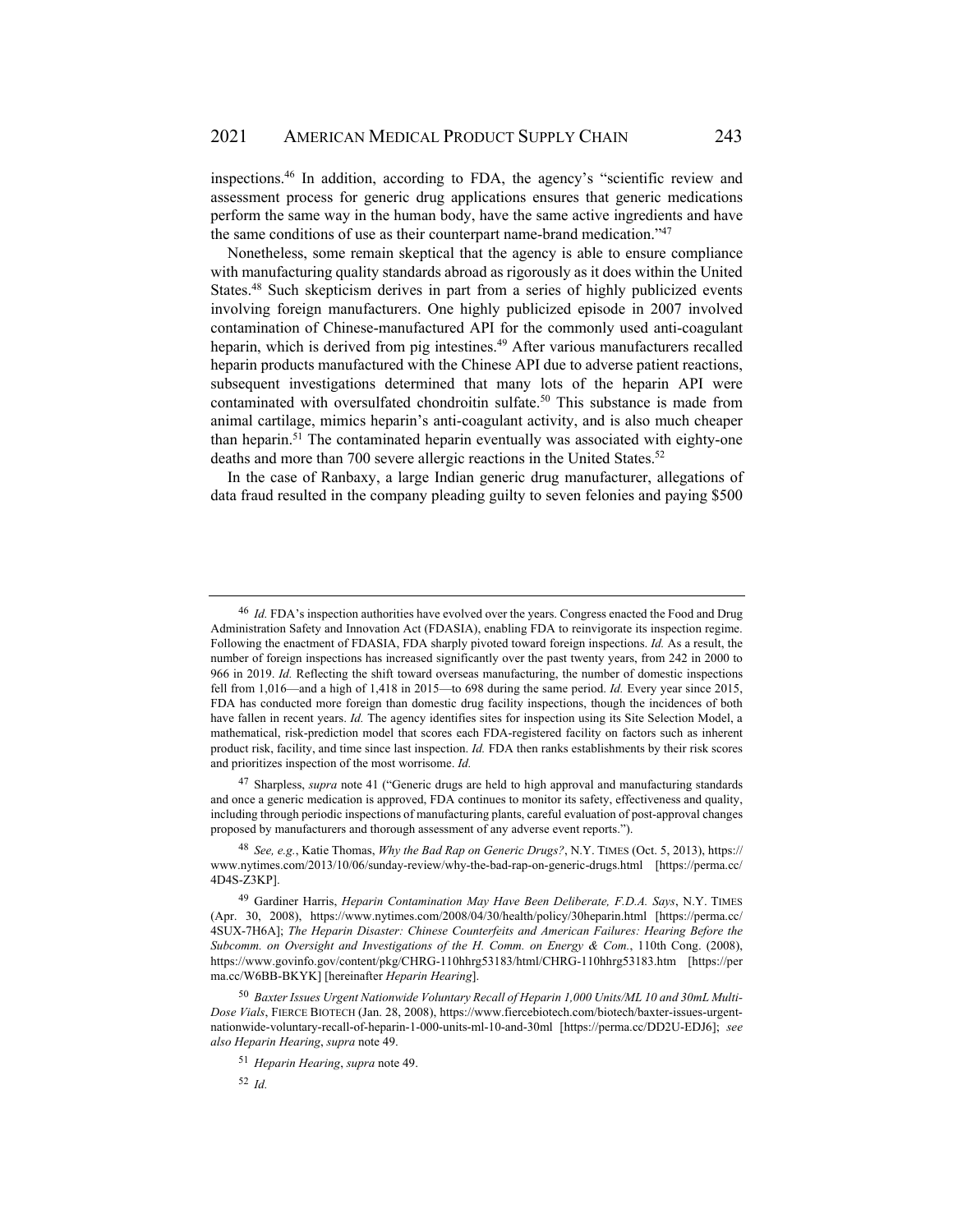million in fines and penalties.<sup>53</sup> Similarly, data integrity violations at an Indian facility of API manufacturer Fresenius Kabi Oncology Limited, and allegations of concealing and destroying records prior to an FDA inspection, resulted in a guilty plea and agreement to pay \$50 million in fines.<sup>54</sup>

Another, more recent incident involving a foreign supplier took place in 2018, when FDA recalled certain generic versions of the blood pressure drug valsartan that were manufactured using API from a Chinese supplier due to contamination with Nnitrosodimethylamine (NDMA), a potentially cancer-causing chemical.<sup>55</sup> In 2018, FDA placed the supplier of the valsartan API, Zhejiang Huahai Pharmaceuticals, on import alert and issued a Warning Letter that identified a number of inadequacies at the plant.<sup>56</sup> This incident illustrates the challenges facing FDA in regulating a drug market that is increasingly global.<sup>57</sup>

### *C. Supply Chain Impacts During COVID-19*

Rising concerns about the security and public health risks posed by U.S. dependence on foreign manufacturing appeared well justified in the early stages of the COVID-19 pandemic, when significant shortages of face masks, including N95 respirators,<sup>58</sup> COVID-19 testing supplies,<sup>59</sup> and drugs necessary for patients on

55 Maggie Fox, *FDA Recalls Are a Reminder that China Controls Much of World's Drug Supply*, NBC NEWS (Aug. 14, 2018), https://www.nbcnews.com/health/health-news/fda-recalls-are-reminderchina-controls-much-world-s-drug-n900716 [https://perma.cc/65T8-WJW2]; Press Release, U.S. Food & Drug Admin., FDA Announces Voluntary Recall of Several Medicines Containing Valsartan Following Detection of an Impurity (July 13, 2018), https://www.fda.gov/news-events/press-announcements/fdaannounces-voluntary-recall-several-medicines-containing-valsartan-following-detection-impurity [https://perma.cc/4R72-GTHL].

57 Fox, *supra* note 55.

58 Andrew Jacobs, Matt Richtel & Mike Baker, *'At War With No Ammo': Doctors Say Shortage of Protective Gear Is Dire*, N.Y. TIMES (Mar. 19, 2020), https://www.nytimes.com/2020/03/19/health/ coronavirus-masks-shortage.html [https://perma.cc/JL62-C2MT].

59 Nick Paul Taylor, *Widespread Shortages for COVID-19 Test Materials Persist, Poll Says*, MEDTECHDIVE (May 29, 2020), https://www.medtechdive.com/news/widespread-swab-covid-19-testmaterials-shortages-persist-poll-says/578831/ [https://perma.cc/NB24-QPQB].

<sup>53</sup> *Drug Manufacturer Agrees to \$500 Million Penalty*, CBS NEWS (May 13, 2013), https://www. cbsnews.com/news/drug-manufacturer-agrees-to-500-million-penalty-13-05-2013/ [https://perma.cc/76N9 -7YZC].

<sup>54</sup> U.S. DEP'T OF JUSTICE, FRESENIUS KABI ONCOLOGY LIMITED, AND ALLEGATIONS OF CONCEALING AND DESTROYING RECORDS PRIOR TO AN FDA INSPECTION, RESULTED IN A GUILTY PLEA AND AGREEMENT TO PAY \$50 MILLION (2021), https://www.fda.gov/inspections-compliance-enforcementand-criminal-investigations/press-releases/indian-cancer-drug-manufacturer-agrees-plead-guilty-and-pay-50-million-concealing-and-destroying [https://perma.cc/T7PY-V4CM].

<sup>56</sup> U.S. FOOD & DRUG ADMIN., IMPORT ALERT 66-40, https://www.accessdata.fda. gov/cms\_ia/importalert\_189.html [https://perma.cc/SLD7-N432] (last updated May 7, 2021); Press Release, U.S. Food & Drug Admin., FDA Updates and Press Announcements on Angiotensin II Receptor Blocker (ARB), Recalls (Valsartan, Losartan, and Irbesartan) (Nov. 7, 2019), https://www.fda.gov/drugs/drugsafety-and-availability/fda-updates-and-press-announcements-angiotensin-ii-receptor-blocker-arb-recallsvalsartan-losartan [https://perma.cc/633L-YALH] (providing link to eleven-item Form 483 issued to firm following July-August 2018 inspection, https://www.fda.gov/media/117875/download) [https://perma.cc/ D8DK-CAEX]; Letter from Center for Drug Evaluation and Research to Zhejiang Huahai Pharmaceutical (Nov. 29, 2018), https://www.fda.gov/inspections-compliance-enforcement-and-criminal-investigations/ warning-letters/zhejiang-huahai-pharmaceutical-566685-11292018 [https://perma.cc/3LUP-7AL4].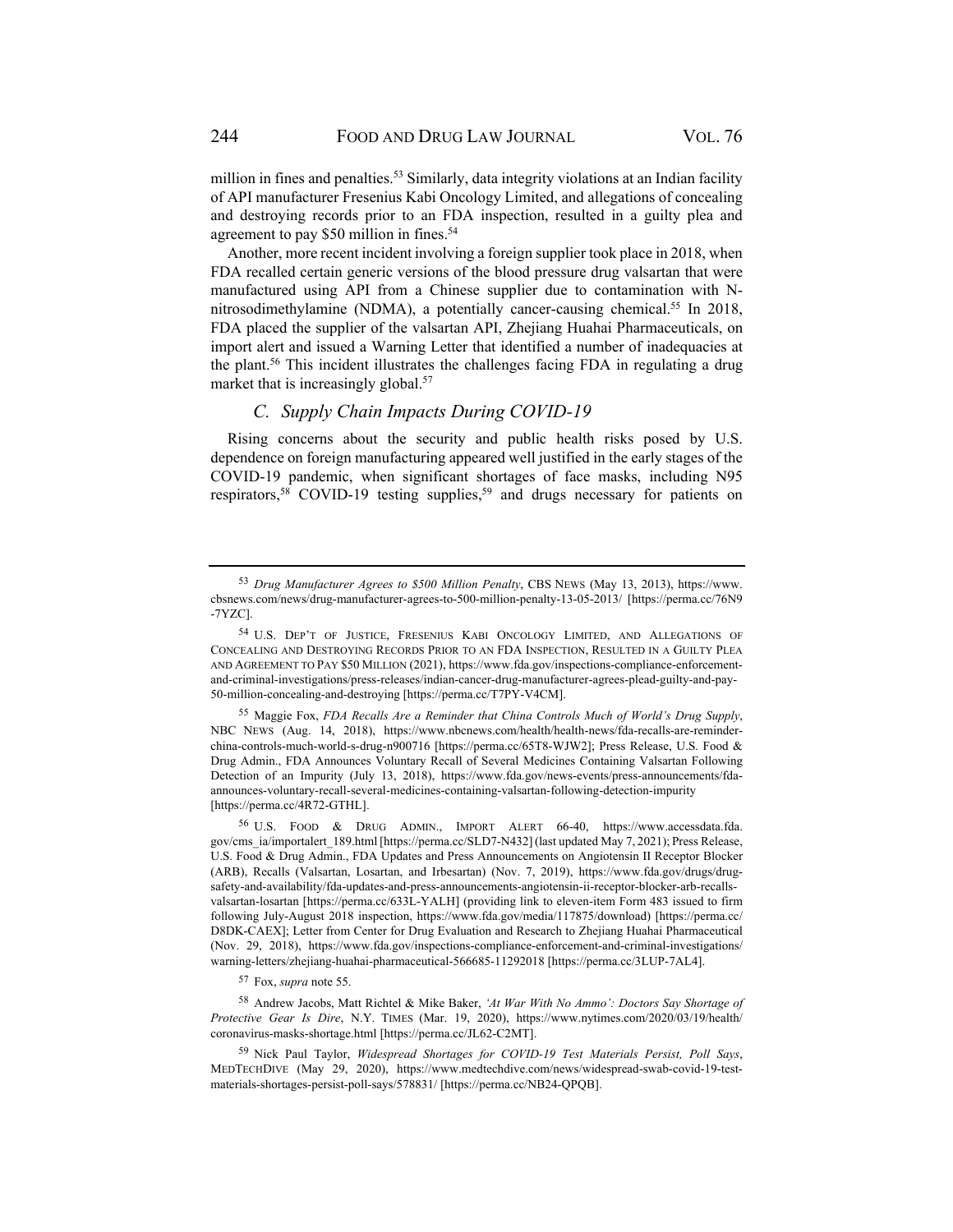ventilation $^{60}$  emerged. Many countries quickly took action to restrict access to key supplies. Although its policies were subsequently modified, India restricted exports of facemasks in late January 2020, banned the export of N95 respirators in February 2020, and by March 2020, restricted the export of twenty-six API and drug products, including acetaminophen, antibiotics, and certain medical devices.<sup>61</sup> Similarly, in February 2020, during the first large spike in COVID-19 cases, China nationalized the production and distribution of critical medical supplies to ensure China was sufficiently equipped to slow the spread of the disease.<sup>62</sup> This nationalization led to shortages in importing countries, including the United States.<sup>63</sup> In March 2021, after facing high rates of infections and a slow vaccine rollout, India also restricted exports of the AstraZeneca vaccine.<sup>64</sup>

According to a Congressional Research Service report, in 2020, China, India, the EU, and dozens of other economies have imposed either limits or bans (either formal or de facto) on certain exports.<sup>65</sup> The report explains:

Many of the measures temporarily restricted access to markets on which the United States depends for certain imports. These included medical ventilators (for which Singapore and China accounted for 35% and 17%, respectively, of U.S. imports in 2019), breathing and gas masks (France, the United Kingdom, and Italy, 47% combined), CT scanners (Germany,

62 KAREN M. SUTTER, ANDRES B. SCHWARZENBERG & MICHAEL D. SUTHERLAND, CONG. RSCH. SERV., R46304, COVID-19: CHINA MEDICAL SUPPLY CHAINS AND BROADER TRADE ISSUES 15 (2020), https://crsreports.congress.gov/product/details?prodcode=R46304 [https://perma.cc/6NUF-LBNS].

<sup>63</sup> *Id.*

64 Jeffrey Gettleman, Emily Schmall & Mujib Mashal, *India Cuts Back on Vaccine Exports as Infections Surge at Home*, N.Y. TIMES (Apr. 22, 2021), https://www.nytimes.com/2021/03/25/world/asia/ india-covid-vaccine-astrazeneca.html [https://perma.cc/AL5K-BBL7].

<sup>60</sup> Zachary Brennan, *FDA Reports More Shortages of Drugs Used to Put COVID-19 Patients on Ventilators*, RAPS (Apr. 13, 2020), https://www.raps.org/news-and-articles/news-articles/2020/4/fdareports-more-shortages-of-drugs-used-to-put-co [https://perma.cc/K582-SDXQ].

<sup>61</sup> Chris Thomas & Neha Dasgupta, *Global Supplier India Curbs Drug Exports as Coronavirus Fears Grow*, REUTERS (Mar. 3, 2020, 4:26 AM), https://www.reuters.com/article/us-health-coronavirusindia/global-supplier-india-curbs-drug-exports-as-coronavirus-fears-grow-idUSKBN20Q0ZZ [https://per ma.cc/LP92-W9SZ]; Teena Thacker, *Exports Ban Ties Hands of N95 Mask Producers*, ECON. TIMES (Feb. 12, 2020, 8:31 AM), https://m.economictimes.com/news/economy/foreign-trade/exports-ban-ties-hands-ofn95-mask-producers/articleshow/74091865.cms [https://perma.cc/ZU8Q-T79F]; David Ho, *India Starts Easing Restrictions on Med-Tech Exports, Promises Domestic Priority*, BIOWORLD (June 11, 2020), https://www.bioworld.com/articles/435737-india-starts-easing-restrictions-on-med-tech-exports-promisesdomestic-priority [https://perma.cc/XNA2-D26Q]; Kirtika Suneja, *Government Bans Exports of Certain Masks, Ventilators, Raw Material for Masks, Coveralls*, ECON. TIMES (Mar. 19, 2020, 10:35 PM), https://economictimes.indiatimes.com/news/economy/foreign-trade/government-bans-exports-of-certainmasks-ventilators-raw-material-for-masks-coveralls/articleshow/74718029.cms?from=mdr [https://perma. cc/5DMV-4Z6B]. India has since walked back many of its restrictions; in April 2020, the drug and API export policy was revised after President Trump warned of potential retaliation by the United States. Neha Dasgupta & Sanjeev Miglani, *India Allows Limited Exports of Anti-Malaria Drug after Trump Warns of Retaliation*, REUTERS (Apr. 6, 2020, 7:31 PM), https://www.reuters.com/article/us-health-coronavirusindia-drugs/india-allows-limited-exports-of-anti-malaria-drug-after-trump-warns-of-retaliation-idUSKBN 21O34B [https://perma.cc/B2C8-FLEV]. In May 2020, the facemask export policy was lifted, and, by August, India was permitting a limited number of N95 masks to be exported. *India Lifts Restrictions on Export of N95 Masks*, TRIBUNE (Oct. 6, 2020, 5:54 PM), https://www.tribuneindia.com/news/nation/indialifts-restrictions-on-export-of-n95-masks-151867 [https://perma.cc/VLW6-B582].

<sup>65</sup> SUTTER ET AL., *supra* note 62, at 33.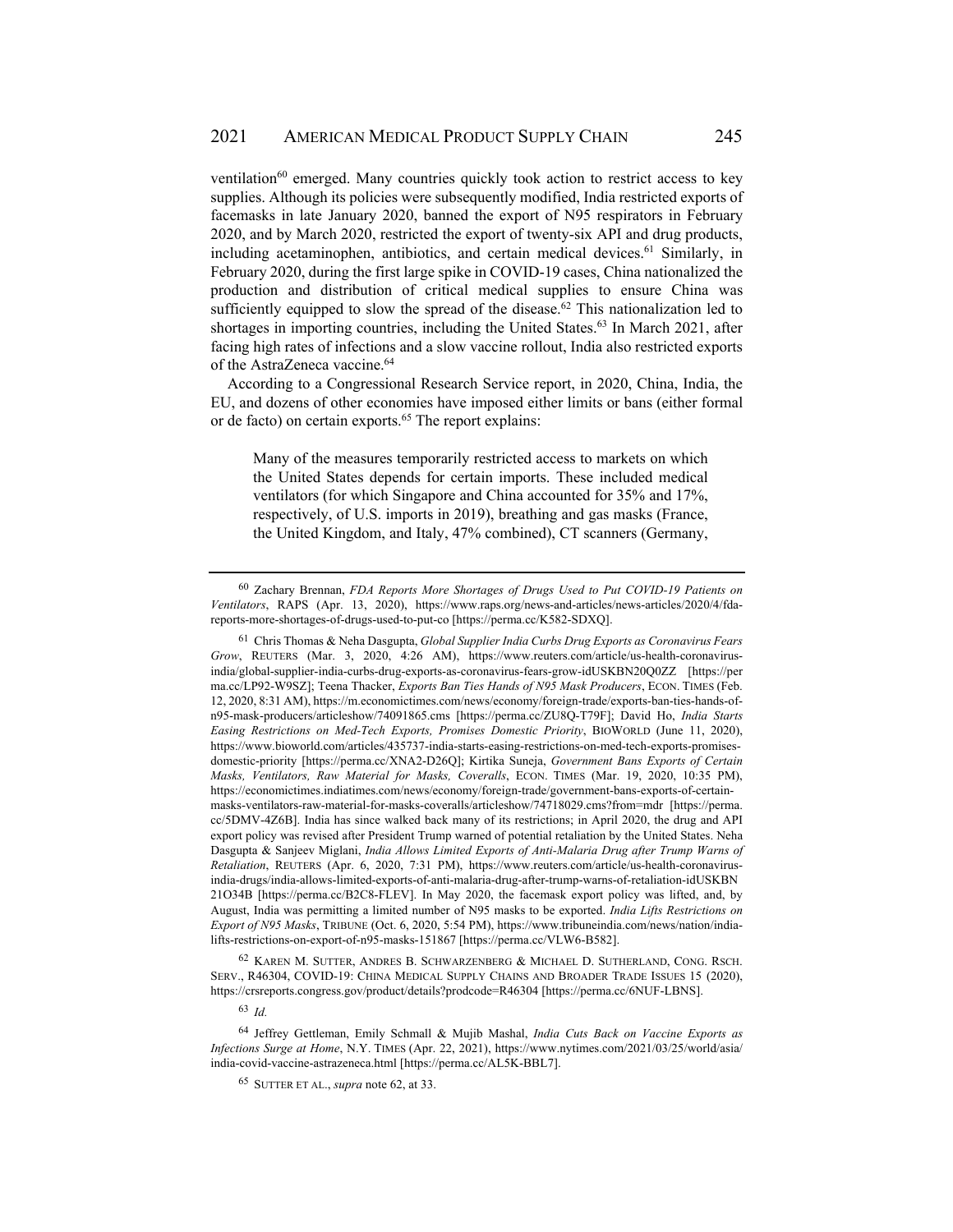50%), medical protective equipment made of textile materials (China, 72%), digital and infrared thermometers (China, 36%), pharmaceuticals (Ireland, Germany, Switzerland, and Italy, 53% combined), and tetracycline and penicillin (China,  $90\%$  and  $52\%$ , respectively).<sup>66</sup>

Other countries also took steps to ban or limit exports of facemasks, protective gear, gloves, and other goods to mitigate their own real or feared local COVID-19-related shortages.<sup>67</sup>

The United States has also shown willingness to impose restrictions on the exports of medical products if necessary. In the United States, the Federal Emergency Management Agency (FEMA) placed restrictions on exports of PPE, including respirators, masks, gloves, and gowns in April 2020. FEMA extended the rule in August 2020 and again in December 2020; the agency also added syringes and hypodermic needles to the list of restricted materials.<sup>68</sup> The COVID-19 pandemic also provided further reasons to be concerned about the quality of certain foreignmanufactured medical products. This issue arose most clearly with diagnostic tests. As demand for COVID-19 diagnostic testing surged in spring 2020, many Chinese manufacturers of diagnostic tests agreed to sell rapid tests to various European countries. British researchers discovered that the tests did not perform well, however.<sup>69</sup> Similar scenarios also played out in Spain and Slovakia, leading the National Medical Products Administration, China's health regulatory body, to require exporters of coronavirus tests to obtain registration certificates to clear customs.70 From March to May 2020, FDA allowed antibody test manufacturers to perform self-validation studies; in May 2020, FDA changed its policy and required manufacturers to submit their data for agency review.<sup>71</sup> FDA also removed nearly thirty antibody tests from the market that did not meet the agency's standards.<sup>72</sup> India also purchased faulty COVID-19 antibody tests from Chinese companies and subsequently discovered that the tests varied widely in their sensitivity.<sup>73</sup>As described in more detail below, concerns have also emerged about filtering face piece respirators manufactured in China.

<sup>72</sup> *Id.*

<sup>66</sup> *Id.* 

<sup>67</sup> Andrea Shalal, *80 Countries Are Hoarding Medical Supplies—Here's Why It Damages the Global Response to COVID-19*, WORLD ECON. FORUM (Apr. 24, 2020), https://www.weforum.org/agenda/2020/ 04/wto-report-80-countries-limiting-exports-medical-supplies/ [https://perma.cc/328G-QV59].

<sup>&</sup>lt;sup>68</sup> Press Release, Fed. Emergency Mgmt. Agency, Export Allocation Rule on Medical Supplies and Equipment for COVID-19 (Jan. 22, 2021), https://www.fema.gov/fact-sheet/allocation-rule-personalprotective-equipment-exports [https://perma.cc/M6MZ-AW43].

<sup>69</sup> David D. Kirkpatrick & Jane Bradley, *U.K. Paid \$20 Million for New Coronavirus Tests. They Didn't Work.*, N.Y. TIMES (Dec. 17, 2020), https://www.nytimes.com/2020/04/16/world/europe/ coronavirus-antibody-test-uk.html [https://perma.cc/CBA9-4PGZ].

<sup>70</sup> Roxanne Liu, Alexandra Harney, *China Clamps Down on Coronavirus Test Kit Exports After Accuracy Questioned*, REUTERS (Apr. 1, 2020) https://www.reuters.com/article/us-health-coronaviruschina-testkits-idUKKBN21J51S [https://perma.cc/DR8W-24VW].

<sup>71</sup> Conor Hale, *FDA Names 28 Antibody Tests to Be Taken Off the Market*, FIERCEBIOTECH (May 22, 2020, 10:40 AM), https://www.fiercebiotech.com/medtech/fda-names-28-antibody-tests-to-be-taken-offmarket-after-increasing-oversight [https://perma.cc/3CZ8-E9R3].

<sup>73</sup> Emily Czachor, *India Clashes with China After Returning Order of Half a Million 'Faulty' Coronavirus Antibody Test Kits*, NEWSWEEK (Apr. 28, 2020), https://www.newsweek.com/india-clashes-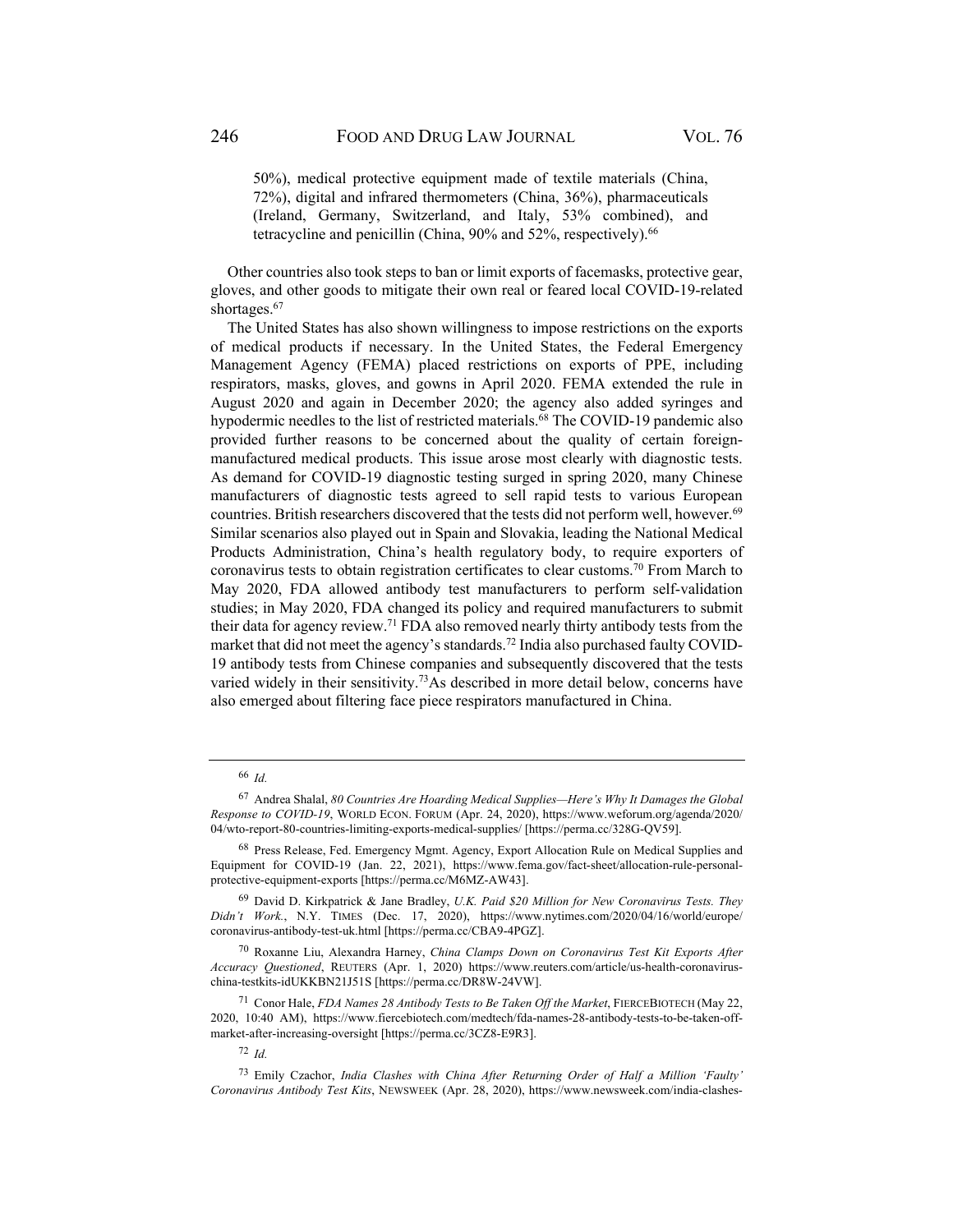# **III. INITIATIVES AND STRATEGIES TO ADDRESS SUPPLY CHAIN RISKS**

## *A. Pre-COVID-19 Measures*

Even before COVID-19, concerns about supply chain globalization as a source of national security and public health risk cut across party lines. Such concerns led to multiple initiatives intended to ensure the availability of critical medical products and countermeasures, particularly during public health emergencies, whether man-made (i.e., resulting from use of nuclear, chemical, biological, or radiological weapons) or naturally occurring (epidemics, pandemics, natural disasters). In the years before the COVID-19 pandemic, the federal government initiated numerous actions to protect against shortages of critical medical products. These included efforts to accelerate research and development of medical countermeasures required during public health emergencies, stockpile critical medical products, and improve public health responses when such emergencies occur.

In 1998, the U.S. Department of Health and Human Services (HHS) created the National Pharmaceutical Stockpile—later renamed the Strategic National Stockpile to establish a secure, readily available supply of vaccines and antidotes to help respond to biological or chemical attacks on the United States.74 In addition to creating a national stockpile of critical goods, Congress passed legislation designed to accelerate research into and the development of medical countermeasures against biological, chemical, radiological, and nuclear agents. That law, known as the Project Bioshield Act of 2004,75 also amended the Federal Food, Drug, and Cosmetic Act (FDCA) to grant FDA the power to issue emergency use authorizations (EUAs) based on a lower review standard for unapproved new drugs and devices, or for unapproved uses of existing drugs and devices, when necessary in an emergency.<sup>76</sup>

These lower emergency review standards spurred concerns about tort liability. The 2006 Public Readiness and Emergency Preparedness Act (PREP Act) further authorized the Secretary of HHS to issue an emergency declaration providing immunity from liability (except for willful misconduct) for certain claims of loss related to the administration or use of medical countermeasures.77 PREP Act immunity applies to entities and individuals involved in the development, manufacture, testing, distribution, administration, and use of such countermeasures, including those countermeasures subject to EUAs.78

Congress has continued to enact measures designed to strengthen both federal and state responses during public health emergencies. In 2006, Congress passed the Pandemic and All Hazards Preparedness Act (PAHPA), which created the Biomedical

china-after-returning-order-half-million-faulty-coronavirus-antibody-test-kits-1500719 [https://perma.cc/ F8VX-WMEE].

<sup>74</sup> Pub. L. 105-277 (1998).

<sup>75</sup> Project BioShield Act of 2004, Pub. L. No. 108-276, 118 Stat. 435 (2004).

<sup>76 21</sup> U.S.C. § 360bbb-3 (2006) (hereinafter, EUA Statute).

<sup>77</sup> *Id.* The PREP Act was enacted as part of an emergency supplemental authorization statute to address pandemic influenza (among other things).

<sup>78</sup> *Id.*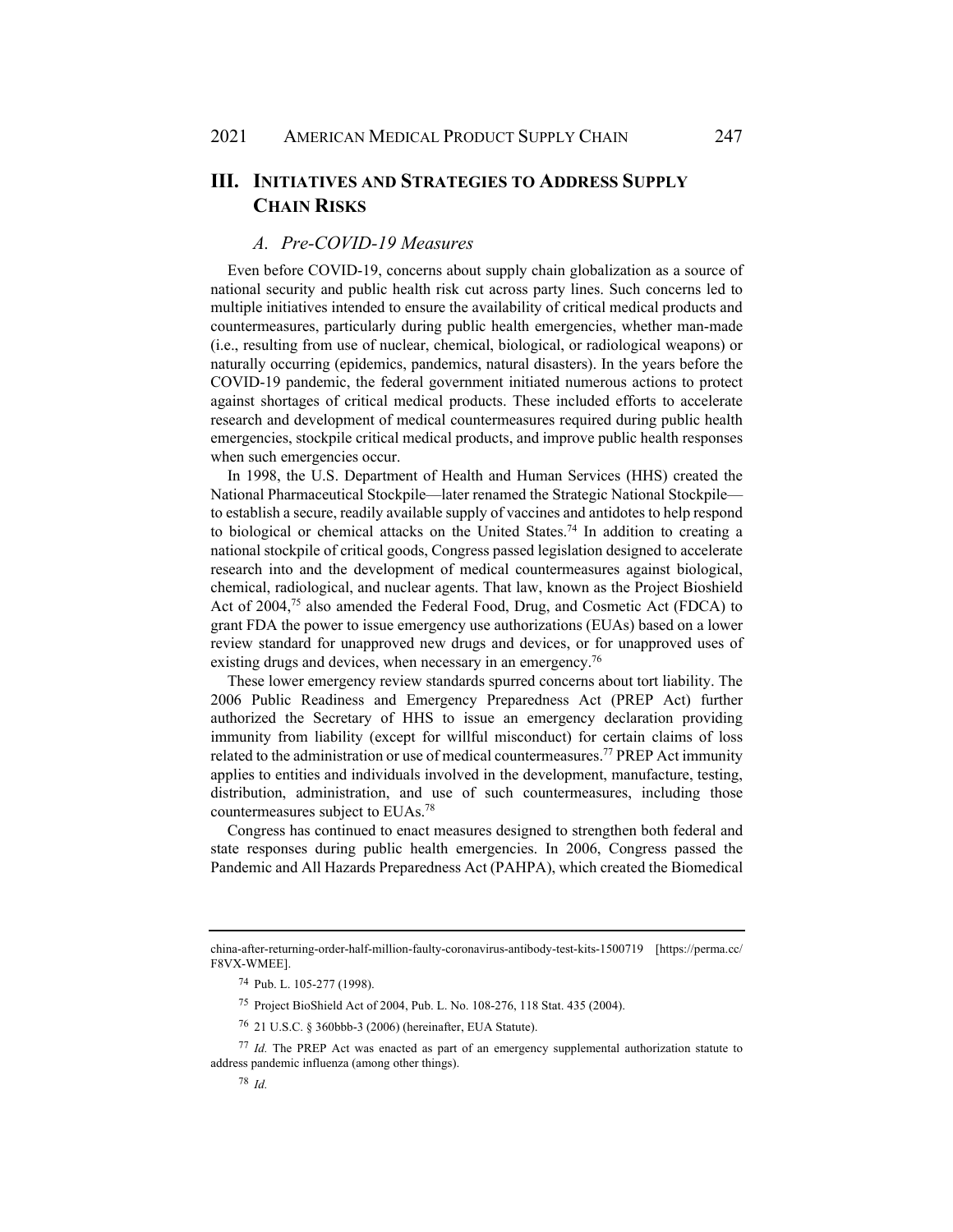Advanced Research and Development Authority (BARDA).<sup>79</sup> BARDA, an agency housed within HHS, is tasked with promoting collaboration and communication among U.S. government agencies that play a role in public health emergency preparedness.80 BARDA supports the development of medical countermeasures through funding, technical assistance, and other services ranging from a clinical research organization network to a public private partnership that provides a domestic manufacturing infrastructure (referred to as the Centers for Innovation in Advanced Development and Manufacturing), including a fill-finish manufacturing network.<sup>81</sup> To date, BARDA-supported products have received a total of fifty-nine FDA approvals, licensures, or clearances.<sup>82</sup>

Congressional concerns about supply chain risks have not focused exclusively on medical countermeasures, however. In 2012, as part of the Food and Drug Administration Safety and Innovation Act (FDASIA), Congress codified and expanded a prior Obama-era executive order (Executive Order 13588) to require advanced reporting of potential drug shortages.83 The statute also granted a number of powers to FDA related to mitigating drug shortages, including strengthening FDA registration requirements for domestic and foreign drug establishments,<sup>84</sup> amending the FDCA to clarify that current good manufacturing practices apply also to raw materials used in the manufacturing of finished drug products,<sup>85</sup> and authorizing FDA to require drug importers to demonstrate a drug's compliance with the FDCA as a condition of importation.86 In 2017, as part of the FDA Reauthorization Act (FDARA), Congress strengthened FDA control over imports by prohibiting the importation of any prescription drug not authorized and labeled by its manufacturer for marketing in the United States.<sup>87</sup> This provision aimed to prevent the importation of foreign unapproved versions of FDA approved drugs that might reflect indications approved by foreign regulators but not FDA, and bear foreign language labeling.<sup>88</sup>

As pressure to reduce the price of prescription drugs has intensified in recent years, so have concerns about cost-cutting that could jeopardize the safety and quality of medications marketed in the United States. In late October 2019, before news broke about the new coronavirus circulating in China, the Energy and Commerce Committee Subcommittee on Health convened a hearing titled "Safeguarding the Pharmaceutical

84 Pub. L. No. 112-144, §§ 701, 702, 126 Stat. 993, 1064–1065 (2012).

<sup>85</sup> *Id.* § 711.

<sup>86</sup> *Id.* § 706.

87 Pub. L. No. 115-52, § 604, 131, Stat. 1005, 1048 (2017).

<sup>88</sup> *Id.*

<sup>79</sup> Pandemic and All-Hazards Preparedness Act, Pub. L. No. 109-417, 120 Stat. 2831 (2006).

<sup>80</sup> BARDA, MEDICALCOUNTERMEASURES.GOV, https://www.medicalcountermeasures.gov/barda/ [https://perma.cc/A3QY-3PED].

<sup>81</sup> *Id.* (click "Core Services").

<sup>82</sup> *FDA Approvals, Licensures & Clearances for BARDA Supported Products*, MEDICAL COUNTERMEASURES.GOV, https://medicalcountermeasures.gov/barda/fdaapprovals [https://perma.cc/9374- BDA9].

<sup>83</sup> U.S. FOOD & DRUG ADMIN., FACT SHEET: DRUG PRODUCTS IN SHORTAGE IN THE UNITED STATES, https://www.fda.gov/regulatory-information/food-and-drug-administration-safety-and-innovation-actfdasia/fact-sheet-drug-products-shortage-united-states [https://perma.cc/HBV6-3BTR] (last updated Mar. 28, 2018).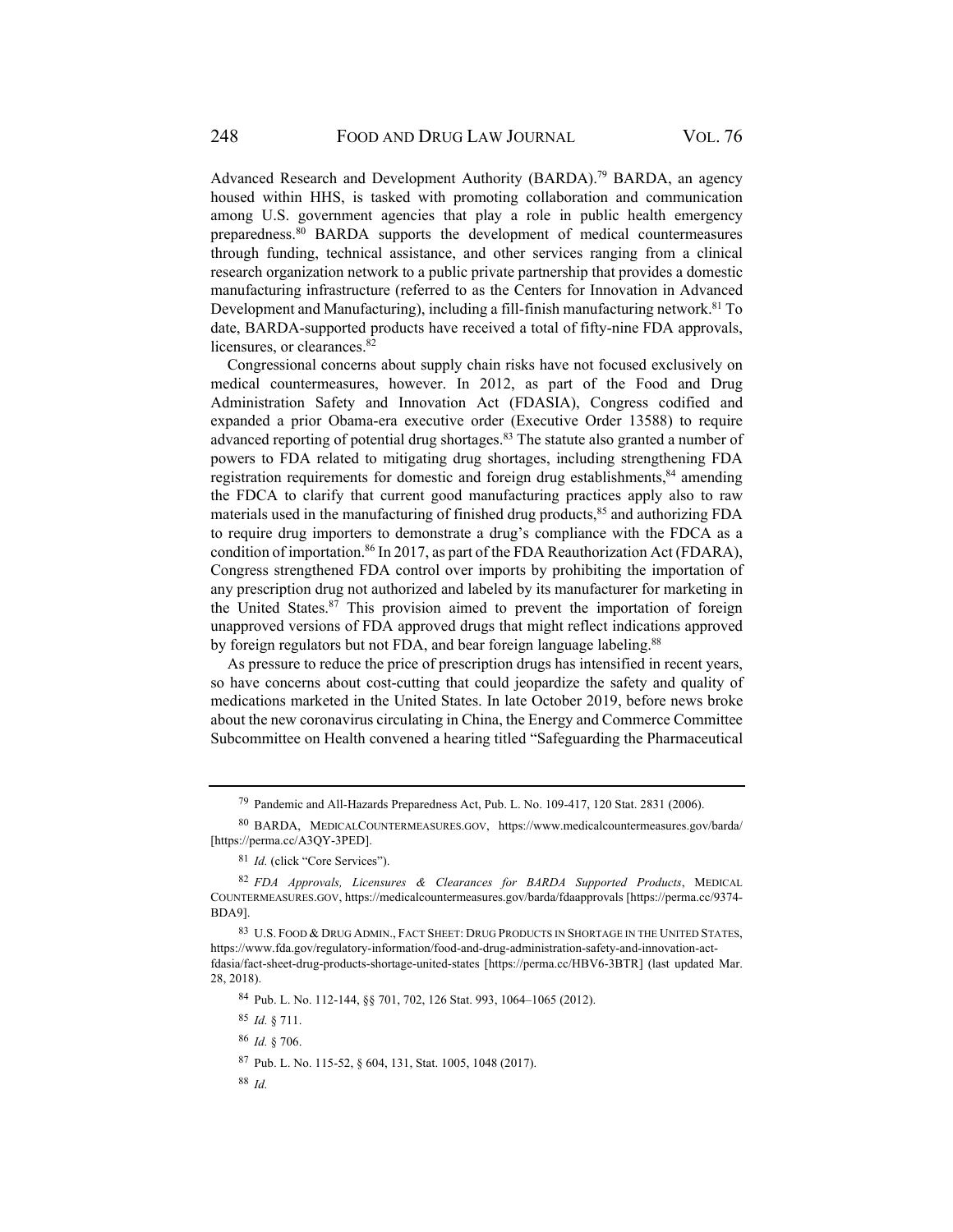Supply Chains in a Global Economy."<sup>89</sup> At that hearing, CDER Director Dr. Janet Woodcock testified about the national security risks and drug quality concerns that increasing reliance on foreign drug manufacturing poses.<sup>90</sup> She testified about the importance of improving the information available to FDA on the extent of that reliance and recommended investing in domestic manufacturing capacity, in particular through developing advanced manufacturing techniques.<sup>91</sup> She also noted that a significant portion of drug shortages stemmed from drug quality issues.<sup>92</sup> FDA published a detailed report on drug shortages at that time, evaluating their root causes and potential solutions.  $93$  The report recognized the role of quality problems in driving shortages and recommended creating a rating system to incentivize drug manufacturers to invest in quality management systems.<sup>94</sup> FDA posited that consumers and health care plans might be willing to pay more for drugs manufactured in a facility with a mature quality system.<sup>95</sup>

As evidenced by the legislation and initiatives described above, concerns about emergency-related supply chain disruptions and shortages are not new. Nevertheless, they have taken on far greater urgency in the COVID-19 context. The next section of the Article describes measures taken in the context of the pandemic to address medical product shortages, many of which were prompted by the unavailability of foreignmade medical products. It then discusses longer-term policy proposals. It concludes by discussing how effective such measures and proposals may be in addressing the national security and quality concerns associated with reliance on foreign manufacturing, and whether they will lead to systemic change that will increase supply chain robustness and security in non-emergency situations as well.

# *B. Pandemic-Related Measures to Address Medical Product Shortages*

COVID-19 quickly revealed significant weaknesses in global supply chains for important medical products. In response, the U.S. government attempted a number of measures intended to ameliorate medical product shortages, generally by employing the tools previously made available through the legislative enactments and programs discussed above. These actions have included distributing products from the Strategic National Stockpile, permitting the distribution of unapproved medical products

<sup>89</sup> *Safeguarding Pharmaceutical Supply Chains in a Global Economy: Hearing Before the Subcomm. on Health of the H. Comm. on Energy & Com.*, 116th Cong. (2019) (opening statement of Representative Frank Pallone, Jr.), https://energycommerce.house.gov/committee-activity/hearings/hearing-on-safeguardi ng-pharmaceutical-supply-chains-in-a-global-economy [https://perma.cc/7FCN-BEAT].

<sup>90</sup> *Id.*

<sup>91</sup> *Id.*

<sup>92</sup> *Id.*

<sup>93</sup> *See* U.S. FOOD & DRUG ADMIN., DRUG SHORTAGES: ROOT CAUSES AND POTENTIAL SOLUTIONS, https://www.fda.gov/media/131130/download [https://perma.cc/LMP2-LLTB] [hereinafter U.S. FOOD & DRUG ADMIN., DRUG SHORTAGES. *See also* Press Release, Norman E. Sharpless, Comm'r of Food & Drugs, U.S. Food & Drug Admin., Statement on FDA's New Report Regarding Root Causes and Potential Solutions to Drug Shortages (Oct. 29, 2019), https://www.fda.gov/news-events/press-announcements/ statement-fdas-new-report-regarding-root-causes-and-potential-solutions-drug-shortages [https://perma.cc/5C4A-X82G].

<sup>94</sup> *See* U.S. FOOD & DRUG ADMIN., DRUG SHORTAGES, *supra* note 93.

<sup>95</sup> *Id.*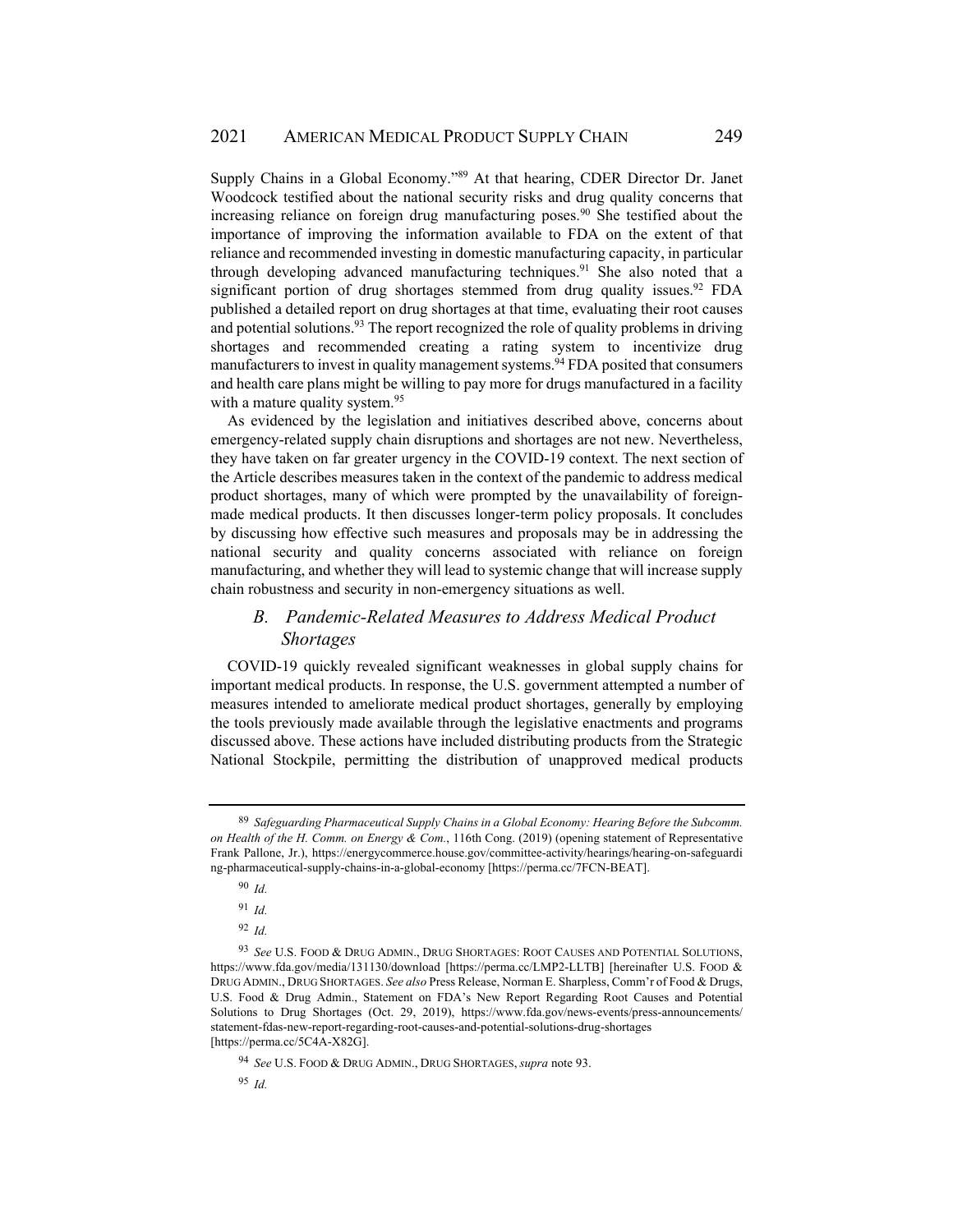through EUAs and other mechanisms, enhancing surveillance of the supply chain, and entering into grants and contracts to create additional sources of medical products in short supply. Unfortunately, a central lesson of the COVID-19 pandemic will likely be that these measures, while in many cases helpful, were inadequate. This section provides a brief overview of these measures and assesses their effects thus far.

### *1. Deploying the Strategic National Stockpile*

The U.S. Strategic National Stockpile, first created by HHS in 1999 and later authorized and expanded by Congress starting in 2002, holds potentially life-saving drugs and medical supplies for use during bioterrorist attacks and other public health emergencies.96 Early in the COVID-19 pandemic, health officials recognized that federal and state stockpiles of critically needed products, including PPE and ventilators in particular, were insufficient to meet the need.<sup>97</sup> The Strategic National Stockpile's supplies of surgical masks, for example, had not been replenished since the H1N1 pandemic more than a decade earlier, and many of the remaining masks were expired or in poor condition.<sup>98</sup> Supplies of other PPE and ventilators, distributed in response to requests from state and local governments, were promptly depleted as early as February 2020.<sup>99</sup> Frustrated and desperate state leaders, unsure how to obtain supplies from the federal government, resorted to Twitter messages, the media, and phone calls to the President in an attempt to procure these critically necessary products.<sup>100</sup> Ad hoc efforts, including a program championed by then-President Trump's son-in-law and dubbed "Project Airbridge," scavenged global markets and arranged airlifts of supplies such as N95 respirators, face shields, surgical masks, gloves, thermometers, and gowns, before winding down after several months.101

Plainly, stockpiling did not serve as a reliable backstop to address supply chain shortages when the COVID-19 pandemic reached the United States. Whether and how to improve stockpiling to prevent or mitigate future medical products shortages is sure to be part of the "lessons learned" debate. In the Coronavirus Aid, Relief, and Economic Security (CARES) Act, Congress amended the Public Health Service Act to require that HHS include PPE, ancillary medical supplies, and diagnostic tests in

<sup>96</sup> G. JAMES HERRERA & FRANK GOTTRON, CONG. RSCH. SERV., IF11574, NATIONAL STOCKPILES: BACKGROUND AND ISSUES FOR CONGRESS (June 15, 2020), https://crsreports.congress.gov/product/pdf/IF/ IF11574 [https://perma.cc/P5HF-WP3D]; *Strategic National Stockpile*, CHEM. HAZARDS EMERGENCY MED. MGMT., https://chemm.nlm.nih.gov/sns.htm [https://perma.cc/FZF6-FPH7].

<sup>97</sup> ELAYNE J. HEISLER, CONG. RSCH. SERV., R46334, SELECTED HEALTH PROVISIONS IN TITLE III OF THE CARES ACT (P.L. 116-136) (2020), https://crsreports.congress.gov/product/pdf/R/R46334 [https:// perma.cc/N3ZE-RZBV].

<sup>98</sup> Daniel Joseph Finkenstadt, Robert Handfield & Peter Guinto, *Why the U.S. Still Has a Severe Shortage of Medical Supplies*, HARV. BUS. REV. (Sep. 17, 2020), https://hbr.org/2020/09/why-the-u-s-stillhas-a-severe-shortage-of-medical-supplies?ab=hero-main-text [https://perma.cc/YV9K-UXDW].

<sup>99</sup> *Id.*

<sup>100</sup> Anita Kumar & Gavin Bade, *States Still Baffled Over How to Get Coronavirus Supplies from Trump*, POLITICO (Apr. 13, 2020, 4:30 AM), https://www.politico.com/news/2020/04/13/states-baffledcoronavirus-supplies-trump-179199 [https://perma.cc/A3BB-ZJ4G].

<sup>101</sup> Jonathan Allen, Phil McCausland & Cyrus Farivar, *Jared Kushner's Highly Scrutinized 'Project Airbridge' to Begin Winding Down*, NBC NEWS (May 11, 2020, 4:17 PM), https://www.nbcnews.com/ politics/white-house/jared-kushner-backed-project-airbridge-be-largely-grounded-n1204646 [https://perma .cc/HQY3-ZVLX]. *See also* Press Release, Fed. Emergency Mgmt. Agency, FEMA Phasing Out Project Airbridge (June 17, 2020), https://www.fema.gov/news-release/20200726/fema-phasing-out-projectairbridge [https://perma.cc/GGT4-M8L9].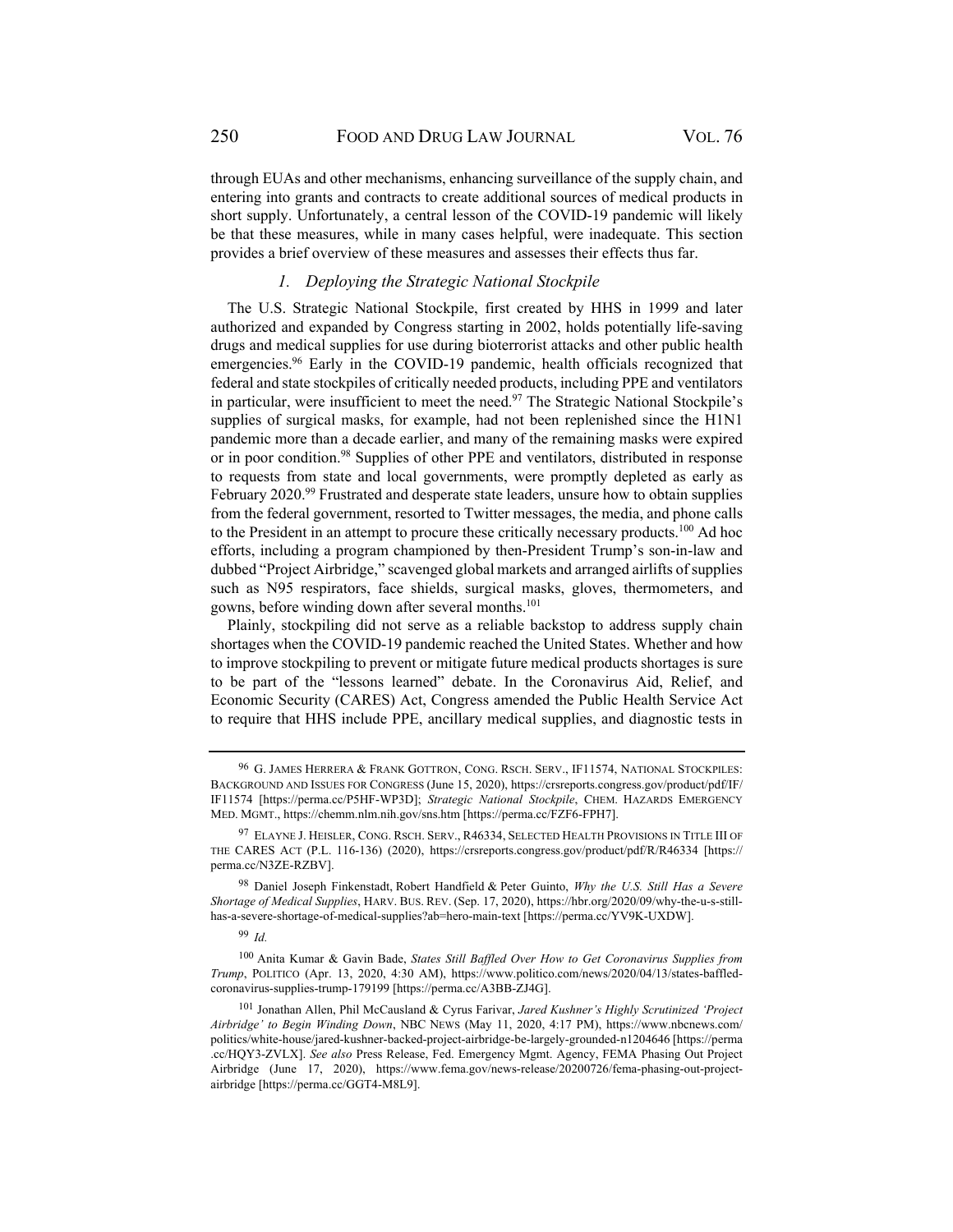the stockpile.102 But how to choose which products to stockpile, how much to stockpile, and ultimately the purpose and role of stockpiling in responding to public health emergencies will require substantial re-evaluation in light of the COVID-19 experience. Some initial efforts have identified shortcomings in the current Strategic National Stockpile program, including its low profile and related struggle to garner sufficient resources, incomplete information and planning, and a shortage of appropriately qualified and experienced personnel.<sup>103</sup>

### *2. Permitting Distribution of Unapproved Medical Products*

Throughout the COVID-19 pandemic, FDA has employed emergency powers to address short-term medical product shortages that supply chain disruptions have posed. Its primary tools for doing so have been EUAs and enforcement-discretion policies that permit marketing and use of certain unapproved and otherwise-prohibited medical products during the public health emergency. As noted above, an EUA permits an unapproved drug, device, or biological product (or an approved product for an unapproved use) to enter interstate commerce when such product is intended to meet a need arising from an actual or potential emergency, during the effective period of a declaration of emergency.104

On February 4, 2020, then-Secretary of HHS Alex Azar issued a declaration of emergency related to the COVID-19 pandemic.<sup>105</sup> Based on this determination, Secretary Azar also declared that circumstances existed justifying the authorization of emergency use of in vitro diagnostics for the detection or diagnosis of the virus that causes COVID-19.106 The Secretary later expanded upon that initial declaration to authorize emergency use of other devices, drugs, and biological products during the pandemic.107

FDA has used its EUA power widely during the COVID-19 pandemic to address shortages in critical medical products, authorizing the distribution and use of hundreds of unapproved diagnostic tests, testing supplies, various forms of PPE, therapeutics, and other products.108 FDA's use of its EUA authority during the pandemic far outstripped all prior uses of that authority combined. One result of FDA's reliance on EUAs included agency staff becoming overwhelmed with EUA requests for certain product types, most notably diagnostic tests.109

105 Determination of Public Health Emergency, 85 Fed. Reg. 7315 (Feb. 7, 2020).

<sup>108</sup> *See id.*

<sup>102 42</sup> U.S.C. § 247d-6b(a)(1) (2020).

<sup>103</sup> Finkenstadt et al., *supra* note 98.

<sup>104</sup> EUA Statute, *supra* note 76. The authorization may authorize an emergency use of a product that is 1) not approved, licensed, or cleared for commercial distribution under relevant legal provisions ("unapproved"); or 2) approved, licensed, or cleared under such provisions, but which use is not under such provision an approved, licensed, or cleared use of the product ("unapproved use of an approved product").

<sup>106</sup> *Id.*

<sup>107</sup> *See Emergency Use Authorization*, U.S. FOOD & DRUG ADMIN. (last updated May 26, 2021)*,* https://www.fda.gov/emergency-preparedness-and-response/mcm-legal-regulatory-and-policyframework/emergency-use-authorization [https://perma.cc/7VV8-5BQL]*.* 

<sup>109</sup> Mark McCarty, *Stenzel Mum on LDT Question, But Says FDA 'Overwhelmed' With EUA Filings*, BIOWORLD (Aug. 26, 2020), https://www.bioworld.com/articles/497061-stenzel-mum-on-ldt-question-butsays-fda-overwhelmed-with-eua-filings [https://perma.cc/Q9NL-U764].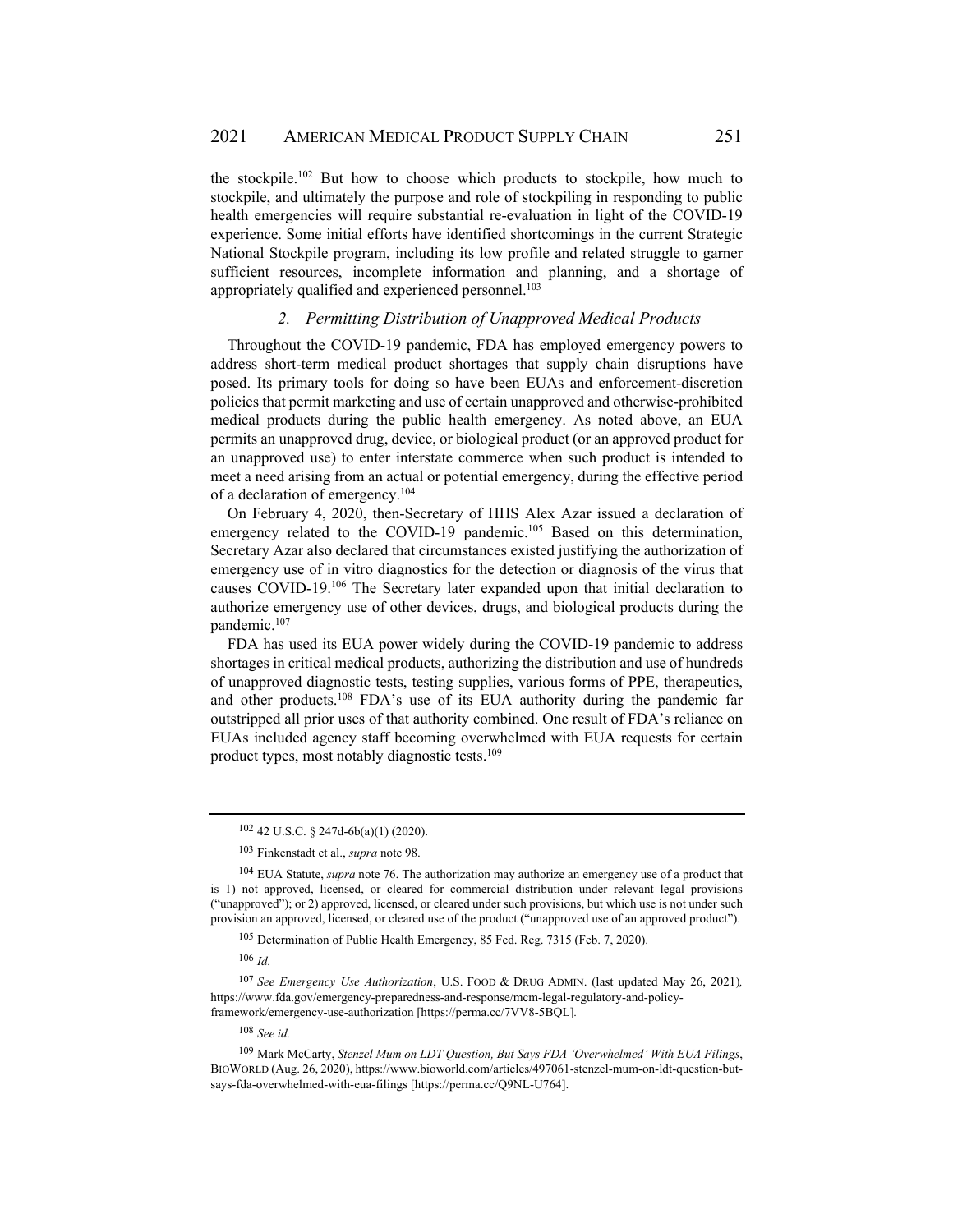In addition to EUAs, FDA issued enforcement policies to ameliorate supply chain disruptions that COVID-19 caused. For example, in response to severe shortages in viral transport media needed for diagnostic testing, FDA published an enforcement guidance document permitting the distribution of viral transport media without 510(k) clearance.110 Additionally, due to low supply of compliant containers and surges in demand for oxygen and nitrogen, FDA also published an enforcement discretion policy stating that the agency would not take action against firms that fill and distribute oxygen and nitrogen intended for medical use in portable cryogenic medical gas containers not in compliance with certain FDA requirements.<sup>111</sup> Because they do not require product-by-product reviews like EUAs, such enforcement policies can permit more products to come onto the market sooner. But without any FDA review, the quality of such products is less well known and controlled.

FDA's use of its EUA authority and application of enforcement discretion policies succeeded in increasing the emergency availability of many medical countermeasures, but these tools have proven problematic at times. For example, FDA eventually retracted its EUA authorizing certain types of filtering face piece respirators manufactured in China after Centers for Disease Control and Prevention testing showed that the respirators did not meet National Institute for Occupational Safety and Health standards.<sup>112</sup> Similarly, FDA initially published an enforcement policy allowing commercial manufacturers of serological tests for COVID-19 antibodies to distribute such tests without FDA review for surveillance purposes, but later required EUAs for such tests when it discovered inappropriate promotion and poor performance.113 Notably, when FDA later published a list of commercial manufacturers of serological tests no longer permitted under FDA's prior enforcement policy, nearly half were from Chinese companies.<sup>114</sup>

In short, FDA's discretion to permit marketing of unapproved products during the COVID-19 emergency has proven valuable in addressing supply chain shortages. At the same time, FDA and product developers were unprepared for such widespread use of EUAs and enforcement discretion policies. The EUA review process in some cases overwhelmed FDA, frustrating some product developers. Enforcement discretion policies allowed others to introduce sub-standard or misleadingly promoted products

<sup>110</sup> U.S. FOOD & DRUG ADMIN., ENFORCEMENT POLICY FOR VIRAL TRANSPORT MEDIA DURING THE CORONAVIRUS DISEASE 2019 (COVID-19) PUBLIC HEALTH EMERGENCY (July 2020), https://www.fda.gov/ media/140300/download [https://perma.cc/663R-3H9P].

<sup>111</sup> U.S. FOOD & DRUG ADMIN., POLICY FOR THE TEMPORARY USE OF PORTABLE CRYOGENIC CONTAINERS NOT IN COMPLIANCE WITH 21 CFR 211.94(E)(1) FOR OXYGEN AND NITROGEN DURING THE COVID-19 PUBLIC HEALTH EMERGENCY (Apr. 2020), https://www.fda.gov/media/136830/download [https://perma.cc/P84N-YVKH].

<sup>112</sup> *Id. See also* Press Release, U.S. Food & Drug Admin., Coronavirus (COVID-19) Update: FDA Reissues Emergency Use Authorizations Revising Which Types of Respirators Can Be Decontaminated for Reuse (June 7, 2020), https://www.fda.gov/news-events/press-announcements/coronavirus-covid-19 update-fda-reissues-emergency-use-authorizations-revising-which-types [https://perma.cc/NX7X-ZYUX].

<sup>113</sup> U.S. FOOD & DRUG ADMIN., POLICY FOR CORONAVIRUS DISEASE-2019 TESTS DURING THE PUBLIC HEALTH EMERGENCY (REVISED), IMMEDIATELY IN EFFECT GUIDANCE FOR CLINICAL LABORATORIES, COMMERCIAL MANUFACTURERS, AND FOOD AND DRUG ADMINISTRATION STAFF (2020), https://www.fda.gov/media/135659/download [https://perma.cc/62VE-TDEL].

<sup>114</sup> *See Removal Lists of Tests That Should No Longer Be Used and/or Distributed for COVID-19: FAQs on Testing for SARS-CoV-2*, U.S. FOOD & DRUG ADMIN., (Dec. 23, 2020), https://www.fda.gov/ medical-devices/coronavirus-covid-19-and-medical-devices/removal-lists-tests-should-no-longer-be-usedandor-distributed-covid-19-faqs-testing-sars-cov-2 [https://perma.cc/CJ6J-8S57].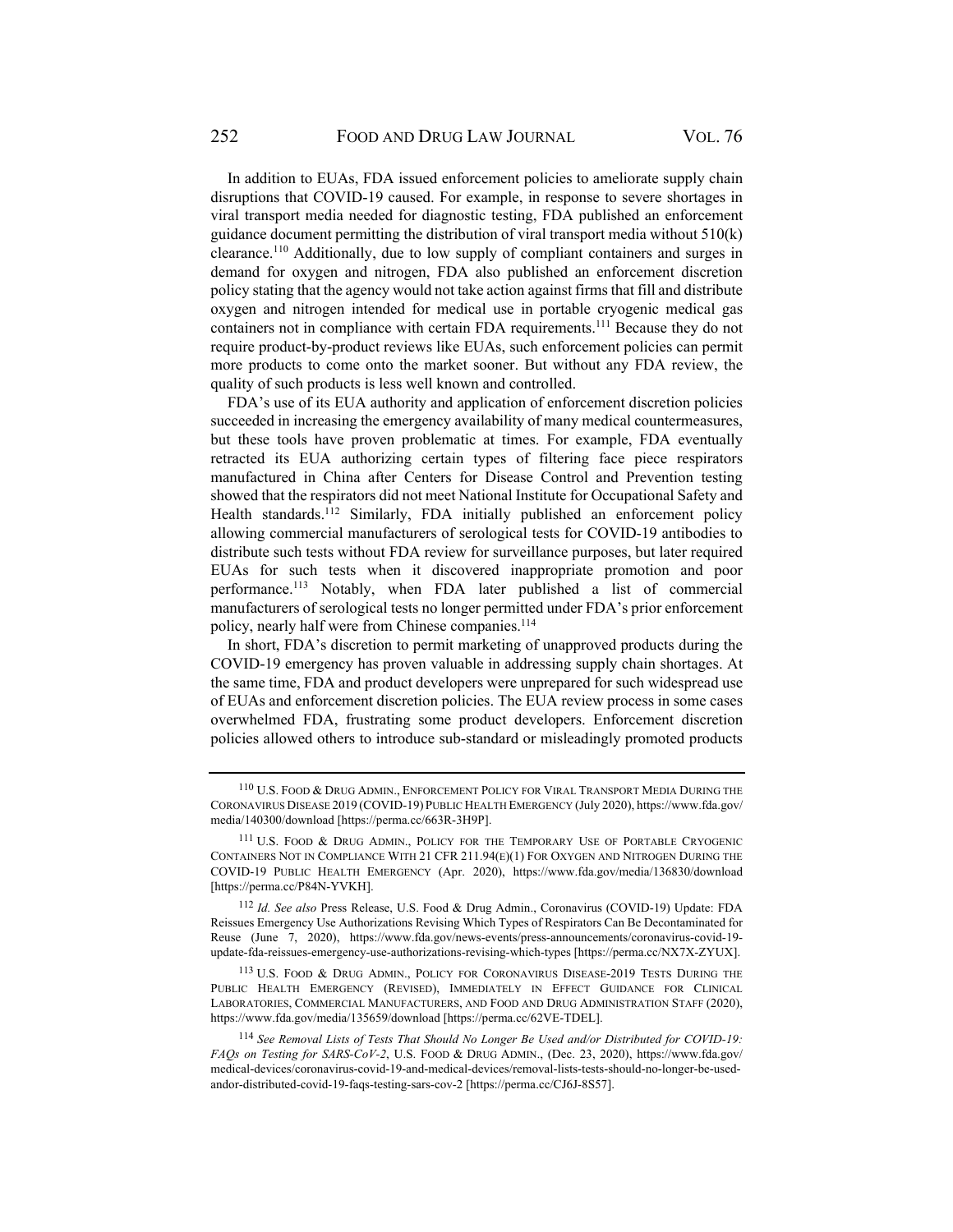onto the U.S. market. While permitting access to unapproved products will likely continue to be necessary in future medical emergencies, the COVID-19 experience will undoubtedly offer important lessons on how best to employ these tools.

#### *3. Enhancing Supply Chain Surveillance*

Even in ordinary times, FDA maintains a surveillance program to identify and address shortages of important medical products. For example, the Drug Shortage Staff within CDER is responsible for coordinating activities related to the prevention and mitigation of drug shortages.<sup>115</sup> The staff conducts medical necessity assessments, considers appropriate action on inspection reports, and assesses firm proposals as they attempt to avoid supply disruption or increase production.<sup>116</sup> Other FDA centers have similar programs.<sup>117</sup>

In March 2020, Congress sought to enhance FDA's ability to manage supply chain shortages for medical products under the CARES Act.118 The CARES Act expands the scope of existing drug shortage notification requirements. Under FDASIA, enacted in 2012, manufacturers of certain life-sustaining and other critical drugs are required to notify FDA of a permanent discontinuance or "meaningful disruption" in the supply of the drug in the United States, as well as the reasons for such discontinuance or interruption.119 FDASIA also requires FDA to maintain a list of drugs determined to be in shortage in the United States.<sup>120</sup> The CARES Act reporting requirements expand the existing requirement to include "any such drug that is critical to the public health during a public health emergency determined under section 319 of the Public Health Service Act" and to require reporting by manufacturers of API for drugs covered by the notification requirement.<sup>121</sup> Manufacturers of life-saving drugs (and manufacturers of API for such drugs) are also required to maintain a redundancy risk management plan for each establishment where such drugs and API are manufactured.<sup>122</sup>

The CARES Act also requires each registered drug establishment to report to FDA annually on the amount of each drug manufactured, prepared, propagated, compounded, or processed by such facility for commercial distribution.<sup>123</sup> This requirement will provide FDA with new insights into the amount and sources of drug

119 Pub. L. No. 112-144, § 1001, 126 Stat. 993, 1099 (2012).

<sup>120</sup> *Id.* § 1004.

<sup>115</sup> *Frequently Asked Questions about Drug Shortages*, U.S. FOOD & DRUG ADMIN. (Nov. 13, 2020), https://www.fda.gov/drugs/drug-shortages/frequently-asked-questions-about-drug-shortages#q12 [https:// perma.cc/C44N-ZRU8].

<sup>116</sup> *Id.*

<sup>117</sup> *Id.*

<sup>118</sup> Coronavirus Aid, Relief, and Economic Security (CARES) Act, S. 3548, 116th Cong. (2020), https://www.congress.gov/bill/116th-congress/senate-bill/3548/text?q=product+actualizaci%C3%B3n [https://perma.cc/8FUZ-RTJ4]; Tony Marks, *CARES Act to the Rescue . . . Phase 3 Coronavirus Bill Cares About Small and Midsize Businesses, Franchisors and Franchisees*, FORBES (Mar. 30, 2020, 5:36 PM), https://www.forbes.com/sites/tonymarks/2020/03/30/cares-act-to-the-rescue-phase-3-coronavirus-billcares-about-small-and-midsize-businesses-franchisors-and-franchisees/#638afa494bf9 [https://perma.cc/ KOT6-WRU5].

<sup>121 21</sup> U.S.C. § 356c.

<sup>122 21</sup> U.S.C. § 356c(j).

<sup>123 21</sup> U.S.C. § 360(j).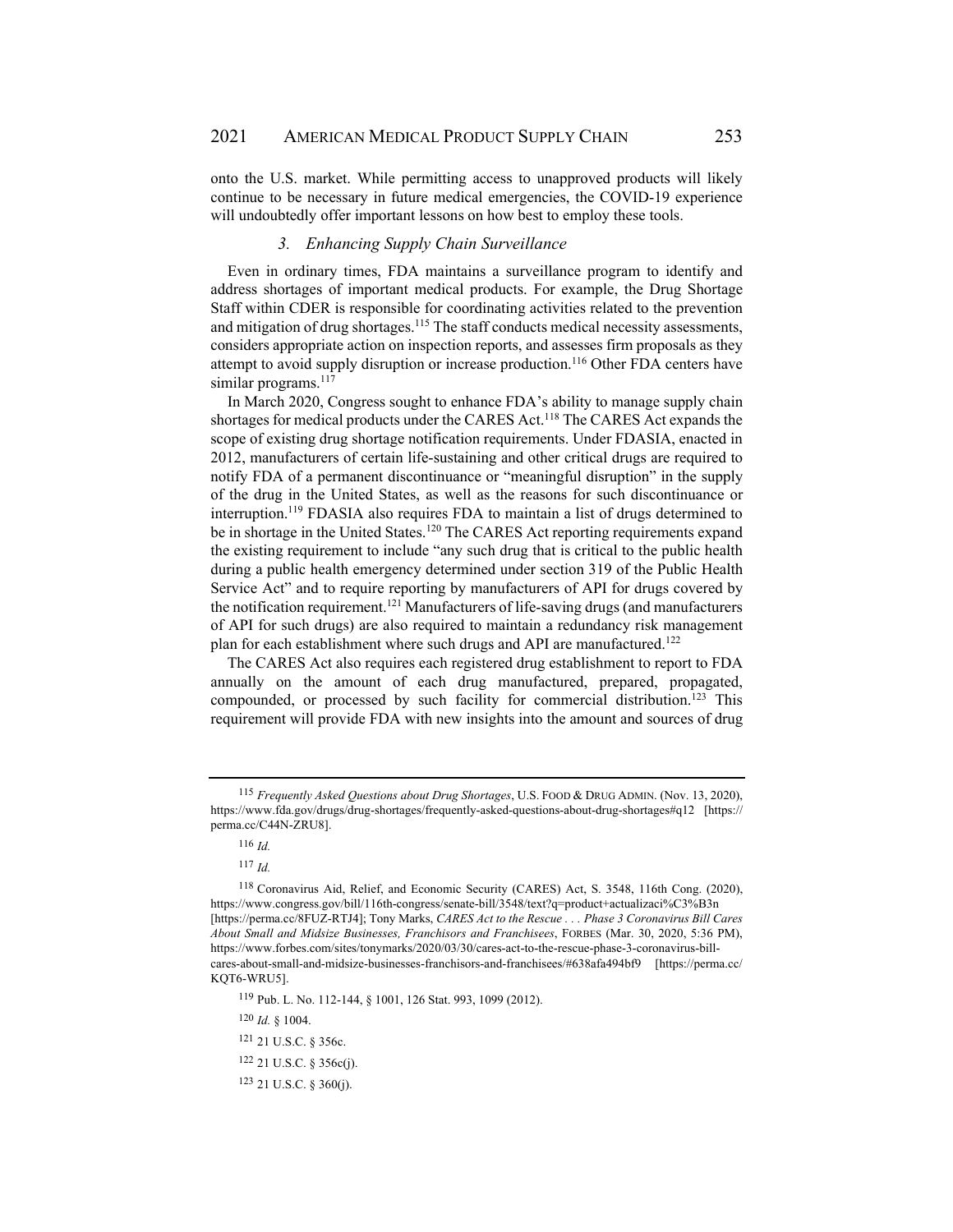products manufactured for U.S. commercial distribution. It should also help FDA perform "gap analyses" to better predict and address potential drug shortages.

The CARES Act created similar provisions for medical devices. The statute requires device manufacturers to notify FDA in advance of a permanent discontinuance or interruption in manufacturing that is likely to lead to meaningful disruption in the supply of any device that is "critical to public health during a public health emergency declared by the [HHS] Secretary, including devices that are life-supporting, lifesustaining, or intended for use in emergency medical care or during surgery; or for which [FDA] determines that information on potential meaningful supply disruptions of such device is needed during, or in advance of, a public health emergency."124 The device manufacturer also must provide the reasons for the permanent discontinuance or interruption.<sup>125</sup> FDA is required to distribute information on such device shortages to appropriate organizations, unless disclosure of such information would adversely affect the public health, such as by encouraging hoarding and thus disrupting the availability of medical products to patients.126 Additionally, the CARES Act directs FDA to prioritize and expedite review of submissions, notifications, or inspections/reinspections if it concludes a device shortage exists or likely exists based on the required notification.127 Finally, the CARES Act requires maintenance of a publicly available device shortage list similar to the existing shortage list for drugs.<sup>128</sup>

As the CARES Act provisions illustrate, the previously enacted supply chain transparency provisions of FDASIA were narrow in scope. The CARES Act provisions are more robust, but appear to have arrived too late to make a significant difference during the COVID-19 pandemic. The law's new requirements may, however, help mitigate future shortage risks implicating critical medical products. The CARES Act also has the potential to increase visibility into the amount of API and finished drug product intended for commercial distribution manufactured at registered facilities and to enhance FDA and HHS's ability to detect and prepare for potential drug and device shortages.

### *4. Entering into Grants and Contracts*

During the COVID-19 pandemic, the government expended significant sums to facilitate increased domestic production of critical drugs and devices. Most attention has been focused on "Operation Warp Speed," an \$18 billion vaccine development program.129 Under that program, the federal government provided funding for vaccine candidates in development by a variety of pharmaceutical companies and entered into purchase contracts for vaccines significantly in advance of authorization. Entities that have received funding or contracts through Operation Warp Speed include Johnson & Johnson (Janssen), Moderna, AstraZeneca, Novavax, Pfizer, and

127 21 U.S.C. § 356j(f).

<sup>124 21</sup> U.S.C. § 356j(a).

<sup>125</sup> *Id.*

<sup>126 21</sup> U.S.C. § 356j(c)(2).

<sup>128 21</sup> U.S.C. § 356j(g).

<sup>129</sup> *See, e.g.*, John Tozzi, Riley Griffin & Shira Stein, *Trump Administration Dips into Protective Gear, CDC Funds to Fund Vaccine Push*, BLOOMBERG (Sept. 23, 2020, 6:00 a.m.), https://www. bloomberg.com/news/articles/2020-09-23/how-much-is-the-trump-administration-spending-on-a-vaccine [https://perma.cc/H6DM-K8ZJ].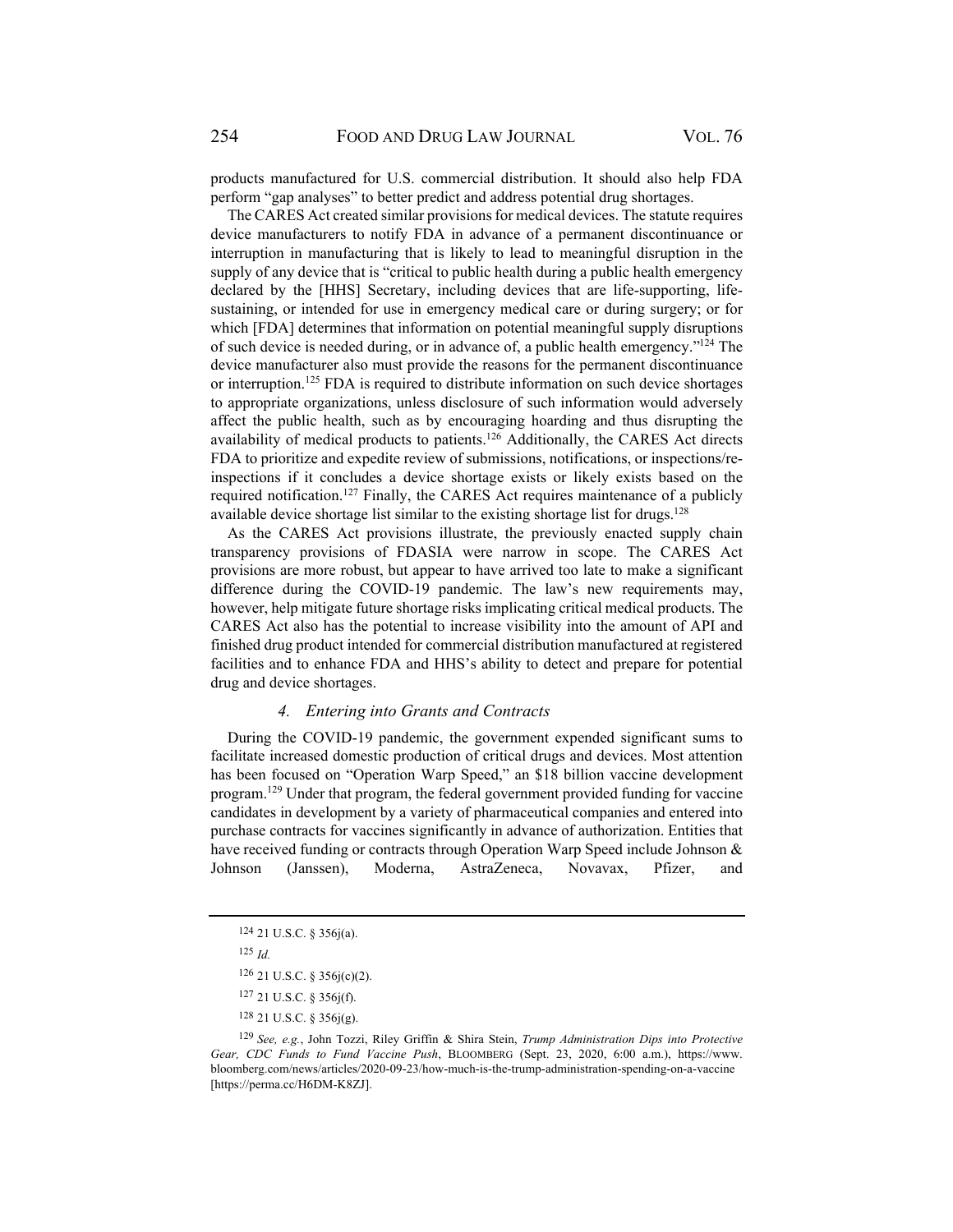Sanofi/GlaxoSmithKline.<sup>130</sup> Operation Warp Speed also provided funding to Regeneron in connection with manufacturing its COVID-related therapeutic, and has purchased the first doses of another COVID-related therapeutic manufactured by Eli Lilly & Company.<sup>131</sup> In addition to Operation Warp Speed, the government entered into contracts to spur the production of ventilators, ultimately canceling some contracts after obtaining a sufficient number of ventilators.<sup>132</sup>

President Biden's campaign platform also stated that he would use the Defense Production Act (DPA) to direct U.S. companies to increase production of critical products that are needed in the short term, and he would use federal purchasing power to increase domestic manufacturing capacity for designated critical products.<sup>133</sup> Upon taking office, President Biden invoked the DPA to bolster vaccine production, ensure greater access to COVID-19 testing, and increase supplies of PPE and other supplies.<sup>134</sup> President Biden also promised to make COVID-19 vaccines available to all adults by May 2021.135 Although it was not explicitly stated, Biden's team suggested that the timeline was partially due to use of DPA powers.<sup>136</sup>

President Biden has also used the DPA to make good on another campaign promise: to use BARDA to increase production of vaccines and other medical countermeasures, leverage federal health care purchases, and ensure the U.S. tax code encourages onshoring of pharmaceutical supply chains.137 In March 2021, the Biden Administration announced that it would direct BARDA to use the DPA to facilitate a collaboration between Johnson & Johnson and Merck to produce Johnson & Johnson's vaccine.<sup>138</sup>

132 Michael Biesecker, *HHS Canceling Ventilator Contracts, Says Stockpile Is Full*, AP NEWS (Sep. 2, 2020), https://apnews.com/article/2f697994ea3e53eb966c58106fd96461#:~:text=The%20AP%20rep orted%20in%20May,under%20its%20%24489%20million%20contract [https://perma.cc/U3ZV-5ZKC].

<sup>133</sup> *The Biden Plan to Rebuild U.S. Supply Chains and Ensure the U.S. Does Not Face Future Shortages of Critical Equipment*, BIDEN/HARRIS CAMPAIGN, https://joebiden.com/supplychains/# [https:// perma.cc/5AFQ-ELAX] (last visited June 2, 2021) [hereinafter BIDEN/HARRIS CAMPAIGN].

134 Emma Court & Josh Wingrove, *Biden Team to Use DPA for Vaccine Manufacturing, Testing*, BLOOMBERG (Feb. 5, 2021), https://www.bloomberg.com/news/articles/2021-02-05/biden-team-to-use-dpa -for-vaccine-manufacturing-testing?srnd=premium [https://perma.cc/UC2S-K63P].

135 Shayan Karbassi, *Understanding Biden's Invocation of the Defense Production Act*, LAWFARE (Mar. 4, 2021), https://www.lawfareblog.com/understanding-bidens-invocation-defense-production-act [https://perma.cc/7Q9Z-VN97].

<sup>136</sup> *Id.*

<sup>137</sup> BIDEN/HARRIS CAMPAIGN, *supra* note 133*.*

138 Press Release, U.S. Dep't of Health & Hum. Servs., Biden Administration Announces Historic Manufacturing Collaboration Between Merck and Johnson & Johnson to Expand Production of COVID-19 Vaccines (Mar. 2, 2021), https://www.hhs.gov/about/news/2021/03/02/biden-administration-announces-

<sup>130</sup> SIMI V. SIDDALINGAIAH, CONG. RSCH. SERV., IN11560, OPERATION WARP SPEED CONTRACTS FOR COVID-19 VACCINES AND ANCILLARY VACCINATION MATERIALS (Mar. 1, 2021), https://crsreports. congress.gov/product/pdf/IN/IN11560.

<sup>131</sup> Press Release, U.S. Dep't of Health & Hum. Servs., HHS, DOD Collaborate with Regeneron on Large-Scale Manufacturing Demonstration Project of COVID-19 Investigational Therapeutic Treatment (July 7, 2020), https://www.hhs.gov/about/news/2020/07/07/hhs-dod-collaborate-regeneron-large-scalemanufacturing-demonstration-project-covid-19-investigational-therapeutic-treatment.html [https://perma. cc/A83B-J2NC]; Press Release, Eli Lilly and Co., Lilly Announces Agreement With U.S. Government to Supply 300,000 Vials of Investigational Neutralizing Antibody Bamlanivimab (LY-CoV555) in an Effort to Fight COVID-19 (Oct. 28, 2020), https://investor.lilly.com/news-releases/news-release-details/lillyannounces-agreement-us-government-supply-300000-vials [https://perma.cc/WZD8-62RC].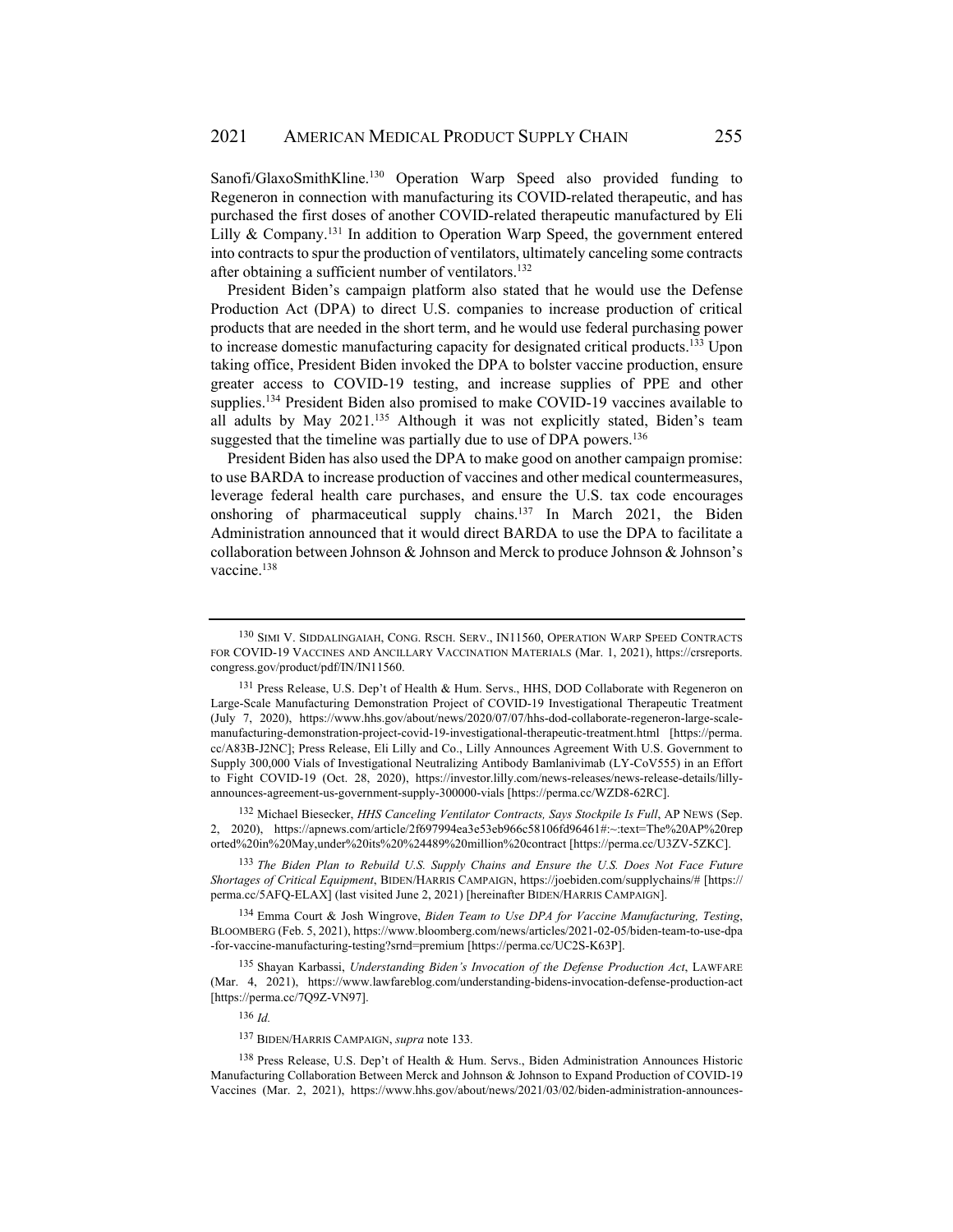While these contracts have been effective in spurring the development and production of critical products for addressing the COVID-19 emergency, they are all actions taken once the country was already in dire need of these products and supplies. The government has also entered into several contracts intended to have broader reach. These contracts also appear to be directed towards attempting to build (or re-build) sustainable domestic manufacturing capacity for certain types of critical medical products. These agreements are discussed in Section C below.

## *C. Longer-Term Measures: Looking Past the Pandemic*

The foregoing discussion describes various efforts attempted during the ongoing COVID-19 emergency, with varying degrees of success. Other measures, some of which have been initiated and others of which have been proposed, are designed not only to address current public health crises, but also to enhance the country's ability to respond to future crises, whether naturally occurring or man-made. This section reviews a number of these proposals.

### *1. Buy American Executive Order and Other Executive Actions*

The Executive Order on Ensuring Essential Medicines, Medical Countermeasures, and Critical Inputs Are Made in the United States (Order),<sup>139</sup> signed by then-President Donald Trump in August 2020, set forth a number of provisions intended to incentivize and revitalize domestic manufacturing by requiring that government agencies source "essential" medical products from domestic manufacturers when possible.<sup>140</sup>

The Order tasked FDA with identifying a list of Essential Medicines,<sup>141</sup> Medical Countermeasures,<sup>142</sup> and Critical Inputs<sup>143</sup> that are "medically necessary to have available at all times in an amount adequate to serve patient needs and in the appropriate dosage forms" within ninety days of issuance of the order.<sup>144</sup> This list was intended to be updated periodically as appropriate. FDA was also directed to take all

<sup>140</sup> *Id.*

historic-manufacturing-collaboration-between-merck-johnson-johnson-expand-production-covid-19 vaccines.html [https://perma.cc/A46F-HQY4].

<sup>&</sup>lt;sup>139</sup> Combating Public Health Emergencies and Strengthening National Security by Ensuring Essential Medicines, Medical Countermeasures, and Critical Inputs Are Made in the United States, 85 Fed. Reg. 49,929 (Aug. 14, 2020), https://www.federalregister.gov/documents/2020/08/14/2020-18012/combatingpublic-health-emergencies-and-strengthening-national-security-by-ensuring-essential [https://perma.cc/33 4C-PSK6] [hereinafter Buy American Executive Order].

<sup>141 &</sup>quot;Essential Medicines" are those Essential Medicines deemed necessary for the United States pursuant to section 3(c) of this order. *See id.* at 49,932.

<sup>&</sup>lt;sup>142</sup> "Medical Countermeasures" means items that meet the definition of "qualified countermeasure" in section 247d 6a(a)(2)(A) of Title 42, United States Code; "qualified pandemic or epidemic product" in section 247d-6d(i)(7) of title 42, United States Code; "security countermeasure" in section 247d-6b(c)(1)(B) of Title 42, United States Code; or personal protective equipment described in part 1910 of Title 29, Code of Federal Regulations. *Id.* at 49,933.

<sup>143 &</sup>quot;Critical Inputs" means API, API "Starting Material," and other ingredients of drugs and components of medical devices that the FDA Commissioner determines to be critical in assessing the safety and effectiveness of Essential Medicines and Medical Countermeasures. *Id.*

<sup>&</sup>lt;sup>144</sup> The term "medically necessary to have available at all times in an amount adequate to serve patient needs and in the appropriate dosage forms" is not defined in the Order. *Id.*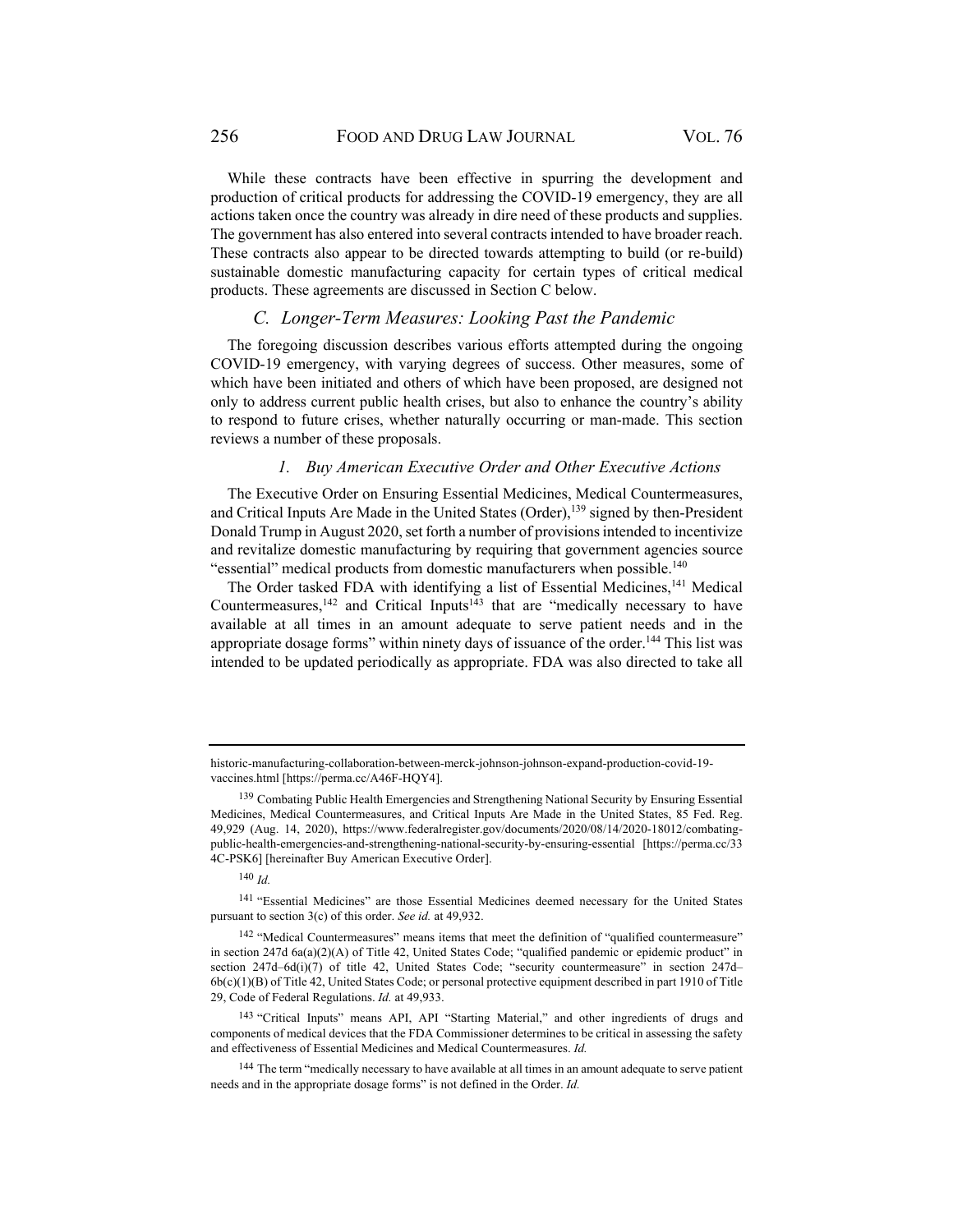necessary and appropriate action to "identify and mitigate vulnerabilities in the supply chain," including by:

- considering proposing regulations or revising guidance on the collection of certain information from manufacturers;
- entering into written agreements to disclose records regarding the security and vulnerabilities of supply chains;
- recommending to the President any changes in applicable law; and
- reviewing FDA regulations to determine whether they may be a barrier to domestic production and advising the President whether such regulations should be repealed or amended.<sup>145</sup>

Additionally, the Order directed HHS and FDA to take appropriate actions to accelerate FDA approval or clearance, as appropriate, for domestic producers of Essential Medicines, Medical Countermeasures, and Critical Inputs.146 While the CARES Act imposed a similar requirement, the Order focused specifically on accelerating approval for domestic producers.

On October 30, 2020, FDA released a list of Essential Medicines, Medical Countermeasures, and Critical Inputs, as required by the Order.147 As of October 30, the list contained 223 drug and biological product Essential Medicines and Medical Countermeasures, as well as ninety-six device Medical Countermeasures.<sup>148</sup> The Critical Inputs include API for Essential Medicines and Medical Countermeasures, as well as ingredients/components that possess "unique attributes" essential in assessing the safety and effectiveness of such products.149 FDA is seeking public comment on the list.150 The Order also directs the HHS Secretary and FDA Commissioner to take a variety of other actions related to ensuring domestic production of medical products, some of which have already been contemplated by FDA. These steps include issuing guidance with recommendations regarding the development of advanced manufacturing techniques;<sup>151</sup> negotiating with countries to increase facility inspections and increasing the number of unannounced inspections of regulated facilities manufacturing Essential Medicines, Medical Countermeasures, and Critical Inputs;<sup>152</sup> and refusing admission, as appropriate, to imports of Essential Medicines, Medical

<sup>145</sup> Buy American Executive Order, *supra* note 139.

<sup>146</sup> *Id.*

<sup>147</sup> Press Release, Stephen M. Hahn, Comm'r of Food & Drugs, U.S. Food & Drug Admin., FDA Publishes List of Essential Medicines, Medical Countermeasures, Critical Inputs Required by Executive Order (Oct. 30, 2020), https://www.fda.gov/news-events/press-announcements/fda-publishes-list-essentialmedicines-medical-countermeasures-critical-inputs-requiredexecutive?utm\_medium=email&utm\_source =govdelivery [https://perma.cc/B9PX-X6N5].

<sup>148</sup> *Id.*

<sup>149</sup> *Id.*

<sup>150</sup> *Id.*

<sup>151</sup> Buy American Executive Order, *supra* note 139. This focus on advanced manufacturing is not entirely new. *See infra* Section II.A*.*

<sup>152</sup> Buy American Executive Order, *supra* note 139.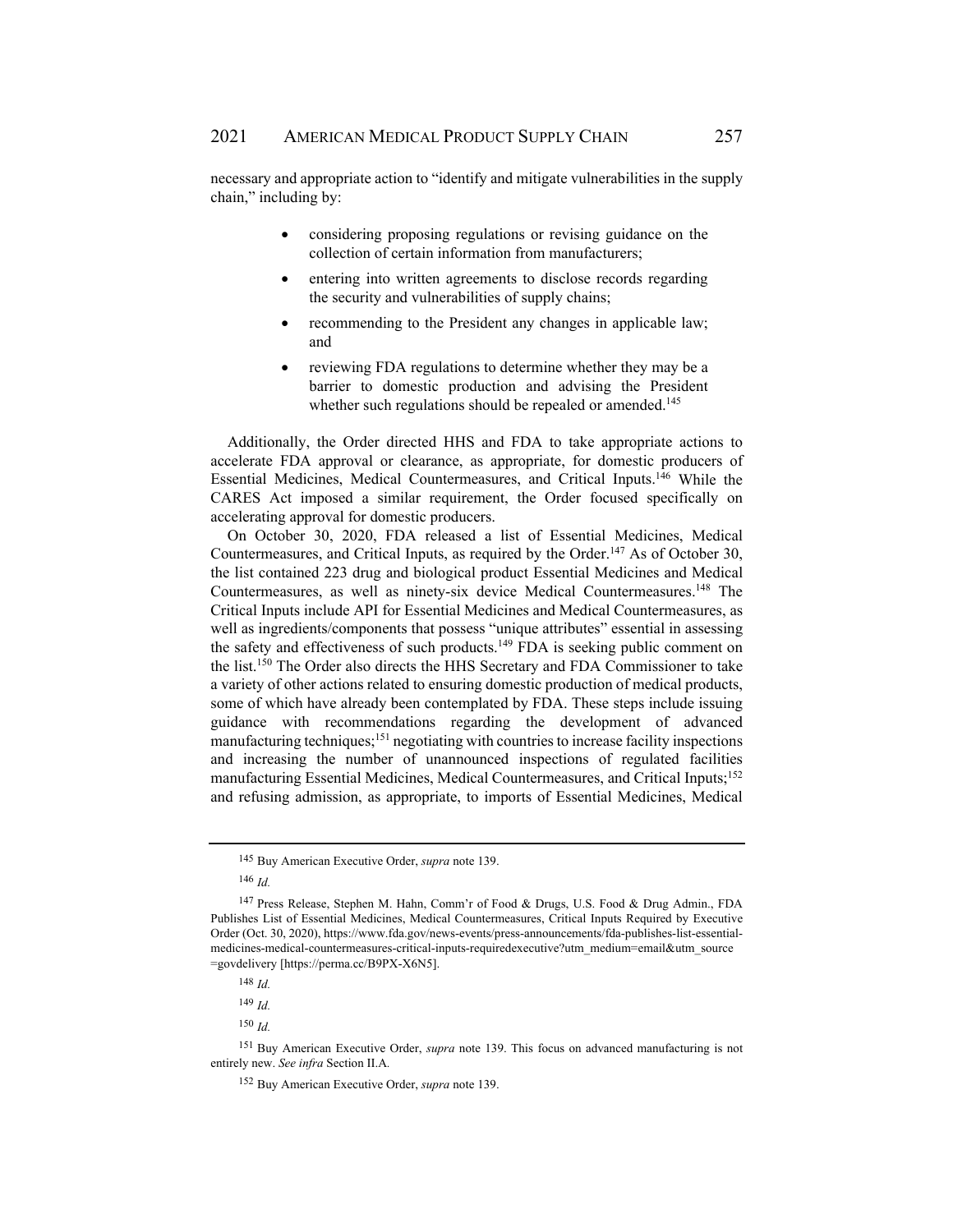Countermeasures, and Critical Inputs if the facilities in which they are produced refuse or unreasonably delay an inspection.<sup>153</sup>

The Order also directed federal agencies to use their respective authorities in consultation with the FDA Commissioner to procure Essential Medicines, Medical Countermeasures, and Critical Inputs through limiting competition to products produced in the United States and dividing procurement requirements among two or more domestic manufacturers, as appropriate.<sup>154</sup> However, these procurement provisions will not apply in certain scenarios.155

Members of trade groups and journalists were quick to express their criticism of the Order, even before FDA released its list of Essential Medicines, Medical Countermeasures, and Critical Inputs. The Pharmaceutical Research and Manufacturers of America, a trade association representing members of the pharmaceutical industry, expressed concern that the plan "creates even more barriers to ongoing biopharmaceutical manufacturing and innovation"156 and will result in "less investment in U.S. innovation" and potentially "major long-term supply chain

154 Buy American Executive Order, *supra* note 139.

<sup>155</sup> *Id.* The provisions do not apply if 1) the head of the agency determines that their application would be inconsistent with the public interest; 2) the relevant Essential Medicines, Medical Countermeasures, and Critical Inputs are not produced in the United States in sufficient and reasonably available commercial quantities and of a satisfactory quality; or 3) the application of the section would cause the cost of the procurement to increase by more than 25%, unless applicable law requires a higher percentage, in which case such higher percentage shall apply. *Id.*

<sup>153</sup> *Id.* FDA has the power to conduct announced or unannounced inspections for cause. FDA stated in congressional testimony in June that "[w]hen the Agency has determined the need to do an unannounced inspection, FDA has conducted such operations. Over the past several years, FDA investigators have conducted unannounced inspections at foreign manufacturing facilities, including in India and China." *COVID-19 and Beyond: Oversight of the FDA's Foreign Drug Manufacturing Inspection Process: Hearing Before S. Comm. on Fin.*, 116th Cong. (2020) (testimonies of Judith McMeekin, FDA Associate Commissioner for Regulatory Affairs, Mark Abdoo, FDA Associate Commissioner for Global Policy and Strategy, and Douglas Throckmorton, FDA Deputy Director for Regulatory Programs), https://www.fda.gov/news-events/congressional-testimony/covid-19-and-beyond-oversight-fdas-foreigndrug-manufacturing-inspection-process-06022020 [https://perma.cc/3DZ3-WXJJ]. However, a GAO report published in June found that FDA typically preannounces foreign inspections. "While FDA inspections performed in the United States were almost always unannounced, FDA's practice of preannouncing foreign inspections up to 12 weeks in advance may have given manufacturers the opportunity to fix problems ahead of the inspection." U.S. GOV'T ACCOUNTABILITY OFF., GAO-20-626T, DRUG SAFETY: COVID-19 COMPLICATES ALREADY CHALLENGED FDA FOREIGN INSPECTION PROGRAM (2020), https://www.gao.gov/ assets/710/707345.pdf [https://perma.cc/7W9E-6WNG]. It is also worth noting that although the Order directs FDA to refuse admission as appropriate to certain imports if facilities in which they are produced refuse or delay an inspection, this refusal is already an available remedy. According to FDA Import Alert 99-32, any foreign entity can be placed on import alert if it refuses inspection. U.S. FOOD & DRUG ADMIN., IMPORT ALERT 99-32 (Dec. 2, 2020), https://www.accessdata.fda.gov/cms\_ia/importalert\_521.html [https://perma.cc/V8QG-Q4NG]. Under Import Alert 99-32, the refusal to permit inspection of a foreign facility or provide reasonable access to FDA's inspectional personnel, combined with other evidence, provides an appearance that the firm's products are manufactured, processed, or packed under unsanitary conditions. Those foreign factories, warehouses, or other establishments that refuse to permit entry of U.S. inspectors or other individuals to inspect their facilities will be listed on the "Red List," and their products are subject to refusal of admission.

<sup>156</sup> Eric Sagonowsky, *FiercePharmaPolitics—After Drug Pricing Tensions, Industry Pushes Back at Trump's 'Buy American' Order*, FIERCE PHARMA (Aug. 10, 2020, 12:46 PM), https://www.fiercepharma. com/pharma/fiercepharmapolitics-after-drug-price-tensions-industry-pushes-back-buy-american-order [https://perma.cc/H7EX-GGVJ].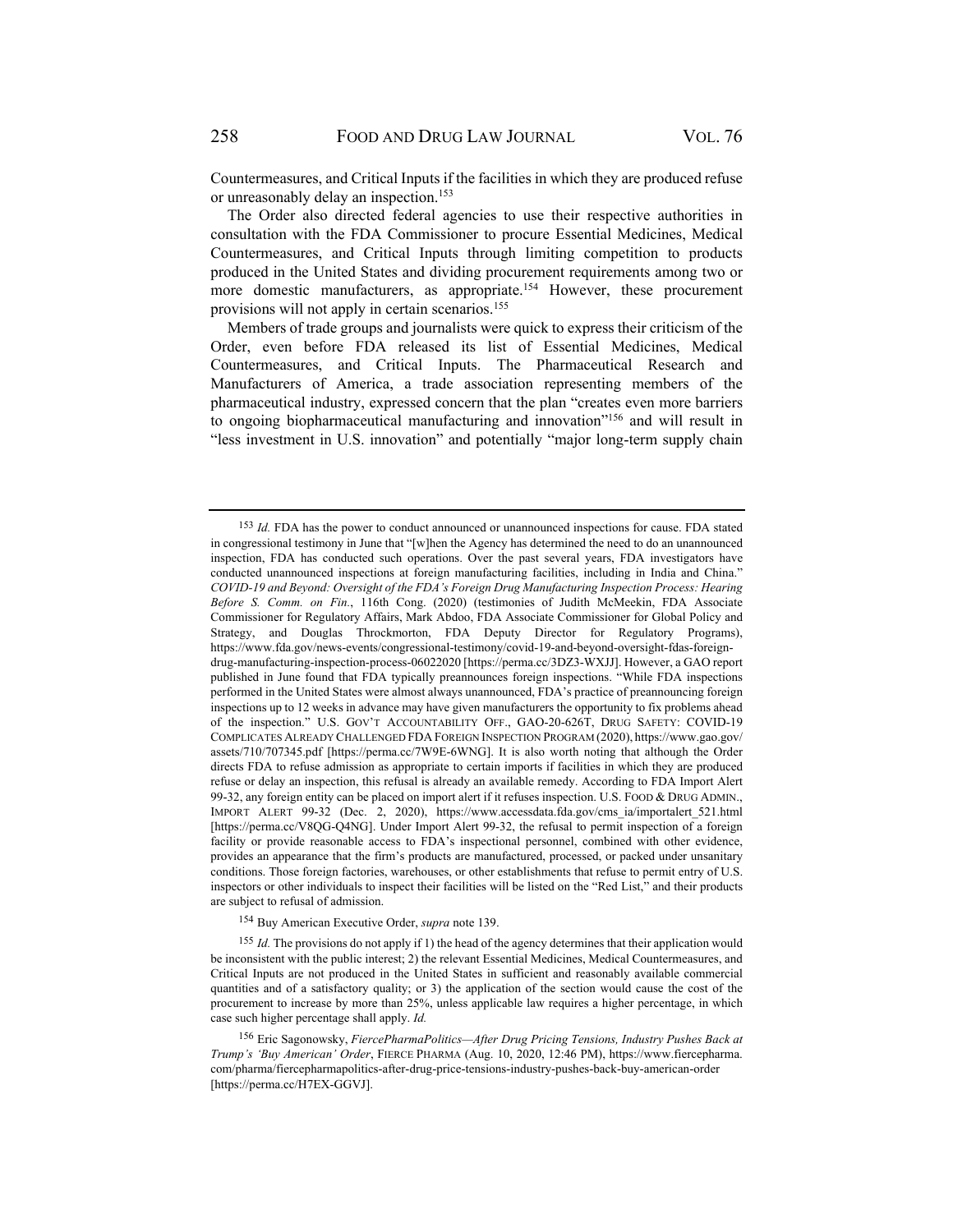disruptions."157 Leaders from the Association for Accessible Medicines (AAM), a trade association representing generic drug manufacturers, have expressed concern that U.S. generic drug prices are too low to support moving more production into the United States,<sup>158</sup> and that, "[w]ithout addressing the undervaluation of generic and biosimilar medicines in the U.S. with sustainable market supply plans, we simply cannot secure the domestic market and supply chain with scale and sustainability."159 Others have critiqued the Order for undermining global cooperation and making it more difficult to obtain ingredient sources needed from abroad for the development of COVID-19 vaccines and treatments.<sup>160</sup> Some argued that discussions regarding repatriating supply chains should wait until the COVID-19 crisis has passed and that the United States cannot afford to invite negative responses internationally, given the need for collaboration in connection with COVID-19 vaccine development.<sup>161</sup>

To date, the Biden Administration has not officially revoked the Order. What role FDA's recently issued list of Essential Medicines, Medical Countermeasures, and Critical Inputs will play in future policymaking if the Order is withdrawn or significantly modified remains to be seen. President Biden's campaign platform proposed a high-level policy to mitigate supply chain issues that pledged to "immediately marshal all of the tools of the Federal government" to secure supplies, treatments, and potential vaccines to combat COVID-19.162 Upon taking office in January 2021, President Biden signed an Executive Order titled "A Sustainable Public Health Supply Chain" directing HHS and other agencies to review the availability of critical materials, treatments, and supplies needed to combat COVID-19 and to assess whether the United States could reasonably provide such supplies in a timely manner.<sup>163</sup>

Additionally, on February 24, 2021, President Biden issued an Executive Order on America's Supply Chains, founded on the increasingly accepted principle that the United States needs "resilient, diverse, and secure supply chains to ensure [its] economic prosperity and national security."164 Under the Executive Order, federal

<sup>157</sup> *Id. See also* Stephen Ezell, *Faulty Prescription: Why a "Buy American" Approach for Drugs and Medical Products Is the Wrong Solution*, INFO. TECH. & INNOVATION FOUND. (June 15, 2020), https://itif.org/publications/2020/06/15/faulty-prescription-why-buy-american-approach-drugs-and-

medical-products [https://perma.cc/VXC6-F5XS] (Information Technology and Innovation Foundation (ITIF) is a nonprofit, nonpartisan research and educational institute focusing on the intersection of technological innovation and public policy.).

<sup>158</sup> Press Release, Ass'n for Accessible Medicines, Generic and Biosimilar Industry Statement on Essential Medicines Executive Order (Aug. 6, 2020), https://accessiblemeds.org/resources/press-releases/ statement-on-essential-medicines-executive-order [https://perma.cc/2PL5-GWSJ].

<sup>159</sup> *See id.*; *see also* David Lim, *Trump Signs 'Buy American' Executive Order for Essential Drugs*, POLITICO (Aug. 6, 2020, 8:01 PM), https://www.politico.com/news/2020/08/06/trump-sign-buy-american -drugs-order-392247 [https://perma.cc/EQ4J-M75V].

<sup>160</sup> Sally Pipes, *Pending "Buy America" Executive Order Threatens Coronavirus Response*, FORBES (Mar. 17, 2020, 6:57 PM), https://www.forbes.com/sites/sallypipes/2020/03/17/new-pending-buy-americ an-executive-order-threatens-coronavirus-response/#2bb6961c22cd [https://perma.cc/VMQ2-4LPF].

<sup>161</sup> *Id.*

<sup>162</sup> BIDEN/HARRIS CAMPAIGN, *supra* note 133.

<sup>163</sup> A Sustainable Public Health Supply Chain, 86 Fed. Reg. 7,219 (Jan. 21, 2021), https://www. federalregister.gov/documents/2021/01/26/2021-01865/a-sustainable-public-health-supply-chain [https://p erma.cc/6TJK-57CR].

<sup>164</sup> America's Supply Chains, 86 Fed. Reg. 11,849 (Mar. 1, 2021).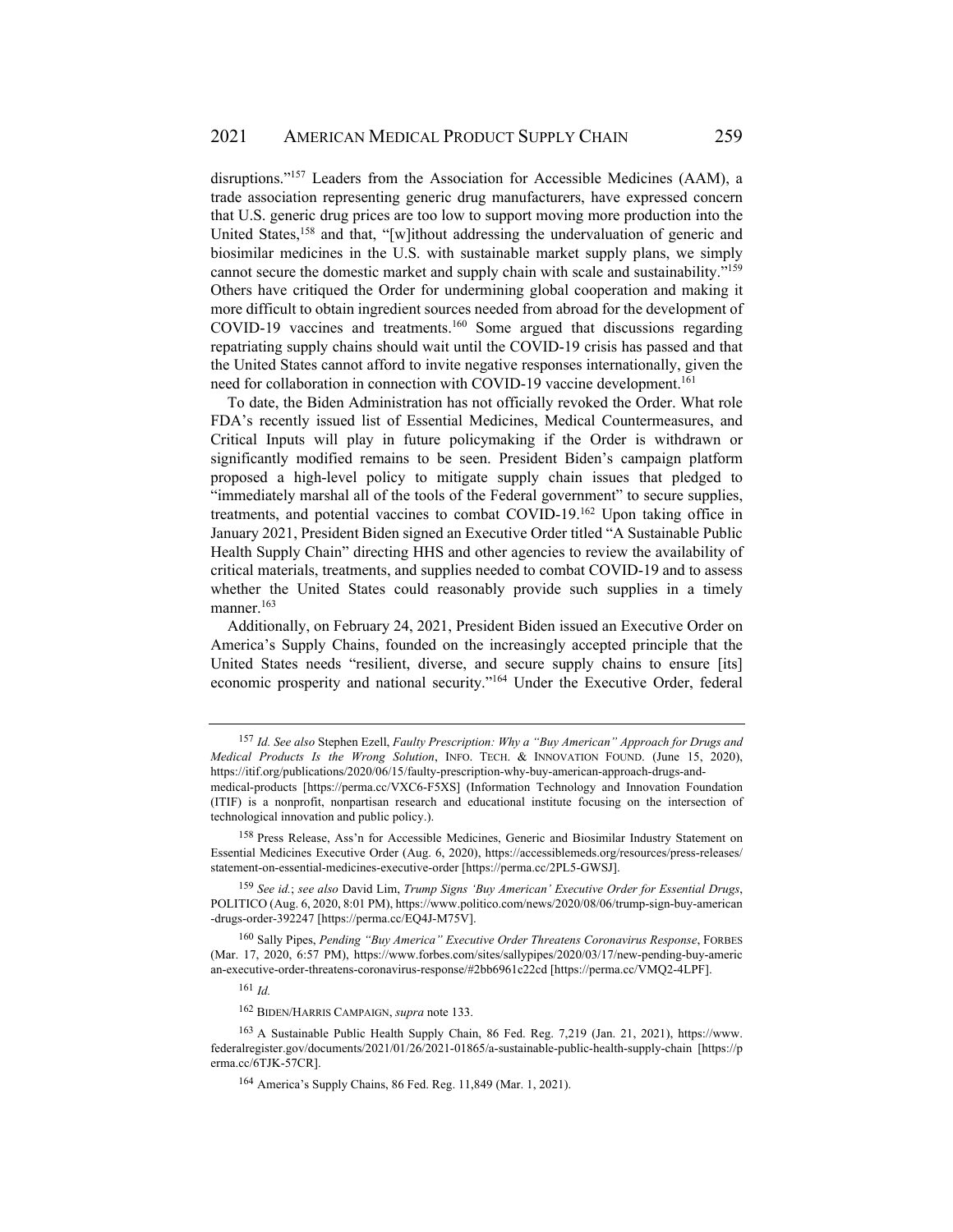agencies are currently undertaking a 100-day review to identify supply chain risks for four key product types, including pharmaceuticals, and to recommend strategies to mitigate those risks.165 One assumption underlying this review—and undergirding ongoing policy discussions—is that reshoring pharmaceutical manufacturing will ensure greater resilience in the event of global pandemics like COVID-19, lessen dependence on foreign suppliers in countries such as China and India, and strengthen the U.S. economy by rebuilding domestic manufacturing capacity and ensuring U.S. leadership in research and development.

As we await action based on the 100-day review, it is important to avoid underestimating the protective function that global supply chains play. The United States is not immune from natural disasters or other problems that can shut down production and cause serious supply chain shocks.<sup>166</sup> If taken too far, consolidation of manufacturing capacity in the United States could damage global supply chain relationships and undermine efforts to strengthen supply chain security. And certainly, nations like Ireland and Mexico house significant pharmaceutical and medical device manufacturing capacity.<sup>167</sup> Such countries are close allies of the United States and pose little risk of using trade policy to achieve geopolitical advantages antithetical to U.S. interests.168

### *2. Contracting*

As noted in Section B above, the federal government has entered into several contracts intended to foster domestic manufacturing of critical medical products. In June 2020, the Department of Defense announced that the agency had entered into a memorandum of agreement with the U.S. International Development Finance Corporation (DFC) to award and administer loans using authority under both the DPA and funds provided by the CARES Act.169 Then-President Trump also signed an

<sup>167</sup> FITCH SOLS., *supra* note 3, at 11.

<sup>165</sup> *Id.* at 11,849–50.

<sup>166</sup> Consider the shortages of sterile IV saline in late 2017, after drug manufacturing factories in Puerto Rico were damaged by Hurricane Maria. *See, e.g.*, Julia Carrie Wong, *Hospitals Face Critical Shortage of IV Bags Due to Puerto Rico Hurricane*, GUARDIAN (Jan. 10, 2018, 7:00 AM), https://www.theguardian.com/us-news/2018/jan/10/hurricane-maria-puerto-rico-iv-bag-shortage-hospitals [https://perma.cc/WM85-77YH]; *How Hurricane Maria Caused U.S. IV Bag Shortage*, HARV. T.H. CHAN SCH. OF PUB. HEALTH (Feb. 28, 2018), https://www.hsph.harvard.edu/news/hsph-in-the-news/hurricanemaria-u-s-iv-bag-shortage/ [https://perma.cc/4M4N-WLQZ].

<sup>168</sup> Natalie Liu, *Irish Envoy Hits Back at Call to Repatriate Big Pharma*, VOA NEWS (May 27, 2020), https://www.voanews.com/economy-business/irish-envoy-hits-back-call-repatriate-big-pharma [https://per ma.cc/N487-T46X]; Roberta Jacobson & Tom Wyler, *To Counter China, Look to Canada and Mexico*, FOREIGN AFFS. (July 31, 2020), https://www.foreignaffairs.com/articles/americas/2020-07-31/counterchina-look-canada-and-mexico [https://perma.cc/3BMP-AGU7] ("[M]oving production to the United States from a region such as Asia, where manufacturing costs are lower, would be economically inefficient—assuming it is even possible. . . . There is, however, a practical alternative that would not come at the expense of U.S. competitiveness: a more economically integrated North America.").

<sup>169</sup> David Vergun, *DOD Partners with DFC to Protect Industrial Base from Economic Effect of Pandemic*, DOD NEWS (June 22, 2020), https://www.defense.gov/Explore/News/Article/Article/2227560/ dod-partners-with-dfc-to-protect-industrial-base-from-economic-effect-of-pandem/ [https://perma.cc/W7H Z-K3ZP].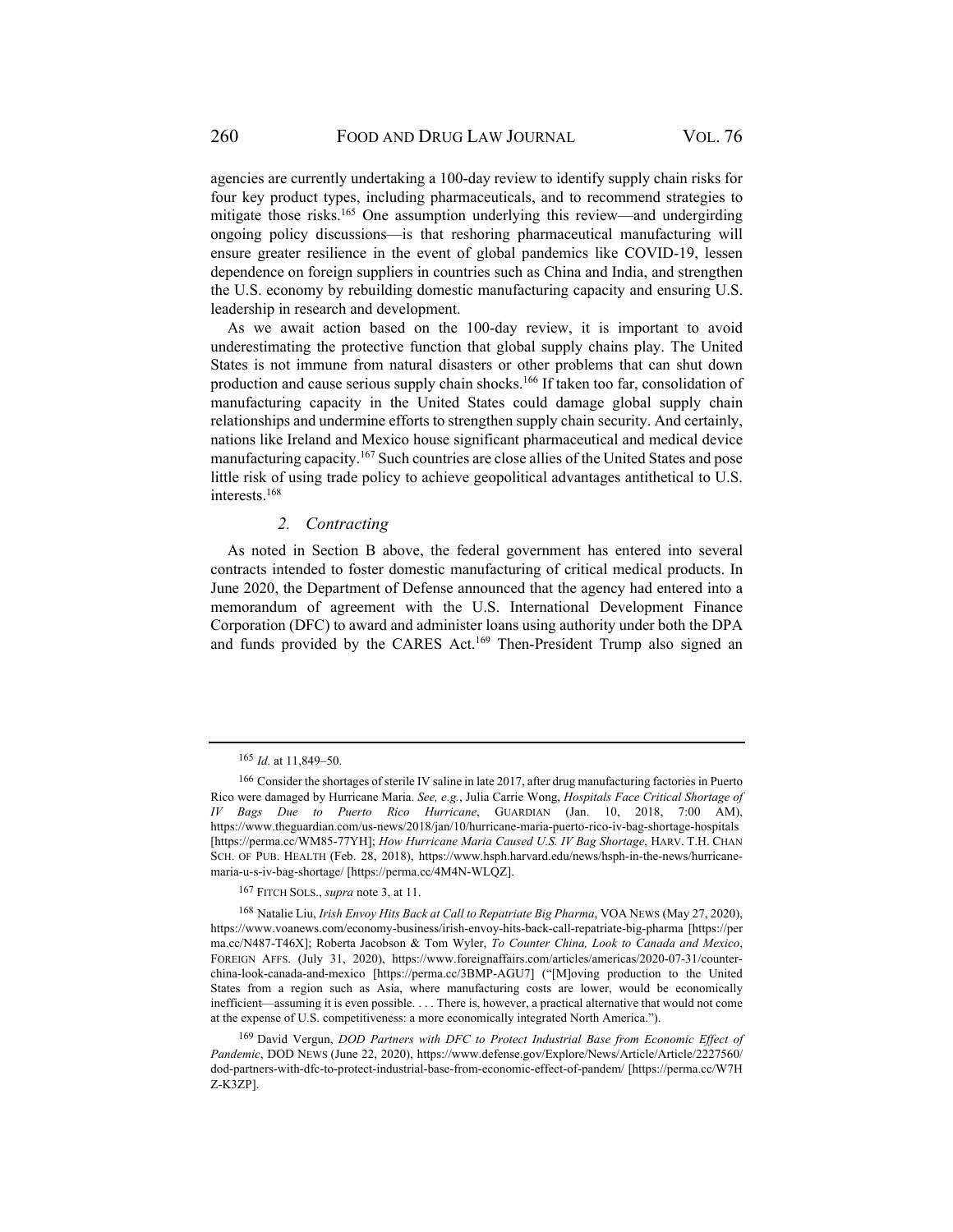executive order authorizing this effort in May 2020.<sup>170</sup> Although the DFC's historic mission focused on financing private development in lower- and middle-income countries,171 in July 2020, it issued a \$765 million loan to Eastman Kodak Co.  $(Kodak).<sup>172</sup>$  The loan, the first of its kind under the DPA, was intended to facilitate production of "essential medicines that have lapsed into chronic national shortage," and "[o]nce fully operational, Kodak will have the capacity to produce 25% of the generic active pharmaceutical ingredients necessary for all non-biologic or nonantibacterial pharmaceuticals used in the United States."173 A securities law controversy arose after this agreement was announced, however, leading the DFC to announce that it would not proceed with the loan.<sup>174</sup>

DFC has also provided similar loans to encourage domestic production of other critical medical products. In November 2020, DFC announced that it had approved a \$590 million loan to ApiJect Systems Corporation to facilitate the "production of prefilled injectors that are capable of delivering almost all leading COVID-19 vaccine candidates with speed, scale, and efficiency."175 The loan is intended to help ApiJect

172 Rachael Levy, *Kodak Shifts into Drug Production with Help of \$765 Million U.S. Loan*, WALL ST. J. (July 28, 2020), https://www.wsj.com/articles/kodak-lands-765-million-u-s-loan-in-start-of-medicalsupply-chain-fix-11595930400 [https://perma.cc/QSK4-F3D5].

<sup>173</sup> *Fact Sheets: President Donald J. Trump Is Committed to Ending America's Reliance on Foreign Countries for Vital Supplies*, THE WHITE HOUSE (July 28, 2020), https://www.whitehouse.gov/briefingsstatements/president-donald-j-trump-committed-ending-americas-reliance-foreign-countries-vitalsupplies/ [https://perma.cc/Y9E4-C2TW] (click "See the Screenshot View" if using the perma.cc link).

174 After Kodak announced the loan on July 27, its shares jumped 200%. Almost immediately thereafter, Kodak was hit with a proposed securities class action alleging that the company engaged in a fraudulent scheme to artificially inflate its stock price. As a result of the class action lawsuit, the federal government determined that it would not proceed with the loan pending the outcome of the investigation. Peter Hayes, *Kodak Allegedly Touted Covid-19 Loan to Increase Stock Price (1)*, BLOOMBERG L. (Aug. 14, 2020, 8:27 AM), https://news.bloomberglaw.com/securities-law/eastman-kodak-allegedly-touted-covid-19-loan-to-bump-stock-price [https://perma.cc/R5D6-RXPN]. An investigation of the U.S. International Development Finance Corporation (DFC) by the Office of the Inspector General cleared DFC officials in connection with allegations of impropriety in connection with the award to Kodak, though it did not examine any wrongdoing by the company. An internal review conducted by a Kodak board-appointed committee cleared company leadership of insider trading allegations. Fraiser Kansteiner, *U.S. Agency Behind Kodak's Beefy Drug Manufacturing Loan Played by the Books, Investigation Finds: Report*, FIERCEPHARMA (Dec. 8, 2020, 9:45 AM), https://www.fiercepharma.com/manufacturing/us-agency-behind-kodak-s-beefy-drugmanufacturing-loan-played-by-books-investigation#:~:text=Manufacturing-,U.S.%20agency%20behind% 20Kodak's%20beefy%20drug%20manufacturing%20loan,the%20books%2C%20investigation%20finds% 3A%20report&text=Back%20in%20September%2C%20a%20board,plans%20to%20enter%20drug%20m anufacturing [https://perma.cc/YLX4-AACC]. Kodak CEO Jim Continenza vowed in October that the company would move forward with its plan to produce drug API with or without government support. Rachael Levy, *Kodak to Push Forward on Making Drug Ingredients Despite U.S. Loan Troubles*, WALL ST.J. (Oct. 19, 2020), https://www.wsj.com/articles/kodaks-ceo-says-company-will-still-work-on-producin g-drug-ingredients-11603136082 [https://perma.cc/3SA2-9B6M].

175 Press Release, U.S. Int'l Dev. Fin. Corp., DFC Approves \$590 Million Loan to ApiJect to Expand Infrastructure and Deliver Critical Vaccines in Response to the COVID-19 Pandemic (Nov. 19, 2020), https://www.dfc.gov/media/press-releases/dfc-approves-590-million-loan-apiject-expand-infrastructureand-deliver#:~:text=WASHINGTON%20%E2%80%93%20The%20U.S.%20International%20Develop

<sup>170</sup> Tony Capaccio, *Pentagon Teams with Finance Agency on U.S. Covid Supplies (1)*, BLOOMBERG L. (June 22, 2020, 12:25 PM), https://news.bloomberglaw.com/health-law-and-life-sciences/pentagonteams-with-finance-agency-on-u-s-made-medical-supplies [https://perma.cc/RE3H-HSDT].

<sup>171</sup> *Who We Are*, U.S. INT'L DEV. FIN. CORP. (DFC), https://www.dfc.gov/who-we-are (last visited Oct. 26, 2020) [https://perma.cc/XD3Y-3UZQ].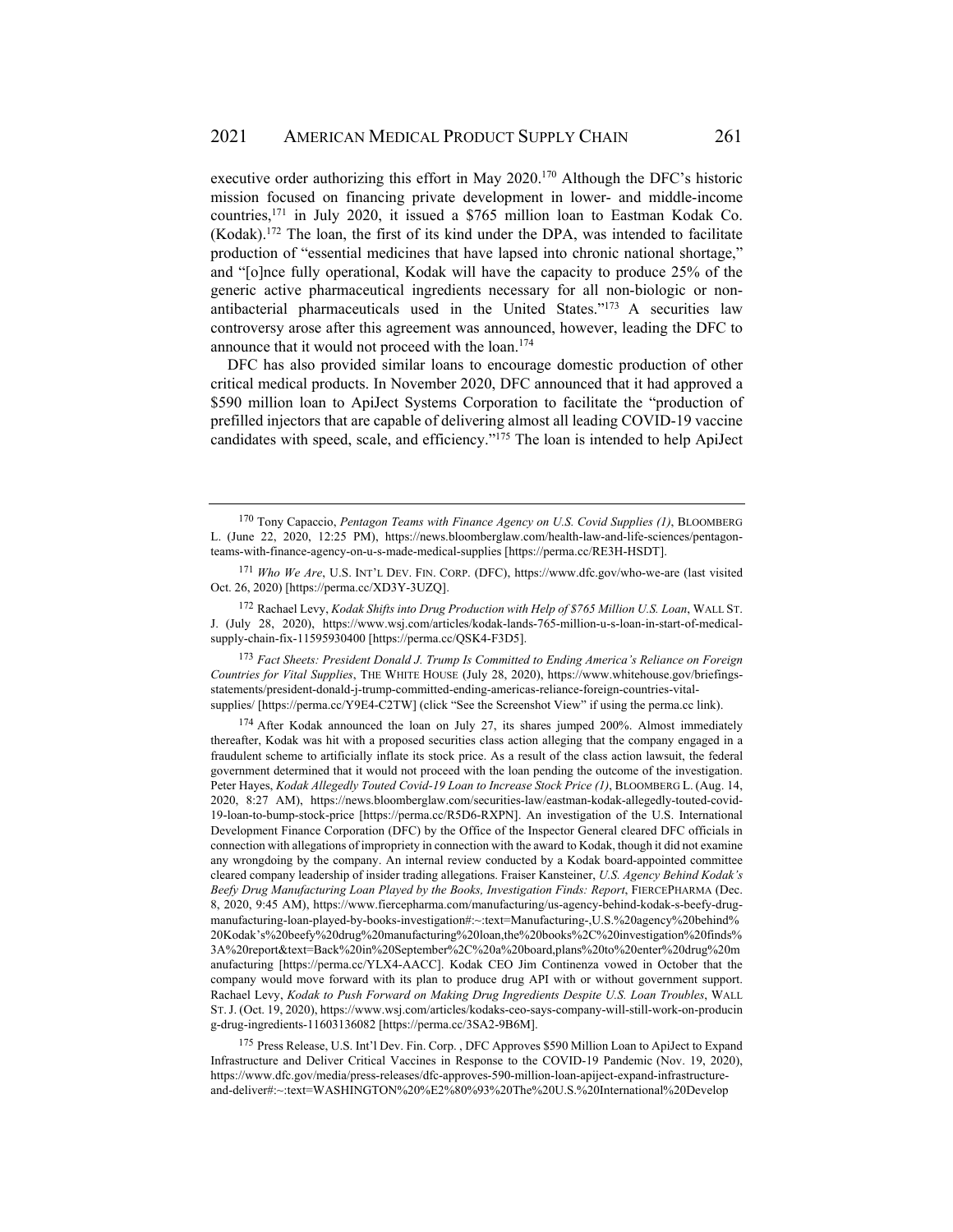build out infrastructure in North Carolina enabling the delivery of a projected 3 billion vaccine doses annually and to permit the site to work with up to fifteen different drugs, vaccines, and therapeutics at the same time.176 Within days of announcing the loan to ApiJect, DFC announced approval of a \$1.1 billion loan to Ginkgo Bioworks to aid in the "expansion of its commercial biosecurity business . . . facilitating the mass production of key raw materials for vaccines and the deployment of significant [COVID-19] testing capacity."<sup>177</sup>

Additionally, the Trump Administration sought to boost domestic production through entering into procurement contracts with companies to produce drugs and other supplies for the federal government. In one such agreement, entered into in May 2020, the Trump Administration awarded a \$354 million contract to Phlow, a generic drug company founded in January 2020 and based in Richmond, Virginia.<sup>178</sup> Phlow's stated goal is to help the United States secure its own strategic drug reserve through use of continuous manufacturing techniques.<sup>179</sup> Phlow initially worked to produce finished dosage forms that were previously in shortage, and these drugs were delivered to the Strategic National Stockpile.<sup>180</sup> However, Phlow has also stated that it is contributing to the first Strategic Active Pharmaceutical Ingredients Reserve (SAPIR), described as a long-term national stockpile of API used for essential medicines intended to reduce reliance on foreign markets.<sup>181</sup> HHS noted in a press release that in addition to producing API, the Phlow team would expand advanced manufacturing capability by providing further capacity for producing finished generic drugs.<sup>182</sup> If successful, such an arrangement could help to mitigate future shortages of generic drugs. However, this contract has attracted criticism given its large size and Phlow's short track record in drug manufacturing and appears to be the subject of an

ment,to%20the%20COVID%2D19%20pandemic.&text=Our%20collaboration%20with%20ApiJect%20w ill,health%20and%20safety%20of%20Americans.%E2%80%9D [https://perma.cc/T8UV-G76F].

<sup>176</sup> *Id.*

<sup>177</sup> Press Release, U.S. Int'l Dev. Fin. Corp., DFC Approves \$1.1 Billion Loan to Ginkgo Bioworks to Expand its Commercial Biosecurity Business to Combat COVID-19 on a Global Scale (Nov. 25, 2020), https://www.dfc.gov/media/press-releases/dfc-approves-590-million-loan-apiject-expand-infrastructureand-deliver [https://perma.cc/5DRT-U27D].

<sup>178</sup> Jacob Bell, *Little-Known Drug Manufacturer Gets Big Contract For COVID-19 Response*, BIOPHARMA DIVE (May 19, 2020), https://www.biopharmadive.com/news/phlow-barda-funding-us-drugmanufacturing/578224/ [https://perma.cc/8MP2-H734]. The contract might, if extended, ultimately be worth \$812 million over ten years. *Id.* Phlow's CEO has stated that the company will focus initially on developing a "rapid surge" in manufacturing capacity for critical pharmaceuticals and ingredients.

<sup>179</sup> *Id.*

<sup>180</sup> *Id.*

<sup>181</sup> *Phlow Secures \$354m US Contract for Drug Supply Amid Covid-19*, PHARM. TECH. (May 20, 2020), https://www.pharmaceutical-technology.com/news/phlow-us-drug-supply-contract/ [https://perma. cc/5FV5-R3VJ].

<sup>182</sup> Press Release, U.S. Dep't of Health & Hum. Servs., Industry Partners Expand U.S.-Based Pharmaceutical Manufacturing for COVID-19 Response (May 19, 2020), https://www.hhs.gov/about/news/ 2020/05/19/hhs-industry-partners-expand-us-based-pharmaceutical-manufacturing-covid-19-response. html [https://perma.cc/4KG7-2XUT]. The release further notes that "To lower production costs, reduce waste and improve yields of these ingredients, the team will use advanced manufacturing processes, including continuous manufacturing. The team will also complete a technology transfer of novel continuous manufacturing process to organizations or businesses designated by the U.S. government." *Id.*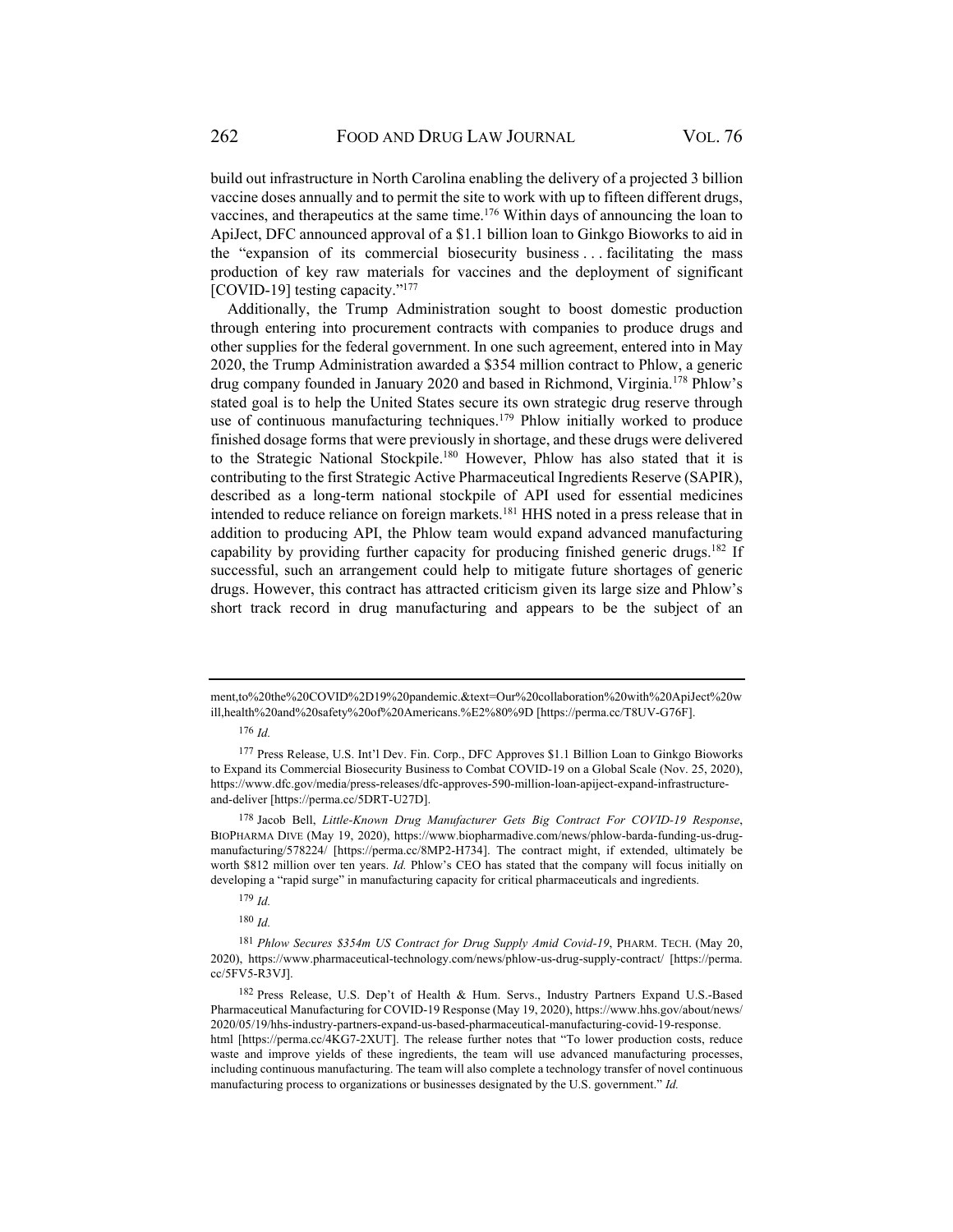investigation by the House Select Subcommittee on the Coronavirus Crisis (Subcommittee). $183$ 

As the Kodak and Phlow examples illustrate, the federal government's contracting practices during the COVID-19 pandemic have attracted some scrutiny. The Trump Administration has come under fire for awarding contracts to businesses that were inexperienced, had political connections to the administration, or failed to provide promised supplies.184 In June 2020, members of the House of Representatives called for the Pandemic Response Accountability Committee (PRAC) to investigate firsttime federal contracts.<sup>185</sup> The representatives cited a ProPublica analysis showing that more than half the contracts awarded to first-time federal contractors related to the COVID-19 pandemic were not subject to competitive bidding, compared with 32% of overall pandemic-related contracts.<sup>186</sup> The PRAC is an independent oversight committee created by the CARES Act as part of the Council of the Inspectors General on Integrity and Efficiency.187 The CARES ACT charges the PRAC with overseeing COVID-19-related funds to prevent and detect fraud and to mitigate risks that cut across program and agency boundaries.<sup>188</sup> House members calling for a PRAC investigation argued that the lack of competition paired with the lack of a federal law to prevent price gouging increased the risk of price gouging and of fraud and faulty products.189 They also stated that some companies receiving federal contracts had only formed weeks or days prior to applying for a contract.<sup>190</sup> In February 2021, PRAC issued an updated report discussing "top challenges in pandemic relief and response."191 The challenges include preventing and detecting fraud against government programs and financial management of relief funding.192

In July 2020, another group of House members sent a letter to the HHS Secretary, Acting Secretary of the Department of Homeland Security (DHS), Secretary of

<sup>183</sup> Press Release, Select Subcomm. on the Coronavirus Crisis, Select Subcommittee Releases New Evidence of Trump Administration's Failure to Address Supply Shortages (Mar. 21, 2021), https://coronavirus.house.gov/news/press-releases/select-subcommittee-releases-new-evidence-trumpadministration-s-failure-address [https://perma.cc/9U58-AH6F].

<sup>184</sup> Press Release, Representative Jackie Speier, Rep. Speier Leads Letter Requesting PRAC Investigation into Suspect Federal Contracts (June 5, 2020), https://speier.house.gov/2020/6/rep-speierleads-letter-requesting-prac-investigation-into-suspect-federal-contracts [https://perma.cc/ULL2-SUJJ] [hereinafter, PRAC Press Release].

<sup>185</sup> *Id.*

<sup>186</sup> *Id.*

<sup>187</sup> *See Our Mission & Work*, PANDEMIC RESPONSE ACCOUNTABILITY COMM., https://www.pandemicoversight.gov/our-mission (last visited Dec. 18, 2020) [https://perma.cc/EDJ4- KPS7]. Members include Inspectors General from different departments within the executive branch. The PRAC is led by the Inspectors General of the Department of Justice and the National Aeronautics and Space Administration.

<sup>188</sup> BEN WILHELM, CONG. RSCH SERV., IN11343, THE PANDEMIC RESPONSE ACCOUNTABILITY COMMITTEE: ORGANIZATION AND DUTIES (2020).

<sup>189</sup> PRAC Press Release, *supra* note 184.

<sup>190</sup> *Id.*

<sup>191</sup> PANDEMIC RESPONSE ACCOUNTABILITY COMM., UPDATE: TOP CHALLENGES IN PANDEMIC RELIEF AND RESPONSE (2021), https://www.oig.dol.gov/public/reports/PRAC%20Update%20Top%20Ch allenges%20in%20Pandemic%20Relief%20and%20Response%20\_Final.pdf [https://perma.cc/3WFE-GV N2].

<sup>192</sup> *Id.*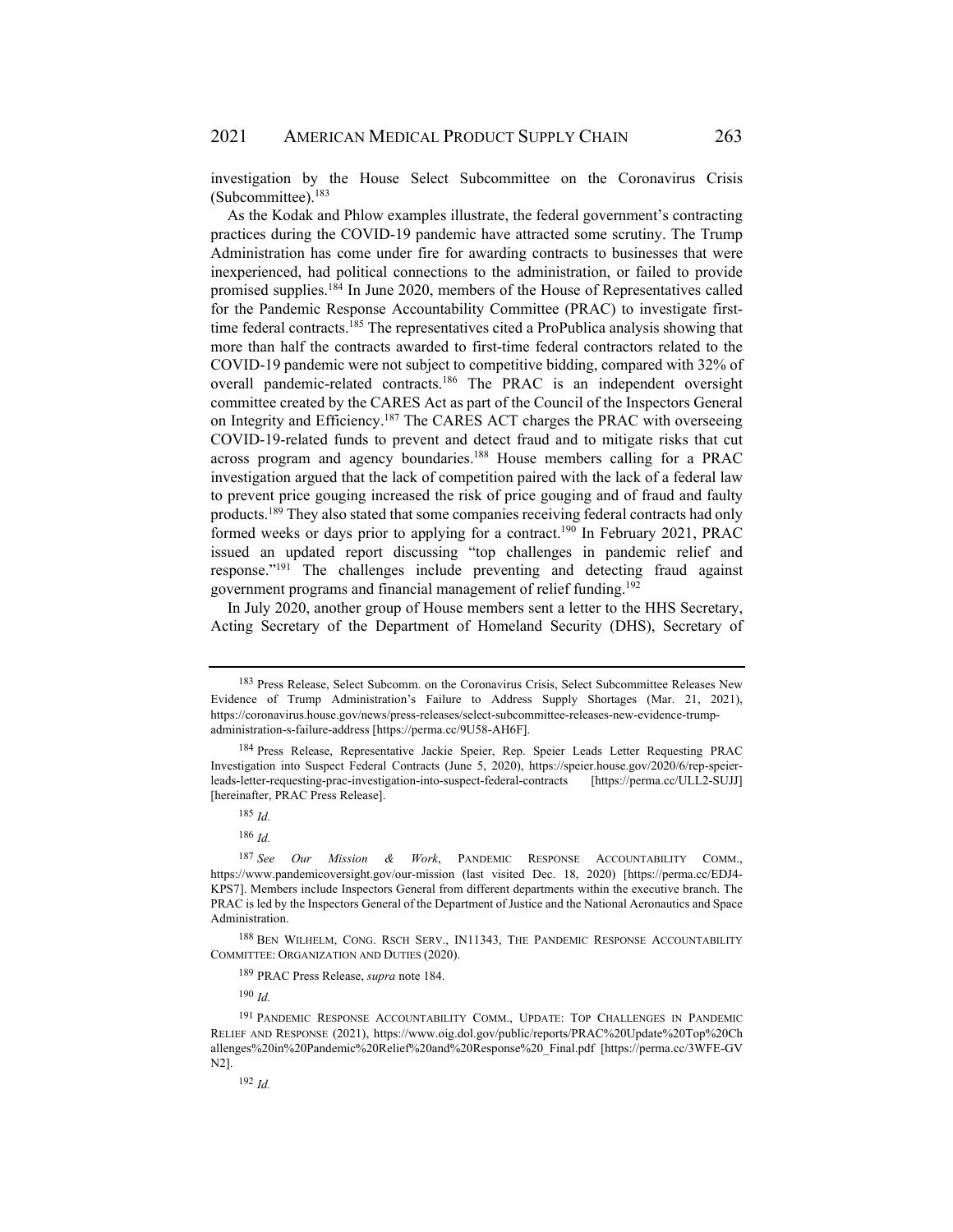Veterans Affairs, and Secretary of Defense stating that the Subcommittee would investigate the federal government's efforts to procure PPE, testing supplies, and other medical equipment during the pandemic.193 The letter cited reports indicating that federal agencies had awarded contracts to businesses with no federal contracting experience, that had political connections to the administration, and that were selected without competition or transparency.<sup>194</sup> The Subcommittee requested documents and information from the agency heads regarding the contracts awarded by their departments, as well as plans to meet the need for the supplies.<sup>195</sup> In October 2020, the Subcommittee released an interim staff report regarding its six months investigating the Trump Administration's pandemic response, including reference to its investigations into "questionable contracts and loans that may be hindering the nation's ability to quickly produce and distribute protective equipment and other supplies needed to contain the virus."<sup>196</sup> In March 2021, the Subcommittee sent letters to HHS, DHS, FEMA, and the National Archives to follow up on the July investigation.197 The letters highlighted new evidence obtained by the Subcommittee, including emails revealing that then-Assistant to the President Peter Navarro rushed ahead with the Phlow contract and that White House officials pushed ahead with Kodak's contract despite knowing that Kodak would need a waiver from cGMP requirements.198

Despite these controversies, some commentators have suggested that the federal government should make greater use of the DPA and federal contracting. Some have recommended increasing domestic production of drugs either by providing incentives for companies or through creating an emergency manufacturing infrastructure to activate during shortages.<sup>199</sup> In addition to entities like Phlow, nonprofit organizations like Civica Rx claim to have significant ability to produce generic drugs domestically.

<sup>195</sup> *Id.*

<sup>193</sup> *Letter from Rep. James E. Clyburn, Chairman of H.R. Select Subcomm. on the Coronavirus Crisis, 116th Cong., to Hon. Alex M. Azar II, Secretary of the U.S. Dep't of Health & Hum. Servs*., HOUSE SELECT SUBCOMM. ON THE CORONAVIRUS CRISIS (July 14, 2020), https://coronavirus.house.gov/sites/democrats. coronavirus.house.gov/files/2020-07-14.Select%20Cmte.%20to%20Azar-HHS%20Esper-DOD%20Wolf-DHS%20Wilkie-%20VA%20re%20Administration%20PPE%20Contractor%20%281%29.pdf [https://per ma.cc/5MF3-P9KL]; *As Coronavirus Cases Rise, Panel Launches Investigation into Problematic Contracts for Critical Supplies*, HOUSE SELECT SUBCOMM. ON THE CORONAVIRUS CRISIS (July 15, 2020), https://coronavirus.house.gov/news/press-releases/coronavirus-cases-rise-panel-launches-investigationproblematic-contracts [https://perma.cc/V9CS-SBTV].

<sup>194</sup> *Letter from Rep. James E. Clyburn*, *supra* note 193.

<sup>196</sup> HOUSE SELECT SUBCOMM. ON THE CORONAVIRUS CRISIS, INTERIM STAFF REPORT: INEFFICIENT, INEFFECTIVE, AND INEQUITABLE: THE TRUMP ADMINISTRATION'S FAILED RESPONSE TO THE CORONAVIRUS CRISIS (2020), https://coronavirus.house.gov/sites/democrats.coronavirus.house.gov/files/ InterimStaffReport10.30.20.pdf [https://perma.cc/6J7R-9X9G].

<sup>197</sup> *Select Subcommittee Releases New Evidence of Trump Administration's Failure to Address Supply Shortages*, HOUSE SELECT SUBCOMM. ON THE CORONAVIRUS CRISIS (Mar. 31, 2021), https://corona virus.house.gov/news/press-releases/select-subcommittee-releases-new-evidence-trump-administration-sfailure-address [https://perma.cc/394S-777F].

<sup>198</sup> *Id.*

<sup>199</sup> Olga Iwona Piatek, James Chien-Min Ning & Daniel R. Touchette, *National Drug Shortages Worsen During COVID-19 Crisis: Proposal for a Comprehensive Model to Monitor and Address Critical Drug Shortages*, 77 AM. J. HEALTH SYS. PHARMACY 21, 1778–85 (2020); Esther K. Choo & S. Vincent Rajkumar, *Medication Shortages During the COVID-19 Crisis: What We Must Do*, 95 MAYO CLINIC PROC. 6, 1112–15 (2020).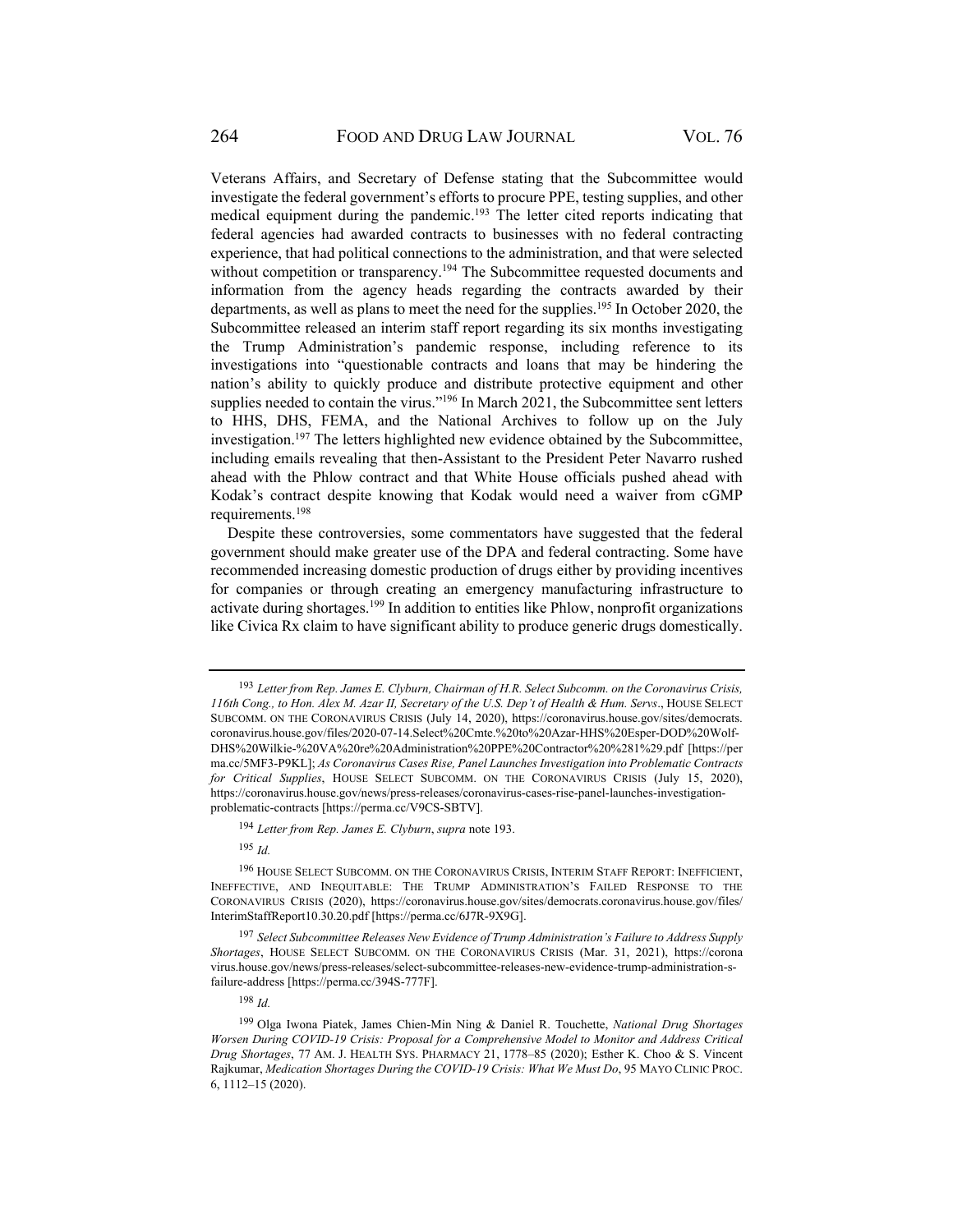Civica Rx was formed in 2018 by seven health systems in order to combat drug shortages.200 Because Civica Rx prioritized manufacturing of antibiotics, pain management drugs, and sedatives prior to the COVID-19 pandemic, it states that it was able to assist hospitals facing shortages of these drugs as the crisis worsened.<sup>201</sup> Civica Rx also announced a partnership with Sandoz to manufacture critical injectable generic medicines.202 Authors of an article from the Mayo Clinic suggest expanding the concept behind Civica Rx and turning to government manufacture of essential generic drugs long-term.203

To increase domestic medical product manufacturing, some groups, including AAM, have called for direct government funding and tax incentives to support construction, alteration, or renovation of facilities for domestic manufacture of medicines included on the high-priority medicines list, as well as to relocate production facilities to the United States.<sup>204</sup> Another approach, suggested by the CEO of U.S. Pharmacopeia, could be to provide loans to companies that specialize in complex drug or device manufacturing or emerging technologies, where the United States might have a competitive advantage, rather than attempting to onshore production of low-tech, low-value products.205 FDA has already indicated its support for the adoption of advanced manufacturing techniques, such as continuous manufacturing rather than traditional batch manufacturing, and has highlighted the potential public health value of advanced manufacturing techniques during the

203 Choo & Rajkumar, *supra* note 199.

<sup>204</sup> ASS'N FOR ACCESSIBLE MEDICINES, A BLUEPRINT FOR ENHANCING THE SECURITY OF THE U.S. PHARMACEUTICAL SUPPLY CHAIN 7 (2020), https://accessiblemeds.org/sites/default/files/2020-04/AAM-Blueprint-US-Pharma-Supply-Chain.pdf [https://perma.cc/M492-MS4A]; Andrea Shalal, Alexandra Alper & Patricia Zengerle, *U.S. Mulls Paying Companies, Tax Breaks to Pull Supply Chains from China*, REUTERS (May 17, 2020, 1:03 AM), https://www.reuters.com/article/us-usa-china-supply-chains/u-s-mulls-payingcompanies-tax-breaks-to-pull-supply-chains-from-china-idUSKBN22U0FH [https://perma.cc/XZ86-3RF W]; For a discussion of the costs of building in the U.S./Western Europe vs. India, see Megan Parrish, *The Most—And Least—Expensive Places To Run A Pharma Plant*, PHARMA MFG. (Jan. 27, 2020), https://www.pharmamanufacturing.com/articles/2020/the-most-and-least-expensive-places-to-run-apharma-plant/ [https://perma.cc/T3ZZ-DPBE]; Kyle Blankenship, *U.S. Seeks to 'Onshore' Drug Production in Response to COVID-19. Is Pharma Even Interested?*, FIERCEPHARMA (June 3, 2020, 9:45 PM), https://www.fiercepharma.com/manufacturing/pharma-pushes-back-u-s-legislation-to-bring-drug-

manufacturing-stateside [https://perma.cc/V7G9-3ZSF].

<sup>205</sup> *Continued Reliance on Foreign Drug Manufacturing and the Drug Supply Chain: Manageable Risk or Public Health Concern?*, FOOD & DRUG L. INST. (Sept. 16, 2020), https://www.fdli.org/2020/09/ continued-reliance-on-foreign-drug-manufacturing-and-the-drug-supply-chain-manageable-risk-or-publichealth-concern/ [https://perma.cc/8PL4-URBX].

<sup>200</sup> Maia Anderson, *How Civica Rx Has Responded to Drug Shortages Caused by COVID-19*, BECKER'S HOSP. REV. (May 12, 2020), https://www.beckershospitalreview.com/pharmacy/how-civica-rxhas-responded-to-drug-shortages-caused-by-covid-19.html [https://perma.cc/TMH3-TGQE]. *See* CIVICA, https://civicarx.org (last visited Dec. 18, 2020) [https://perma.cc/27VW-8BLB].

<sup>201</sup> Anderson, *supra* note 200.

<sup>202</sup> Jenni Spinner, *Sandoz, Civica RX Partner to Stem Shortage of Generics*, OUTSOURCING PHARMA (July 9, 2020), https://www.outsourcing-pharma.com/Article/2020/07/09/Sandoz-Civica-RX-partner-tostem-shortage-of-generics [https://perma.cc/YDH5-PPZL]. Another example of a company working to address drug shortages is ProvideGx, which works with Premier Inc. and a number of hospital systems: Premier, ProvideGx. *ProvideGx*, PREMIER, https://explore.premierinc.com/providegx [https://perma.cc/HD A8-TFBT] (last visited Dec. 18, 2020).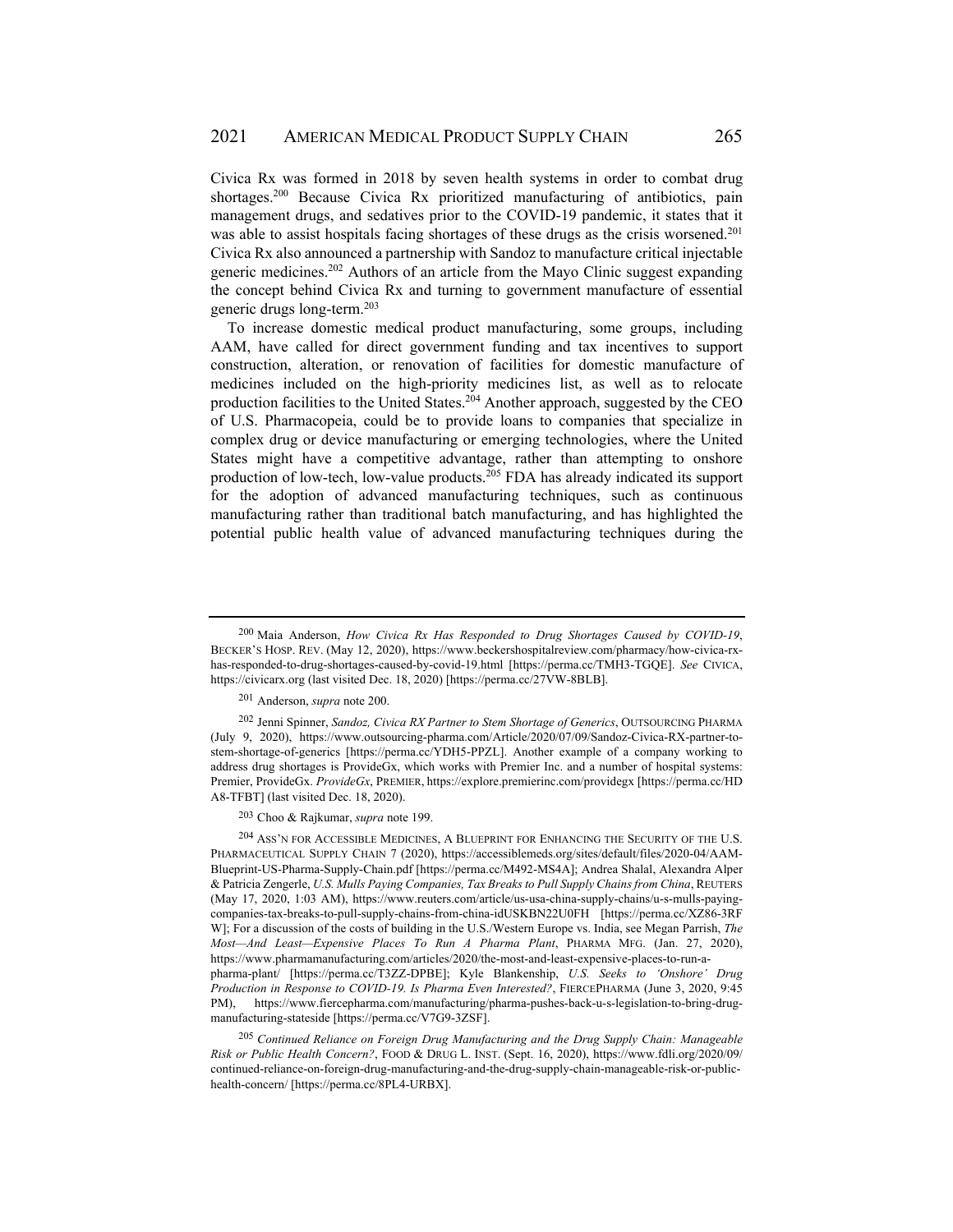COVID-19 pandemic.206 FDA has recently entered into a cooperative agreement grant to research the risks to industry and government associated with bringing pharmaceutical manufacturing back to the United States and the potential role of advanced manufacturing technology.207

#### *3. Tax Incentives*

Numerous legislative proposals have also provided tax incentives or credits aimed at returning medical product manufacturing back to the United States. In light of concerns that the Tax Cuts and Jobs Act of 2017 may have created incentives for companies to send jobs overseas, Senator Debbie Stabenow (D-MI) proposed the Bring Jobs Home Act of 2017.<sup>208</sup> Stabenow first introduced this legislation in 2012, but it has yet to pass in the Senate.<sup>209</sup> The bill would amend the Internal Revenue Code to grant business taxpayers a tax credit for up to 20% of insourcing expenses incurred for eliminating a business located outside the United States and relocating it within the United States. It would also deny a tax deduction for outsourcing expenses.<sup>210</sup>

Legislators have proposed offering tax credits for manufacturers that operate in certain "American Opportunity Zones."211 Other suggestions put forth in legislation include lowering the tax rate on income from domestic manufacturing and sales of API and medical countermeasures or providing credits for advanced medical manufacturing.212

The AAM has also proposed a variety of tax incentive measures, including a dollarfor-dollar credit against federal taxes to pharmaceutical manufacturers for 50% of wages, investments, and purchases made for manufacturing medications on the priority medicines list in the United States; an increase in the simplified R&D tax credit to 20%; and an assurance that grants provided for establishment of U.S. production of medicines are not considered taxable income.<sup>213</sup>

<sup>206</sup> Stephen M. Hahn & Anand Shah, *Investing in Advanced Manufacturing to Support Public Health Preparedness*, U.S. FOOD & DRUG ADMIN. (Aug. 3, 2020), https://www.fda.gov/news-events/fda-voices/ investing-advanced-manufacturing-support-public-health-preparedness [https://perma.cc/78WF-JB2L].

<sup>207</sup> Greg Muraski, *How Maryland Smith Is Helping the FDA Think About Drug Manufacturing and Risk*, UNIV. OF MARYLAND'S ROBERT H. SMITH SCH. OF BUS. (Nov. 12, 2020), https://www.rhsmith. umd.edu/news/how-maryland-smith-helping-fda-think-about-drug-manufacturing-and-risk [https://perma. cc/N7UH-57HL].

<sup>208</sup> *Stabenow Statement on Republican Tax Proposal*, OFFICE OF SENATOR DEBBIE STABENOW (Sept. 27, 2017), https://www.stabenow.senate.gov/news/stabenow-statement-on-republican-tax-proposal [https:// perma.cc/4THY-ZMKV].

<sup>209</sup> *Id.*

<sup>210</sup> Bring Jobs Home Act, S. 247, 115th Cong. (2017). Taxpayers would also be required to increase their number of full-time employees in the United States to claim the tax cut.

<sup>211</sup> Press Release, Senator Tim Scott, Scott/Carter Introduce Proposal to Encourage America's Pharmaceutical Independence (May 21, 2020), https://www.scott.senate.gov/media-center/press-releases/ scott/carter-introduce-proposal-to-encourage-americas-pharmaceutical-independence [https://perma.cc/ 9H3P-JJD7].

<sup>212</sup> *See Agenda for a Healthy Economy*, WAYS & MEANS HOUSE REPUBLICANS, https://republicanswaysandmeansforms.house.gov/uploadedfiles/wenstrup\_one\_pager.pdf [https://perma.cc/Q89T-ZLYZ] (last visited Dec. 18, 2020).

<sup>213</sup> ASS'N FOR ACCESSIBLE MEDS., A BLUEPRINT FOR ENHANCING THE SECURITY OF THE U.S. PHARMACEUTICAL SUPPLY CHAIN 8 (2020), https://accessiblemeds.org/sites/default/files/2020-04/AAM-Blueprint-US-Pharma-Supply-Chain.pdf [https://perma.cc/AQ7D-8KEX].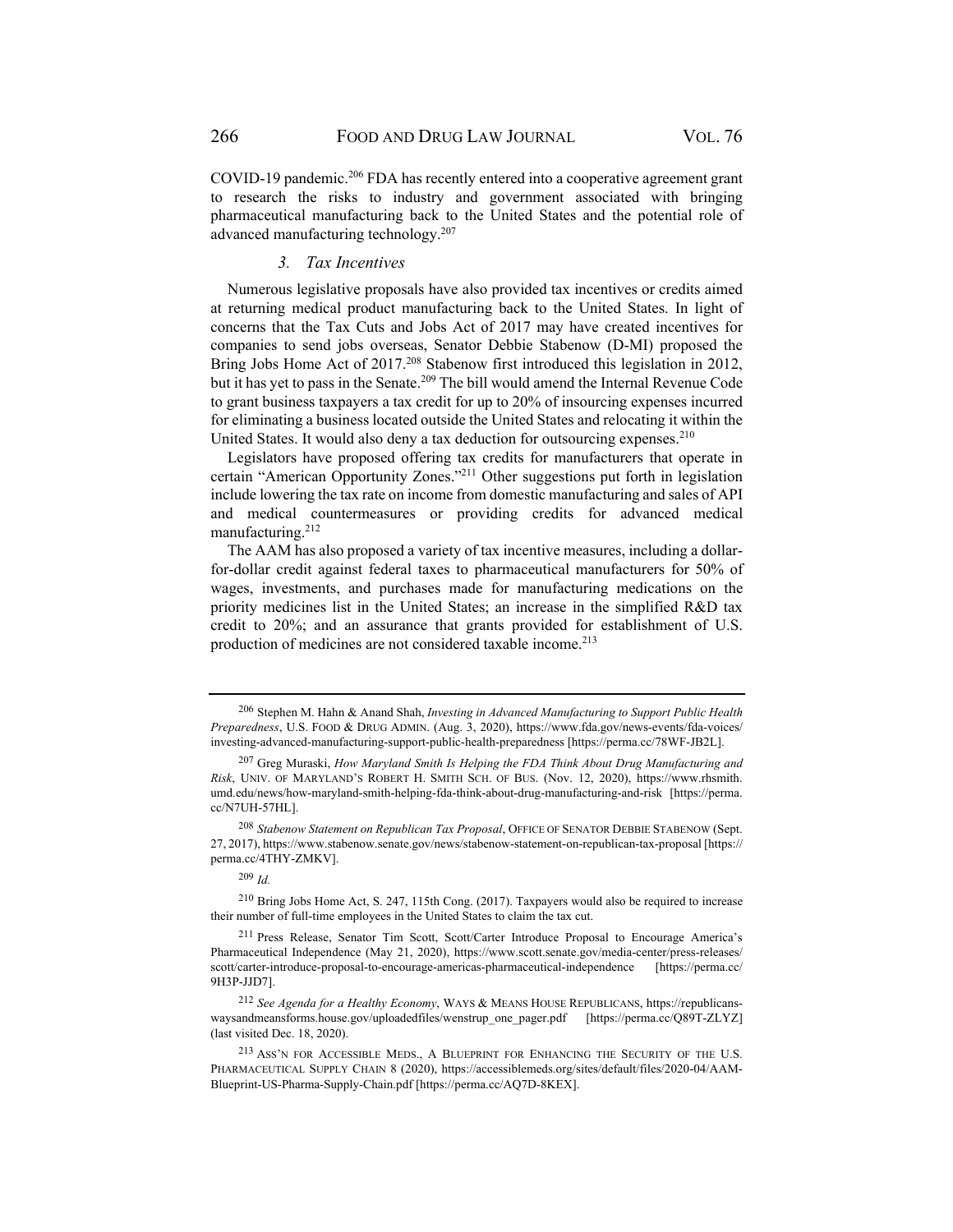### 2021 AMERICAN MEDICAL PRODUCT SUPPLY CHAIN 267

### *4. Proposed Supply Chain Legislation*

A number of bills were introduced in 2020 and 2021 to address supply chain vulnerabilities.214 One proposal, the U.S. Pharmaceutical Supply Chain Defense and Enhancement Act, which was introduced in the Senate in July 2020 by Senators Elizabeth Warren (D-MA) and Tina Smith (D-MN), contains similarities to the Buy American Executive Order.215 It would require both the FDA Commissioner and the Secretary of Defense to develop a list of "critical drugs," including API and starting materials, and would provide \$1 billion a year for five years to BARDA to "dramatically upgrade our national capacity to manufacture 'critical drugs.'"216 This funding would be used to contract with U.S. nonprofits and companies to help invest in the facilities, manufacturing techniques, and drug development processes needed to produce the drugs, API, and starting materials included on the list, and would use advanced manufacturing techniques.<sup>217</sup> The proposed law would also require the Department of Defense, Department of Veterans Affairs, HHS, and the Bureau of Prisons to purchase domestically produced drugs and provide funding to subsidize those purchases.218 It would also create a more robust form of the annual reporting requirements included in the CARES Act by requiring drug makers to report annually to FDA information about the source of API and starting materials used to make drugs consumed in the United States and requiring FDA to issue both public and classified reports to Congress on the strength of the U.S. supply chain.<sup>219</sup>

Other recent bills focus on developing agency programs and directing agencies to study the effects of foreign reliance and strains on supply chains. For instance, the Strengthening America's Supply Chain and National Security Act would direct the Department of Defense to determine the extent of its dependence on foreign entities for drugs, API, and pharmaceutical components.220 Similarly, the U.S. Pharmaceutical Supply Chain Review Act, introduced in the Senate in July 2020, would direct the Federal Trade Commission and the Secretary of the Treasury to conduct a study and report to Congress within one year on the United States' reliance on foreign countries and the impact of foreign direct investment in the U.S. pharmaceutical industry.221 In March 2021, Senators Marco Rubio (R-FL) and Chris Coons (D-DE) introduced the National Manufacturing Guard Act of 2021, which would invest \$1 billion over five

<sup>214</sup> U.S. Pharmaceutical Supply Chain Defense and Enhancement Act, S. 4175, 116th Cong. (2020); Press Release, Senator Elizabeth Warren, Warren, Smith Introduce Legislation to Boost U.S. Pharmaceutical Manufacturing Capacity and End Over-Reliance on Foreign Countries for Critical Drugs (July 2, 2020), https://www.warren.senate.gov/newsroom/press-releases/warren-smith-introduce-legisla tion-to-boost-us-pharmaceutical-manufacturing-capacity-and-end-over-reliance-on-foreign-countries-forcritical-drugs [https://perma.cc/J3YU-ZF6C] [hereinafter Warren Press Release].

<sup>215</sup> U.S. Pharmaceutical Supply Chain Defense and Enhancement Act, S. 4175, 116th Cong. (2020).

<sup>216</sup> Warren Press Release, *supra* note 214.

<sup>217</sup> *Id.*

<sup>218</sup> *Id.*

<sup>219</sup> *Id.*

<sup>220</sup> Press Release, Marco Rubio, Rubio, Colleagues Introduce the Strengthening America's Supply Chain and National Security Act (Mar. 19, 2020), https://www.rubio.senate.gov/public/index.cfm/2020/3/ rubio-colleagues-introduce-the-strengthening-america-s-supply-chain-and-national-security-act [https://per ma.cc/C4DF-GAJV].

<sup>221</sup> U.S. Pharmaceutical Supply Chain Defense and Enhancement Act, S. 4175, 116th Cong. (2020).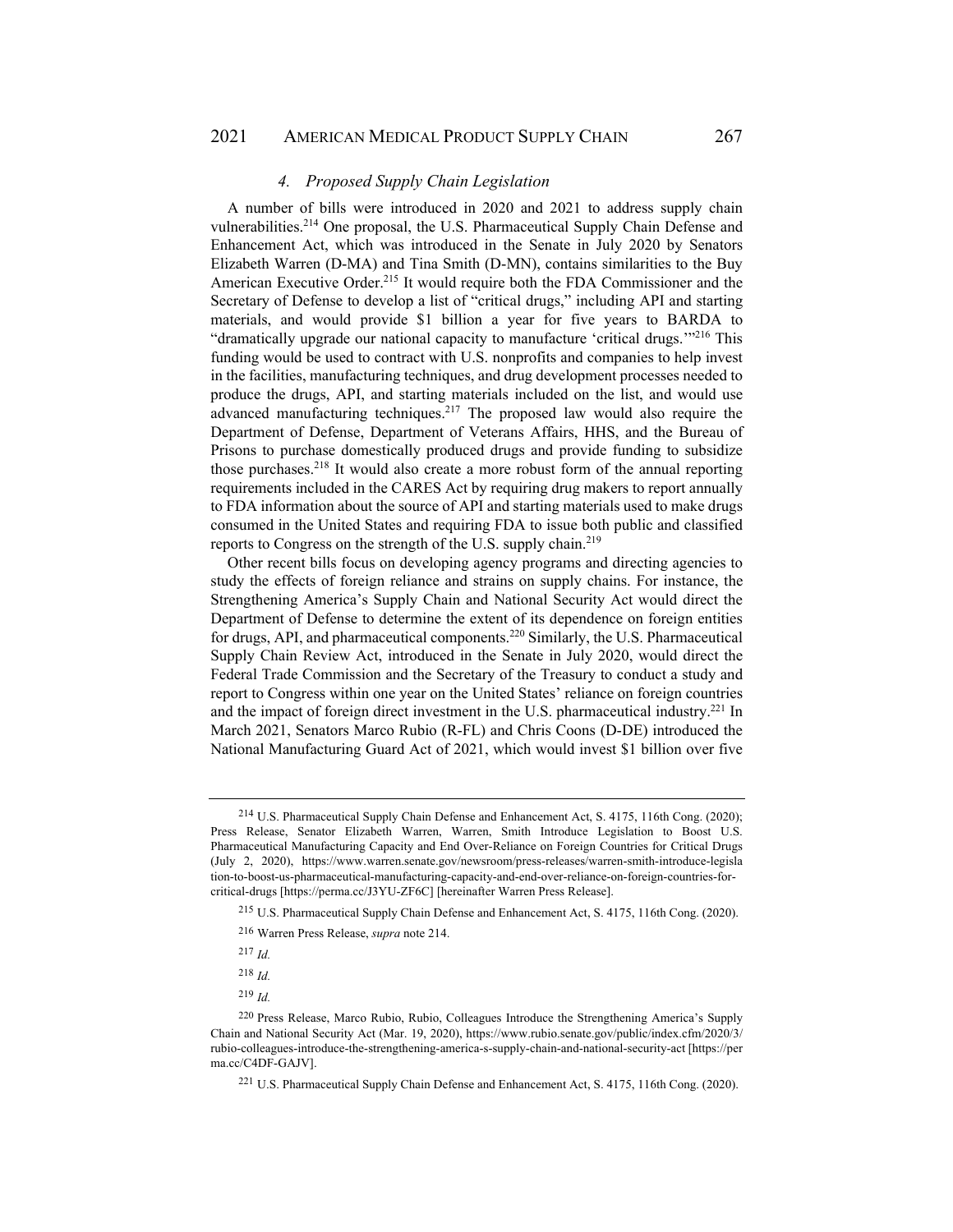years to study the U.S. government's ability to mitigate future supply chain emergencies.<sup>222</sup> If enacted, the law would create an Office of Supply Chain Preparedness in the Department of Commerce that would be tasked with preparing for future crises that threaten the United States' ability to produce or obtain critical resources.223 It would also create a Supply Chain Data Exchange to enable publicprivate partnerships, as well as a Manufacturing Corps intended to bolster the manufacturing workforce.224

Some proposed legislation has focused more specifically on the United States' relationship with China. The Pharmaceutical Independence Long-Term Readiness Act was introduced in the House in November 2019 and focuses specifically on Chinese pharmaceuticals.225 The bill would require the Department of Defense to identify vulnerabilities caused by American dependence on Chinese pharmaceuticals and to purchase only American-made raw materials, medicines, and vaccines for the military.226

In May 2020, House members introduced another bill, the Prescription for American Drug Independence Act. This bill would require HHS to enter into an agreement with the National Academies of Sciences, Engineering, and Medicine to establish a committee of experts regarding drug supply issues, convene a symposium to recommend strategies for ending U.S. dependence on foreign manufacturing of drugs, and report on that symposium's proceedings.227 Representative Anna Eshoo (D-CA), one of the bill's co-sponsors, was quoted as saying that "the U.S. currently is dependent on China for the key ingredients in antibiotics and blood pressure medications, and also depends on foreign manufacturing of generic drugs, which represents up to 90 percent of the prescriptions taken by Americans," and that "[t]he U.S. must have a national strategy to eliminate foreign dependence for critical drugs and with it, Congress can move quickly to act on the recommendations of the experts."228

Which, if any, of these proposals will gain traction and what concrete steps the Biden administration will take to facilitate some level of onshoring and stimulate investment in domestic production is still not entirely clear. Success will likely depend on encouraging collaboration and information sharing across the government and with industry and academia. New initiatives may benefit from consideration of relevant findings from the FDA-supported research project discussed above, analyzing the risks

<sup>222</sup> Press Release, Senator Marco Rubio, Rubio, Coons Lead Bipartisan Bill to Bolster U.S. Supply Chain Preparedness and Response (Mar. 19, 2021), https://www.rubio.senate.gov/public/index.cfm/pressreleases?id=C231C93D-6159-4AD5-BC53-0928F567CC58 [https://perma.cc/4J7H-3TTZ].

<sup>223</sup> *Id.*

<sup>224</sup> *Id.*

<sup>225</sup> Pharmaceutical Independence Long-Term Readiness Reform Act, H.R. 4710, 116th Cong. (2019); Press Release, Representative Vicky Hartzler, Hartzler, Garamendi Introduce Bill to Protect Service Members from Chinese-Controlled Generic Pharmaceutical Industry (Oct. 18, 2019), https://hartzler.house. gov/media-center/press-releases/hartzler-garamendi-introduce-bill-protect-service-members-chinese [https://perma.cc/3VQW-PU4F] [hereinafter Hartzler Press Release].

<sup>226</sup> Hartzler Press Release, *supra* note 225.

<sup>227</sup> Prescription for American Drug Independence Act of 2020, H.R. 6670, 116th Cong. (2020).

<sup>228</sup> *Brooks Unveils Bipartisan Prescription for American Drug Independence Act*, RIPON ADVANCE (May 5, 2020), https://riponadvance.com/stories/brooks-unveils-bipartisan-prescription-for-american-drugindependence-act [https://perma.cc/28QS-GNWF].